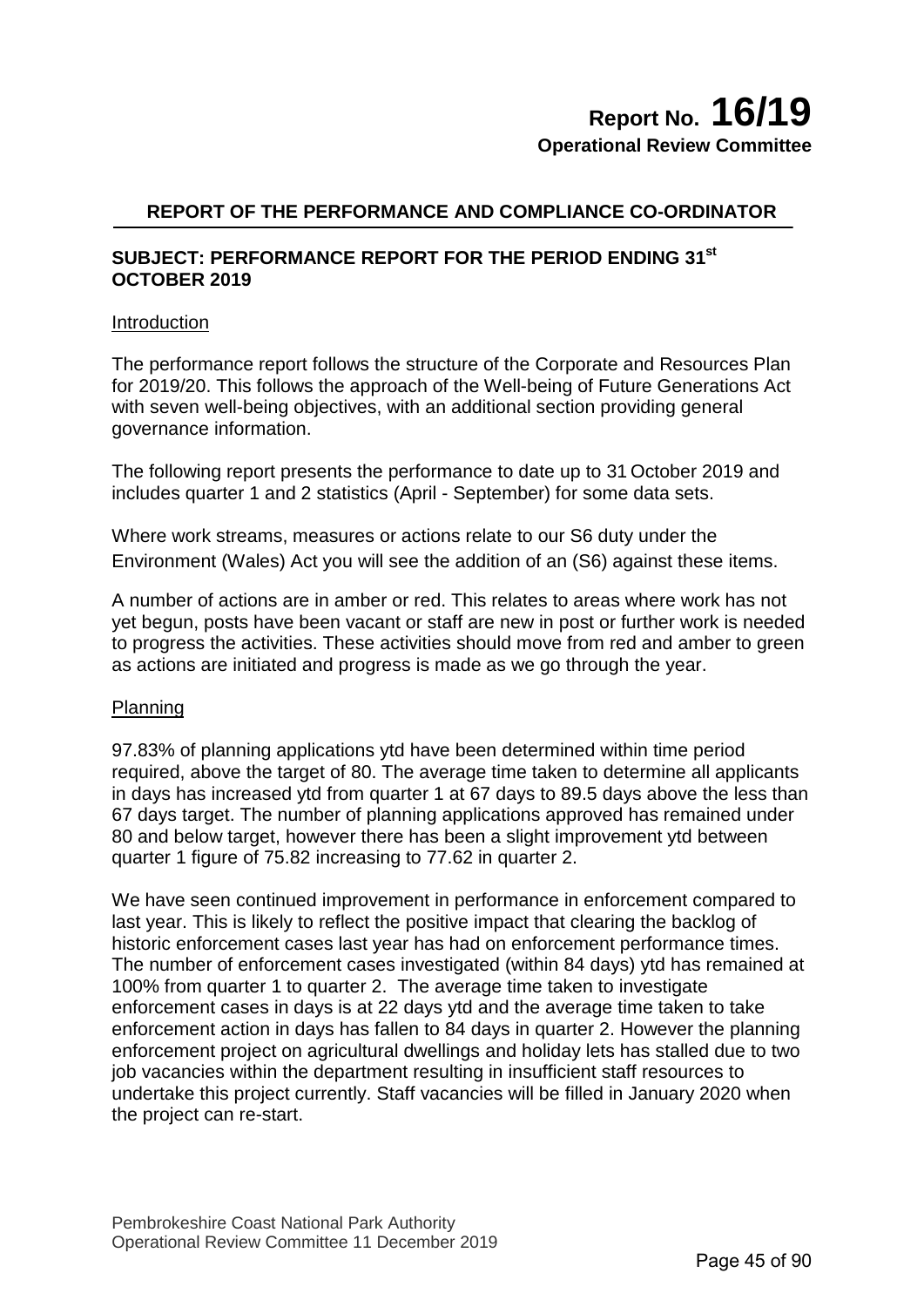#### Parkwise

No Parkwise sessions were held in quarter 1, however sessions were arranged and delivered in quarter 2 to Tenby Museum staff and Fishguard Museum Staff. The Target has been reduced to 5 sessions following a half year review due to limited resources to promote and deliver during the year. An internal meeting in December will review progress and opportunities to take forward aspects of Parkwise. The Authority has now (under the Parkwise banner) got an 'introduction to the National Park' included in the induction for new staff at Bluestone Resorts.

#### Partnership Projects

The RAG for the Celtic Routes project was previously in Red in August due to a significant underspend identified by WEFO. The Steering Group met in August and identified areas for re-profiling the budget, and this re-profiling has been accepted by WEFO. As a result the RAG rating has been moved to Amber.

#### **Education**

2,757 participants were involved in outdoor learning sessions facilitated by the Authority in quarter 1. However no outdoor training sessions for teachers were delivered in quarter 1 or quarter 2. This reflects that the Pembrokeshire Outdoor Schools (Phase 2) project has not started yet. A new co-ordinator for Pembrokeshire Outdoor Schools was recruited in October. In quarter 1 the Authority's focus was on developing and piloting a new school session, KS3 humanities session linked to the New Curriculum. 6 KS3 humanities session were delivered to Haverfordwest High School Year Seven pupils, an age group the Authority normally has limited engagement with. An evaluation meeting for the sessions with Haverfordwest High has also now been undertaken.

#### **Centres**

Carew has seen a slight decrease of 3.6% in visitor numbers up to end of September compared to last year and Castell Henllys has seen a decrease of %. Across the two sites there has been a 5.7% increase in admissions income compared to last year.

Oriel y Parc has seen a 12.9% fall in visitor to the overall site up to end of September compared to last year, however it has seen an increase of 26.9% of visitors visiting the gallery. The Stones and Bones exhibition opened at Oriel y Parc on the  $25<sup>th</sup>$  May.

#### Health and Safety

There have been three RIDDOR incidents ytd. Follow up actions have been identified. The two incidents in quarter 2 related to the Authority's centres.

#### **RECOMMENDATION:**

#### **Members are requested to RECEIVE and COMMENT on the Performance Report.**

*(For further information contact Mair Thomas, Performance and Compliance Coordinator)*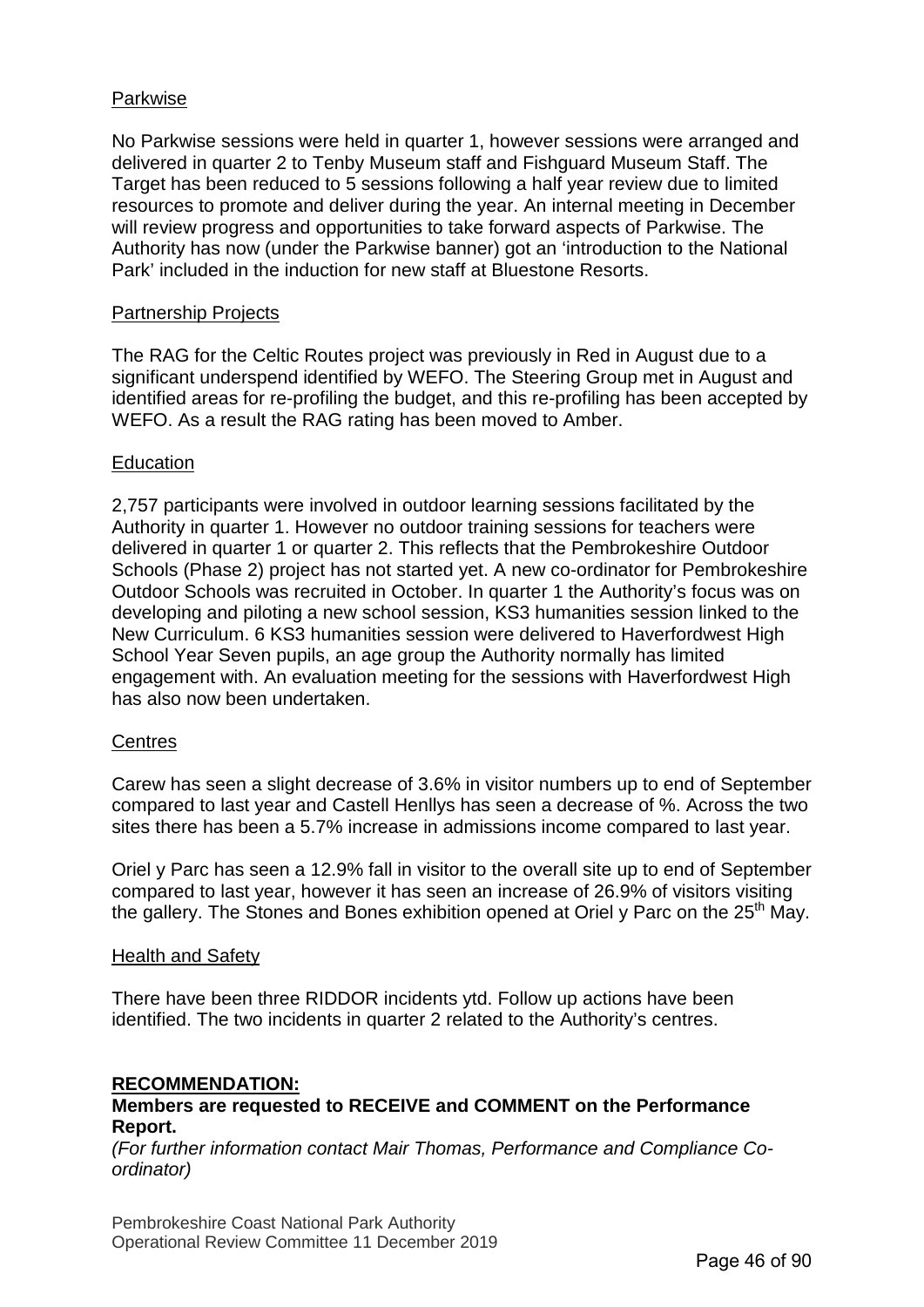| <b>Data Available Monthly</b>                |                                                                                                  |                           |                                  |               |              |            |               |                                                                                                                                                                                                                                 |
|----------------------------------------------|--------------------------------------------------------------------------------------------------|---------------------------|----------------------------------|---------------|--------------|------------|---------------|---------------------------------------------------------------------------------------------------------------------------------------------------------------------------------------------------------------------------------|
| <b>Work Stream</b>                           | <b>Measure</b>                                                                                   | 2018/19<br><b>October</b> | 2019/20 Current Period - October |               |              |            |               |                                                                                                                                                                                                                                 |
|                                              |                                                                                                  | <b>Actual</b>             | <b>Actual</b>                    | <b>Actual</b> | <b>Targe</b> | <b>RAG</b> | <b>Trend</b>  | <b>Comments</b>                                                                                                                                                                                                                 |
| Planning<br>Policy                           | LDP prep deviation<br>from the dates<br>specified in original<br>Delivery Agreement in<br>months | $\mathbf 0$               | $\Omega$                         | 0             | $\Omega$     | Green      | $\rightarrow$ | The last hearing session was on<br>the 1st October 2019. The<br>Inspector's report is anticipated<br>towards the end of January<br>2020. This will be updated once<br>consultation dates on Matters<br>Arising Changes are set. |
| Maintaining<br>PROW:<br><b>Tourist Asset</b> | <b>Pembrokeshire Coast</b><br>Path - Trip Advisor<br><b>Overall Rating 1-5</b>                   | 5                         | 5                                | 5             | 5            | Green      | $\rightarrow$ |                                                                                                                                                                                                                                 |
| Tourism<br>Engagement                        | # Main website users<br>ytd                                                                      | 233,786                   | 187,301                          | 207,854       | <b>BM</b>    |            |               |                                                                                                                                                                                                                                 |
| & New<br>Audiences                           | # Main website page<br>views ytd                                                                 | 812,115                   | 1,028,983                        | 1,145,102     | <b>BM</b>    |            |               |                                                                                                                                                                                                                                 |
| Supporting<br>Local                          | % Authority Spend<br>locally ytd                                                                 | 48.38                     | 52.06                            | 51.83         | <b>BM</b>    |            |               | £475,047 spent in SA postcode.                                                                                                                                                                                                  |
| <b>Businesses</b>                            | % Invoices paid on time<br>ytd (Average)                                                         | 97.02                     | 97.70                            | 97.63         | 97           | Green      | ₩             |                                                                                                                                                                                                                                 |

**Well-being Objective - Prosperity**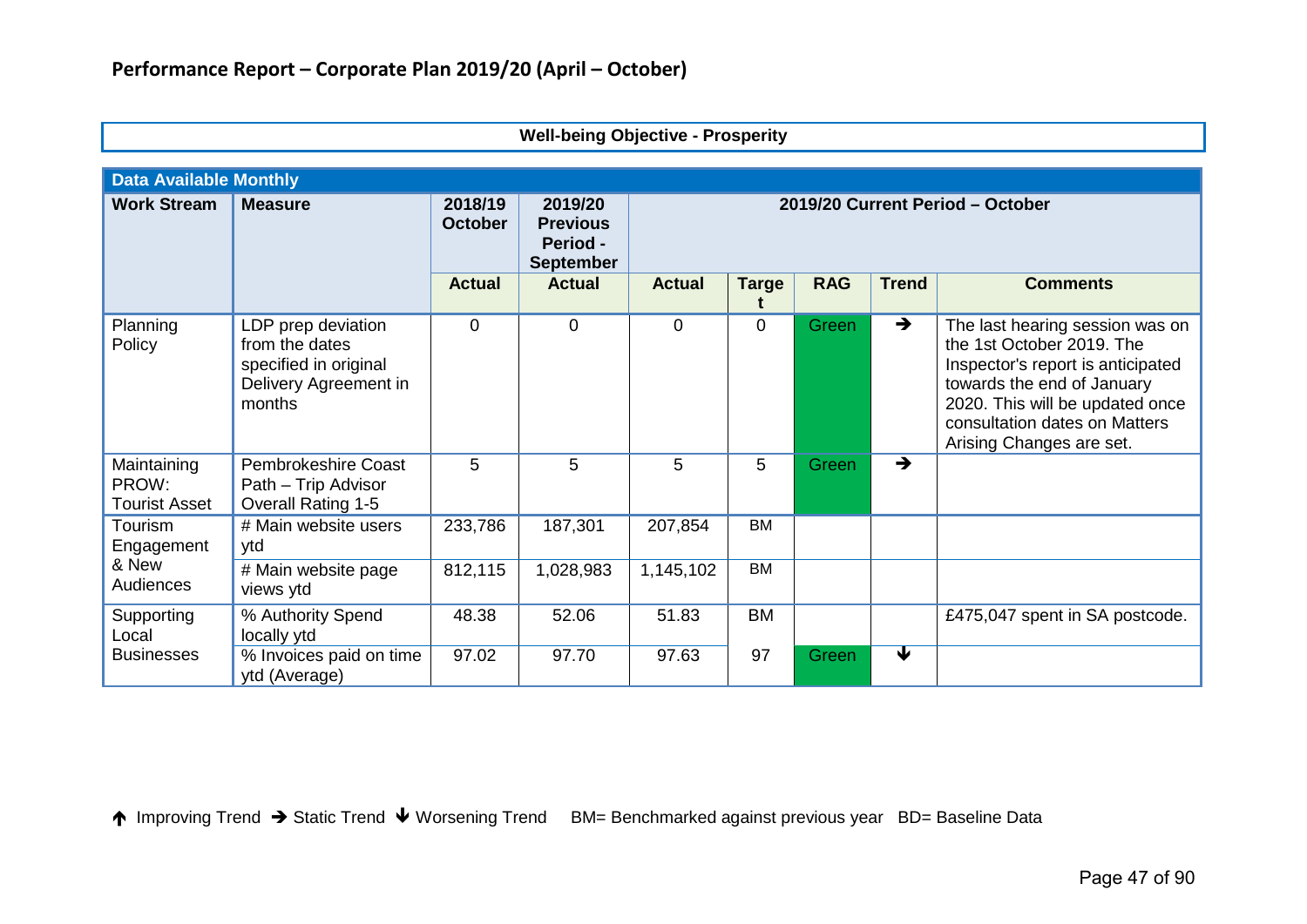| <b>Data Available Quarterly</b> |                                                                                         |                                          |                                                |                                                     |               |              |                      |                              |  |  |  |
|---------------------------------|-----------------------------------------------------------------------------------------|------------------------------------------|------------------------------------------------|-----------------------------------------------------|---------------|--------------|----------------------|------------------------------|--|--|--|
| <b>Work Stream</b>              | <b>Measure</b>                                                                          | 2018/19<br>$Q1 - Q2$<br>(April-<br>Sept) | 2019/20<br>Q <sub>1</sub><br>(April -<br>June) | 2019/20 Current Period: Q1 - Q2 (April - September) |               |              |                      |                              |  |  |  |
|                                 |                                                                                         | <b>Actual</b>                            | <b>Actual</b>                                  | <b>Actual</b>                                       | <b>Target</b> | <b>RAG</b>   | <b>Trend</b>         | <b>Comments</b>              |  |  |  |
| Planning<br>Service             | % of all planning<br>applications determined<br>within time periods<br>required ytd     | 85.35                                    | 98.04                                          | 97.83                                               | 80            | Green        | ┳                    |                              |  |  |  |
|                                 | Average time taken to<br>determine all planning<br>applicants in days ytd               | 70.5                                     | 67                                             | 89.5                                                | <67           | <b>Amber</b> | $\blacktriangledown$ |                              |  |  |  |
|                                 | % of Member made<br>decisions against<br>officer advice<br>(recommendation) ytd         | 0                                        | 6.67                                           | 8.33                                                | < 5           | <b>Amber</b> | $\blacktriangledown$ | 2 out of 24 decisions        |  |  |  |
|                                 | % of appeals dismissed<br>ytd                                                           | 100                                      | 100                                            | 66.67                                               | $>66$         | Green        | $\blacktriangledown$ | 2 out of 3 appeals dismissed |  |  |  |
|                                 | Applications for costs at<br>section 78 appeal<br>upheld in the reporting<br>period ytd | $\mathbf 0$                              | $\mathbf 0$                                    | $\mathbf 0$                                         | $\mathbf 0$   | <b>Green</b> | $\rightarrow$        |                              |  |  |  |
|                                 | % of planning<br>applications determined<br>under delegated power<br>ytd                | 95.97                                    | 90.20                                          | 91.34                                               | <b>BM</b>     |              |                      |                              |  |  |  |
|                                 | # planning applications<br>registered ytd                                               | 289                                      | 195                                            | 315                                                 | Trend         |              |                      |                              |  |  |  |
|                                 | % of planning<br>applications approved<br>ytd                                           | 74.73                                    | 75.82                                          | 77.62                                               | 90            | <b>Red</b>   | ↑                    |                              |  |  |  |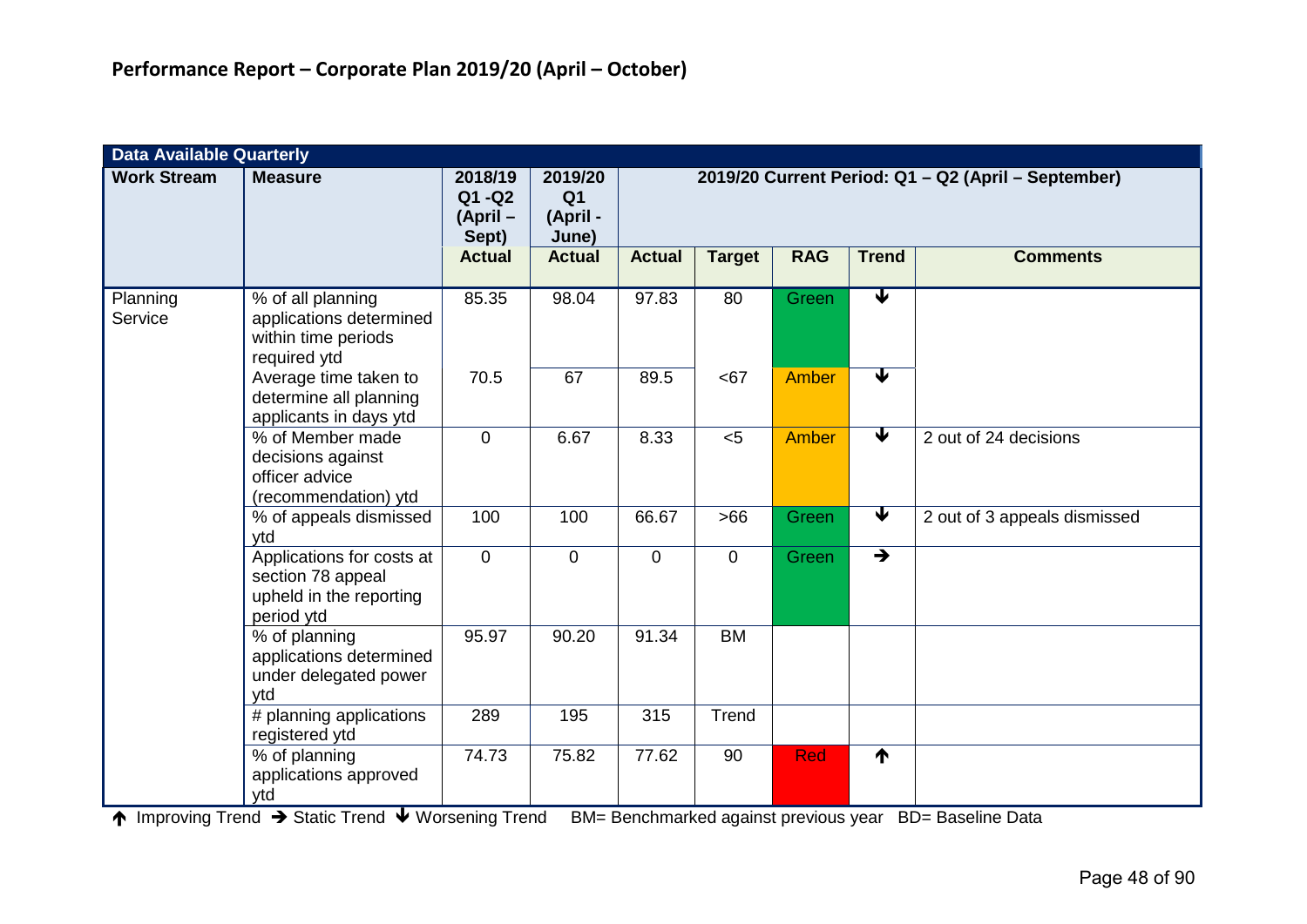| Maintaining<br><b>PROW: Tourist</b><br>Asset    | % of PROW open and<br>Accessible and Meeting<br>the quality standard                                           | 86.41 | 86.92          | 86.92          | 85        | Green      | $\rightarrow$ |                                                                                                                                                                                                                                                               |
|-------------------------------------------------|----------------------------------------------------------------------------------------------------------------|-------|----------------|----------------|-----------|------------|---------------|---------------------------------------------------------------------------------------------------------------------------------------------------------------------------------------------------------------------------------------------------------------|
|                                                 | # concerns on PROW<br>standards ytd                                                                            | 142   | 98             | 144            | Trend     |            |               |                                                                                                                                                                                                                                                               |
| Sustainable<br>Tourism/                         | # filming enquiry<br>requests ytd                                                                              | 51    | 19             | 26             | Trend     |            |               |                                                                                                                                                                                                                                                               |
| Recreation:<br>Management<br>and Promotion      | # filming enquiry<br>licenses awarded ytd                                                                      | 13    | $\overline{2}$ | $\overline{4}$ | Trend     |            |               | Locations ytd include: Castell<br><b>Henllys and Newport Sands</b><br>Foreshore, St Govans                                                                                                                                                                    |
| Tourism<br>Engagement &<br><b>New Audiences</b> | # people engaged with<br>through Summer<br>Rangers business and<br>general public<br>networking activities ytd | N/A   | 92             | 248            | <b>BD</b> |            |               | Q2 Activities included: Meetings<br>and calling into businesses in<br>Saundersfoot, Angle and Tenby.<br>Talking to people on Newport<br>Beach, Information Caravan at<br>Tenby and Manorbier.                                                                 |
|                                                 | # attending pop up<br>events ytd                                                                               | 2,094 | 313            | 1,197          | <b>BM</b> |            |               | <b>Includes Summer Rangers</b><br><b>Activities</b>                                                                                                                                                                                                           |
|                                                 | # Parkwise training<br>sessions held ytd                                                                       | 5     | $\Omega$       | 2              | 3         | Amber      | ₼             | Following half year assessment<br>yearly target has been amended<br>from 10 to 5. A meeting has been<br>arranged for December looking at<br>development of Parkwise. Q2<br>Sessions: Tenby Museum (Staff<br>and Volunteers) and Fishguard<br>Library session. |
|                                                 | # Attendees at<br>Parkwise training<br>sessions ytd                                                            | 34    | $\Omega$       | 11             | 25        | <b>Red</b> | ↑             | Following half year assessment<br>yearly target amended from 100 to<br>50.                                                                                                                                                                                    |
| Supporting<br>Local<br><b>Businesses</b>        | # of stall holders<br>participating in fairs and<br>events at Oriel Y Parc<br>and Carew ytd                    | 132   | 2              | 92             | Trend     |            |               | 18 Stall holders at OYP Summer<br>Fayre.                                                                                                                                                                                                                      |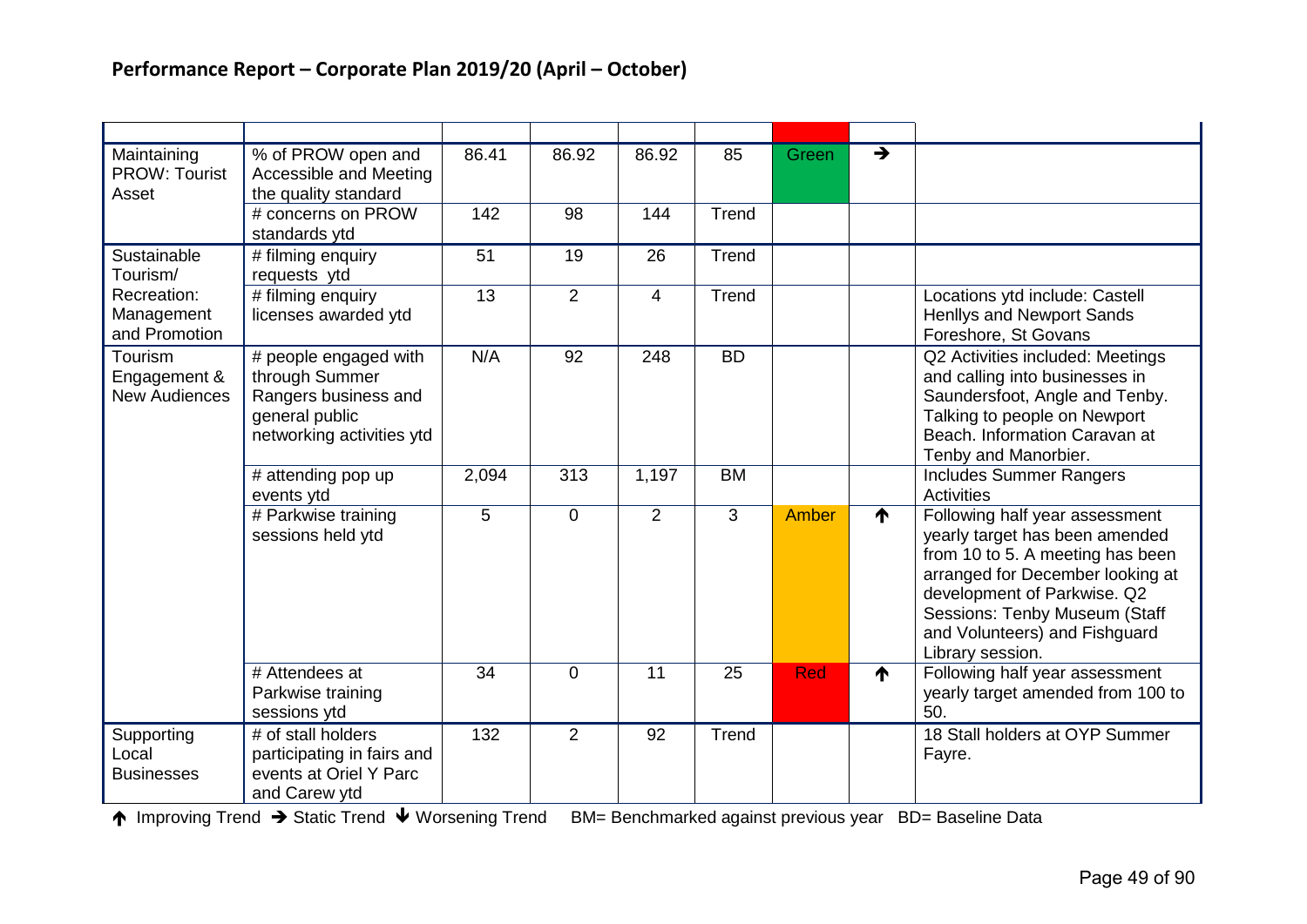|                              | # of artists and craft<br>makers supported at<br>Oriel Y Parc ytd                           | 9   | 6             | 15  | Trend     |                                                                                                     |
|------------------------------|---------------------------------------------------------------------------------------------|-----|---------------|-----|-----------|-----------------------------------------------------------------------------------------------------|
|                              | # Sessions delivered<br>with craftspeople<br>sharing their skills at<br>Castell Henllys ytd | N/A |               | 3   | <b>BD</b> | Q2: Woad Workshop and Bark and<br><b>Bast Workshop</b>                                              |
| Employment<br>Transformation | # Work experience and<br>student placements<br>with the Authority ytd                       | N/A | $\mathcal{P}$ | 3   | <b>BD</b> | Measure has been amended<br>following review of work experience<br>and student placement recording. |
|                              | # Office and Centre<br>based volunteer days<br>vtd                                          | N/A | 17            | 26  | <b>BD</b> |                                                                                                     |
|                              | # attending volunteer<br>study/ training days ytd                                           | 56  | 51            | 102 | <b>BM</b> |                                                                                                     |

| <b>Action</b>                                |                                                                                                                        |                                                                   |                                  |               |                                                                                                                                                                                                                                                                                                        |  |  |
|----------------------------------------------|------------------------------------------------------------------------------------------------------------------------|-------------------------------------------------------------------|----------------------------------|---------------|--------------------------------------------------------------------------------------------------------------------------------------------------------------------------------------------------------------------------------------------------------------------------------------------------------|--|--|
| <b>Work Stream</b>                           | <b>Action</b>                                                                                                          | 2019/20<br><b>Previous</b><br><b>Period -</b><br><b>September</b> | 2019/20 Current Period - October |               |                                                                                                                                                                                                                                                                                                        |  |  |
|                                              |                                                                                                                        | <b>RAG</b>                                                        | <b>RAG</b>                       | <b>Trend</b>  | <b>Comments</b>                                                                                                                                                                                                                                                                                        |  |  |
| Maintaining<br><b>PROW: Tourist</b><br>Asset | The Digital Park Project.                                                                                              | Green                                                             | Green                            | $\rightarrow$ | Ongoing. All Wardens now using Job Management<br>System. PROW Team have a Dashboard to view<br>progress and a monitor of completed jobs created for<br>the Coast Path.                                                                                                                                 |  |  |
|                                              | Review adverse weather triggers<br>and new standard operating<br>procedure produced based on a<br>more robust process. | Amber                                                             | Amber                            | $\rightarrow$ | Site Inspection methodology has been designed and<br>tested using the Arconline platform. As a result of<br>Ash Dieback and our response to it, the Authority's<br>Tree Policy is being updated. Awaiting formal<br>adoption of these changes before further work on this<br>project can be completed. |  |  |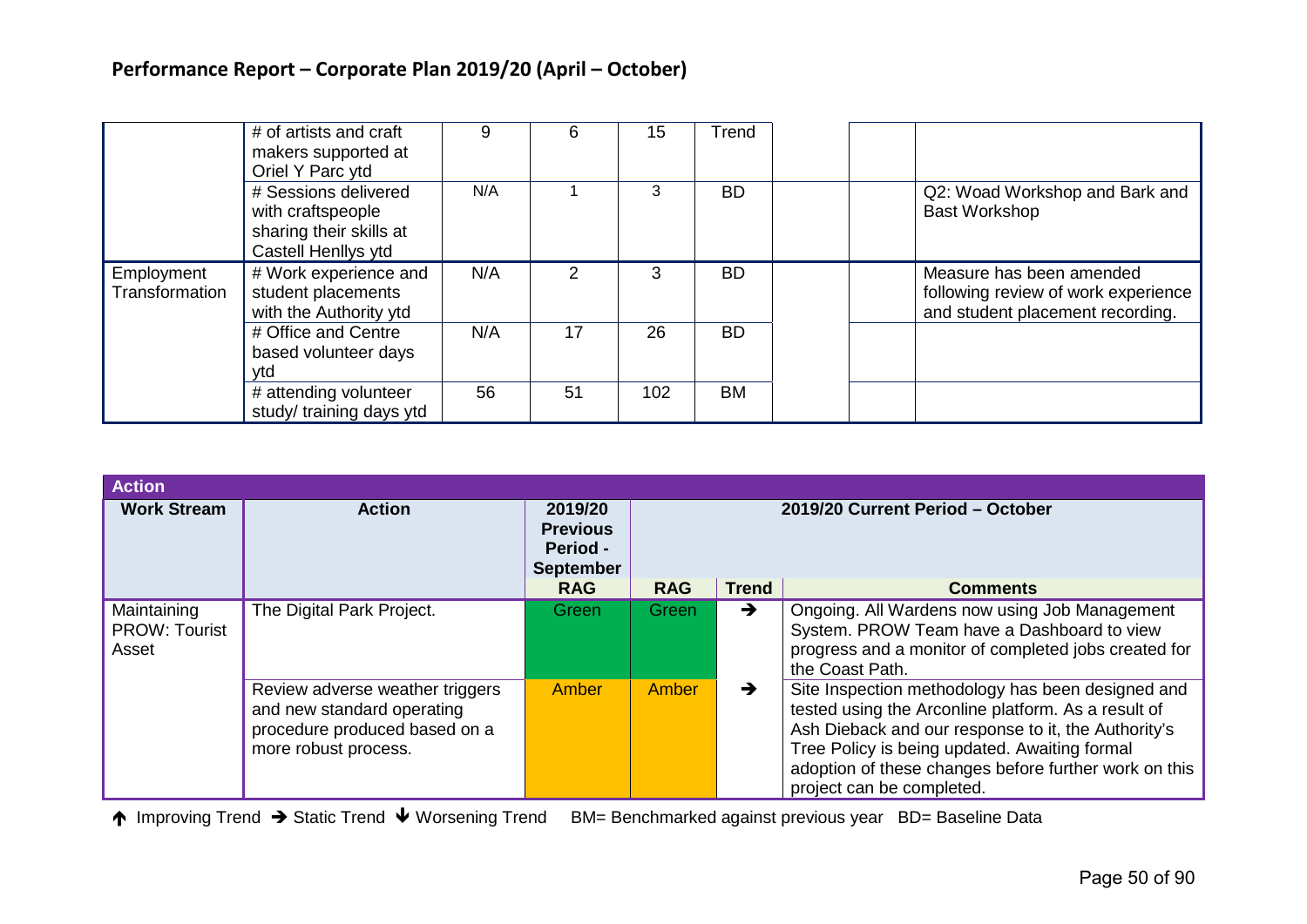| Sustainable<br>Tourism/<br>Recreation:<br>Management<br>and Promotion | Work with partners to develop a<br>strategic approach to destination<br>management that takes account of<br>sustainability considerations. | <b>Amber</b> | Amber        | $\rightarrow$              | Draft Destination Management Plan (DMP) is due to<br>be considered by PCC's Policy & Pre-decision<br>Overview and Scrutiny Committee on the 12th<br>November 2019 before coming before the NPA at the<br>meeting due to be held on the 11th December 2019.                            |
|-----------------------------------------------------------------------|--------------------------------------------------------------------------------------------------------------------------------------------|--------------|--------------|----------------------------|---------------------------------------------------------------------------------------------------------------------------------------------------------------------------------------------------------------------------------------------------------------------------------------|
|                                                                       | Implementation plan for new<br>destination branding.                                                                                       | Green        | Green        | $\rightarrow$              | Branding of NPA attractions is underway as part of<br>the main branding activity and work has begun on<br>developing ideas for roll-out of the main brand.                                                                                                                            |
|                                                                       | Amend recreation plan to location<br>monitoring document.                                                                                  | <b>Amber</b> | Green        | ↑                          | To support this work research brief created for<br>events management tool. Research brief circulated<br>to Swansea University, awaiting response.                                                                                                                                     |
|                                                                       | Data mapping coastal/foreshore<br>incidents.                                                                                               | Green        | Green        | $\rightarrow$              | Incidents continue to be logged although much fewer<br>in frequency through the autumn and winter months.<br>Analysis of the location and type of incident will be<br>carried out at the end of the year.                                                                             |
|                                                                       | Liaison with recreational groups<br>and Pembrokeshire Coastal<br>Forum.                                                                    | Green        | Green        | $\rightarrow$              | End of season or annual review meetings have taken<br>place with: Milford Haven Waterway Recreation<br>Group, Freshwater West Steering Group, MOD<br>Recreation and Access Group and the Outdoor<br>Charter Group.                                                                    |
| Tourism<br>Engagement<br>and New<br>Audiences                         | Rangers trained and delivering<br>Parkwise sessions.                                                                                       | Green        | <b>Amber</b> | $\overline{\blacklozenge}$ | We have done fewer Parkwise sessions than<br>anticipated this year primarily due to limited<br>resources to promote and deliver. An internal<br>meeting in early December will review progress and<br>opportunities to take forward aspects of Parkwise                               |
|                                                                       | <b>Participation in Celtic Routes</b><br>Project                                                                                           | <b>Amber</b> | <b>Amber</b> | $\rightarrow$              | New budget profile accepted by WEFO and detailed<br>marketing activity has started in readiness for the<br>2020 season. Progress can be monitored via the<br>Celtic Routes website (https://celticroutes.wales/) and<br>related social media pages including Facebook and<br>Twitter. |
|                                                                       | Delivery of Wales Coast Path<br>Project.                                                                                                   | Amber        | Amber        | $\rightarrow$              | The WCP Marketing Officer's contract ends on the<br>31st March 2020. However, PCNPA has received<br>funding to extend WCP marketing activities into the                                                                                                                               |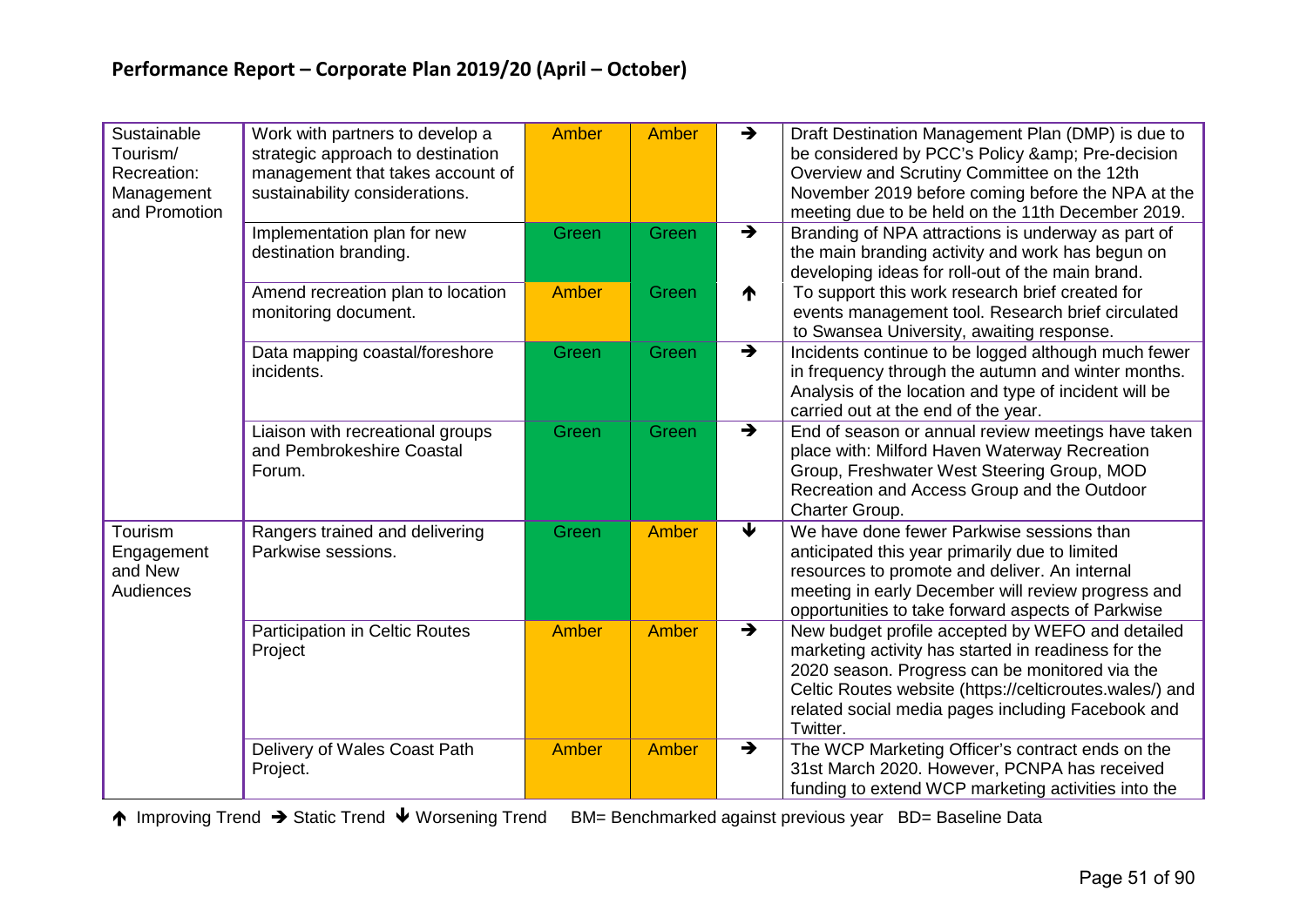|                                          | Development and launch of new<br>website.                                                                                  | Amber | Amber | $\rightarrow$ | 2020/21 financial year. As a result, we are exploring<br>options for utilising Officer's skills and expertise for a<br>further year (i.e. until the 31st March 2021).<br>Events plug in installed. Training completed. Testing<br>of events plug in continuing alongside content<br>population.                                                                                                            |
|------------------------------------------|----------------------------------------------------------------------------------------------------------------------------|-------|-------|---------------|------------------------------------------------------------------------------------------------------------------------------------------------------------------------------------------------------------------------------------------------------------------------------------------------------------------------------------------------------------------------------------------------------------|
| Supporting<br>Local<br><b>Businesses</b> | Really Wild Food Festival of OYP.                                                                                          | Amber | Green | ᠰ             | Forms are out. Steady applications. Static displays<br>booked and organised. Marquee and electric<br>generator quotes received.                                                                                                                                                                                                                                                                            |
|                                          | Work with partners to promote<br>Pembrokeshire and the Park at the<br>Royal Welsh Show.                                    | Green | Green | →             | Action Complete. Show presence successfully<br>delivered (July).                                                                                                                                                                                                                                                                                                                                           |
| Employment<br>Transformation             | Engage with the Public Services<br>Board's (PSB) Recruitment and<br><b>Employment Transformation</b><br>Framework project. | Green | Green | $\rightarrow$ | Authority has made a commitment through<br>Pembrokeshire College to provide Work Experience<br>placements. Authority has submitted details of 3<br>potential work experience placements it is able to<br>offer to Pembrokeshire College following circulation<br>to Team Leaders of 'An Employer Guide to Work<br>Experience in Pembrokeshire' and the 'Work<br><b>Experience Opportunities Template'.</b> |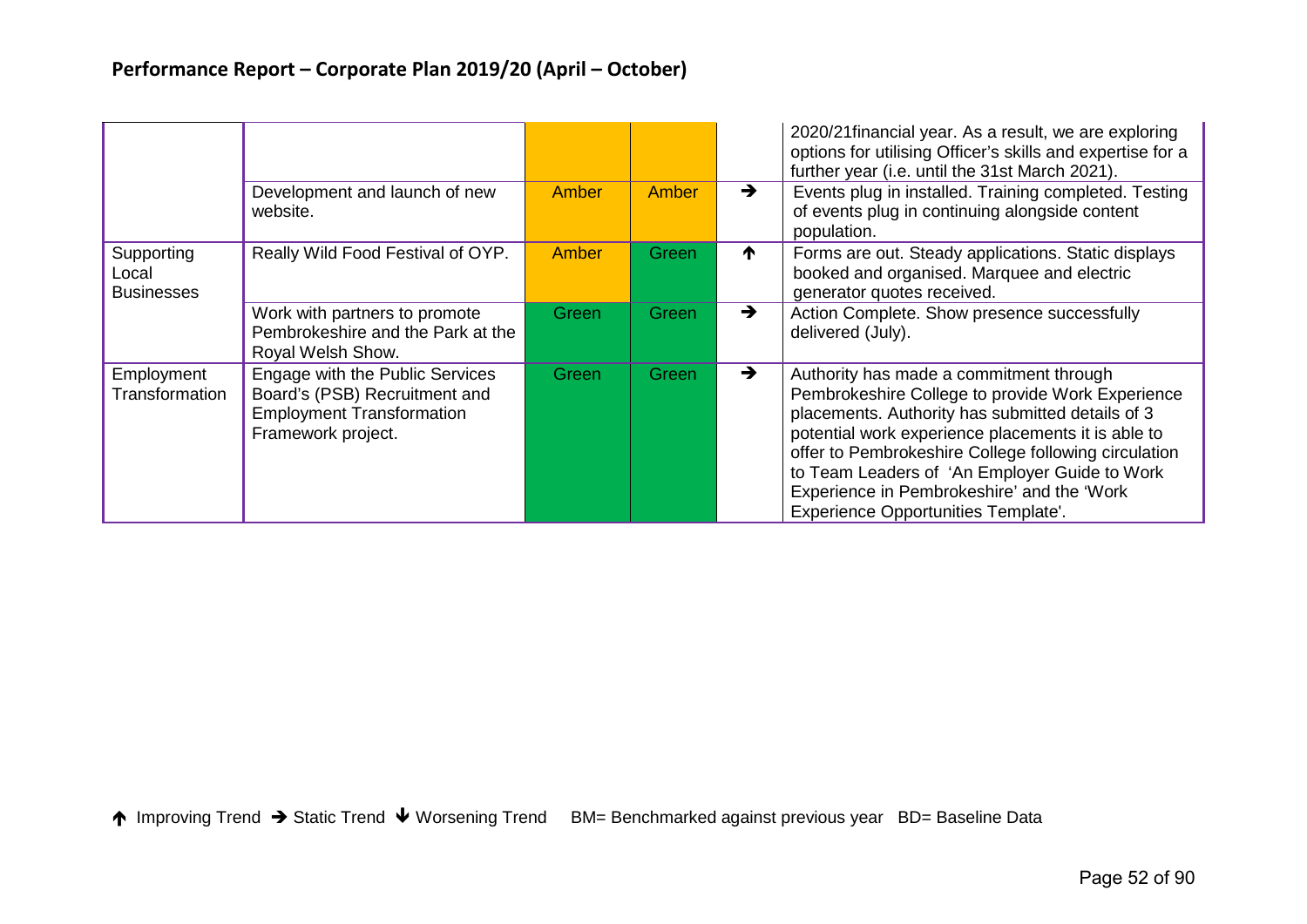| <b>Data Available Quarterly</b>                    |                                                                      |                                           |                                                |                |                                                     |            |               |                                                                                                                                                                                                                                       |
|----------------------------------------------------|----------------------------------------------------------------------|-------------------------------------------|------------------------------------------------|----------------|-----------------------------------------------------|------------|---------------|---------------------------------------------------------------------------------------------------------------------------------------------------------------------------------------------------------------------------------------|
| <b>Work Stream</b>                                 | <b>Measure</b>                                                       | 2018/19<br>$Q1 - Q2$<br>(April -<br>Sept) | 2019/20<br>Q <sub>1</sub><br>(April -<br>June) |                | 2019/20 Current Period: Q1 - Q2 (April - September) |            |               |                                                                                                                                                                                                                                       |
|                                                    |                                                                      | <b>Actual</b>                             | <b>Actual</b>                                  | <b>Actual</b>  | <b>Target</b>                                       | <b>RAG</b> | <b>Trend</b>  | <b>Comments</b>                                                                                                                                                                                                                       |
| Land<br>Management<br>Service:                     | <b>Conservation Sites - %</b><br>in line with<br>Management Plan ytd | 100                                       | 100                                            | 100            | 100                                                 | Green      | $\rightarrow$ |                                                                                                                                                                                                                                       |
| Conservation<br>(S6)                               | Hectares - Invasive<br>species removed at<br>source/ injected ytd    | 42.83                                     | 18.9                                           | 45.5           | <b>BM</b>                                           |            |               | Balsam: Gwaun 6.7ha (of 7.6ha);<br>Porthgain- 4.9ha (full area near<br>eradicated); Clydach - 12ha (of<br>14.5ha); Castlemartin- 3ha (of<br>23ha). Knotweed retreatment is<br>advanced and takes place on small<br>areas on 27 sites. |
| Planning<br>Service:<br>Protected                  | # of applications for<br>works to protected<br>trees determined ytd  | 22                                        | 9                                              | 19             | Trend                                               |            |               |                                                                                                                                                                                                                                       |
| Trees (S6)                                         | # of new tree<br>preservation orders<br>made ytd                     | 5                                         | 1                                              | $\overline{2}$ | Trend                                               |            |               |                                                                                                                                                                                                                                       |
| Looking after<br>the Park's                        | # volunteer days -<br>Conservation ytd                               | 436.5                                     | 237.5                                          | 631.5          | <b>BM</b>                                           |            |               |                                                                                                                                                                                                                                       |
| Ecosystem:<br>Engagement<br>& Volunteering<br>(S6) | # volunteer days -<br>invasive species work<br>ytd                   | 139                                       | 48                                             | 77             | <b>BM</b>                                           |            |               |                                                                                                                                                                                                                                       |

**Well-being Objective - Resilience**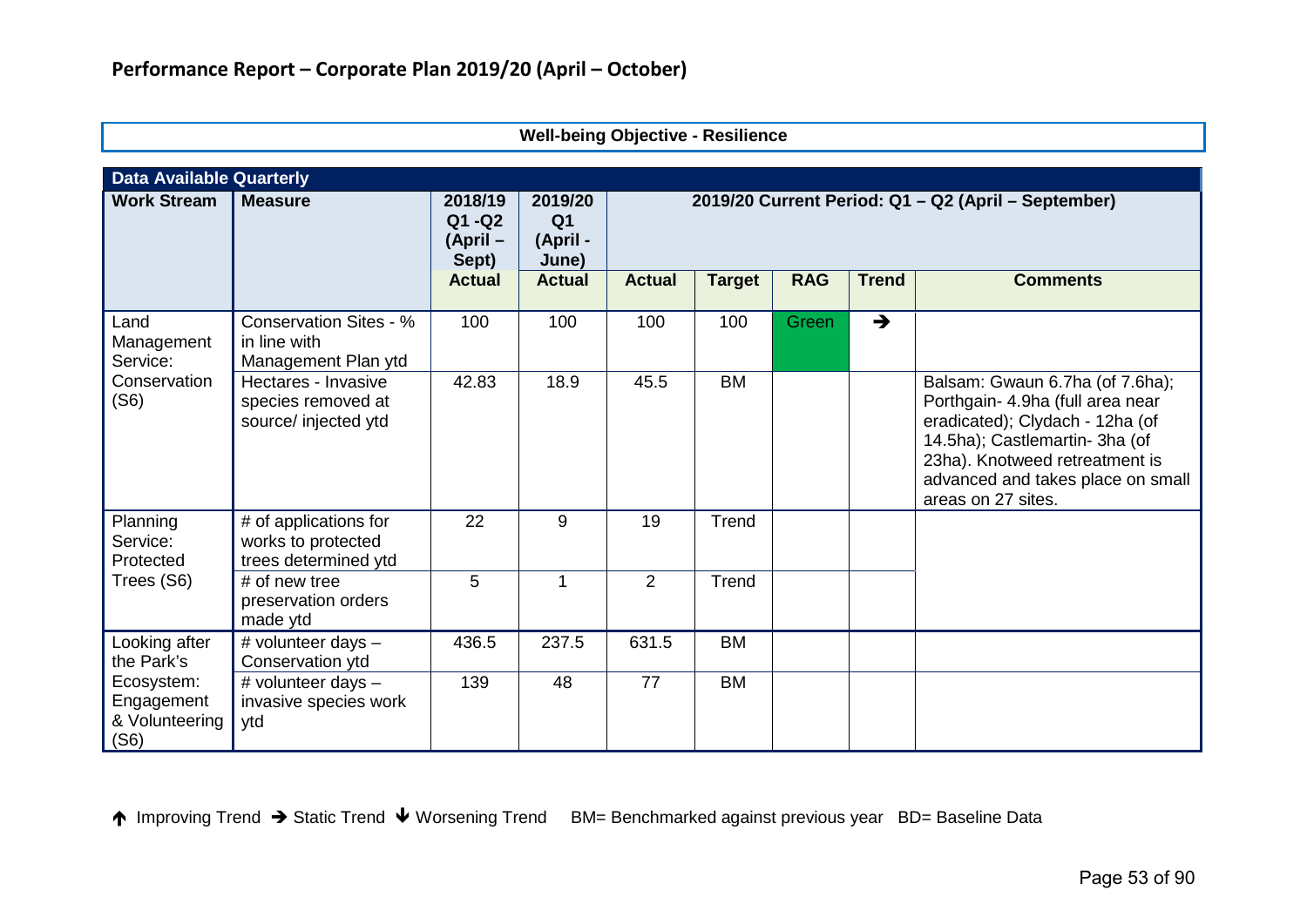| <b>Action</b>                                                                     |                                                                                                                                                                                                                                                                                                                |                                                            |                                  |                                |                                                                                                                                                                                                                                                                                                                                                                                                                                                                                                                                                                                                                                                                       |  |  |  |  |  |
|-----------------------------------------------------------------------------------|----------------------------------------------------------------------------------------------------------------------------------------------------------------------------------------------------------------------------------------------------------------------------------------------------------------|------------------------------------------------------------|----------------------------------|--------------------------------|-----------------------------------------------------------------------------------------------------------------------------------------------------------------------------------------------------------------------------------------------------------------------------------------------------------------------------------------------------------------------------------------------------------------------------------------------------------------------------------------------------------------------------------------------------------------------------------------------------------------------------------------------------------------------|--|--|--|--|--|
| <b>Work Stream</b>                                                                | <b>Action</b>                                                                                                                                                                                                                                                                                                  | 2019/20<br><b>Previous</b><br>Period -<br><b>September</b> | 2019/20 Current Period - October |                                |                                                                                                                                                                                                                                                                                                                                                                                                                                                                                                                                                                                                                                                                       |  |  |  |  |  |
|                                                                                   |                                                                                                                                                                                                                                                                                                                | <b>RAG</b>                                                 | <b>RAG</b>                       | <b>Trend</b>                   | <b>Comments</b>                                                                                                                                                                                                                                                                                                                                                                                                                                                                                                                                                                                                                                                       |  |  |  |  |  |
| Biodiversity &<br>Connectivity<br>Projects (S6)                                   | Paths, Plants and Pollinators (P3)<br><b>Pilot Project</b>                                                                                                                                                                                                                                                     | Green                                                      | Green                            | $\rightarrow$                  | The identification of work in the pilot area has been<br>completed. The next phase is to co-ordinate the<br>improvement work.                                                                                                                                                                                                                                                                                                                                                                                                                                                                                                                                         |  |  |  |  |  |
| Looking after<br>the Park's<br>Ecosystem:<br>Engagement &<br>Volunteering<br>(S6) | Stitch in Time (Phase 2) Project                                                                                                                                                                                                                                                                               | Green                                                      | Green                            | $\rightarrow$                  | Gwaun and Llanrhian / Porthgain are undergoing<br>monitoring and maintenance for Himalayan balsam<br>control as the catchment infestation is greatly<br>reduced. 2020 will see a reduction in visits, reduction<br>in spend and input from NPA staff to maintain these<br>catchments as near eradicated through a monitoring<br>strategy which will be tested in 2020. Japanese<br>knotweed and Rhododendron re treatment continues<br>in the Gwaun catchment. Castlemartin and the<br>Clydach are under high intensity control for the<br>duration of the WG ENRaW project concentrating on<br>Himalayan balsam infestation and knotweed where<br>permissions exist. |  |  |  |  |  |
| Strategic &<br>Partnerships:<br>Conservation<br>(S6)                              | Creation of Plan under s6 duty of<br>the Environment Act setting out<br>what actions the Authority<br>proposes to maintain and enhance<br>biodiversity, and promote<br>resilience<br>Contribute to opportunities to<br>influence UK and Welsh policy on<br>Land Management following<br>withdrawal from the EU | Green<br>Green                                             | Green<br>Green                   | $\rightarrow$<br>$\rightarrow$ | Action is in place and documented in fulfilment of the<br>requirements of the S6 duty. A signposting document<br>was approved by NPA on 16th October 2019. The<br>document shows how existing PCNPA documents<br>fulfil the duty. Actions are also flagged as contributing<br>to the duty in Ffynnon.<br>3 Welsh National Parks submitted joint response to<br>Welsh Government's consultation on "Sustainable"<br>Farming and our Land - Revised proposals for<br>supporting Welsh farmers after Brexit." Chief<br><b>Executive attending Welsh Government</b>                                                                                                       |  |  |  |  |  |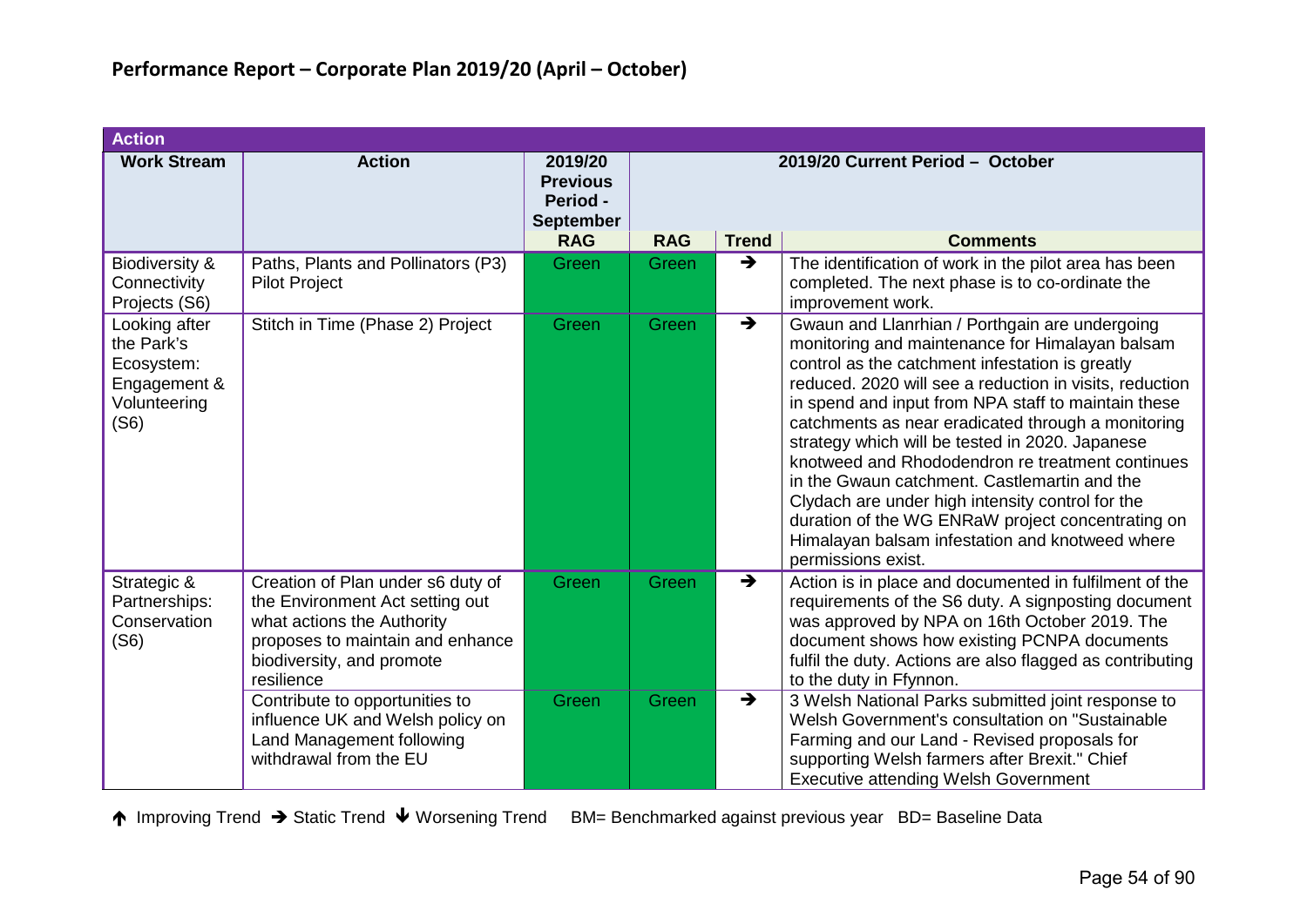|                                                                                                |       |       |               | Environmental Governance Task and Finish Group<br>Meetings and Brexit round table meetings.                                                                                                                                                                                                                                                                                                                                               |
|------------------------------------------------------------------------------------------------|-------|-------|---------------|-------------------------------------------------------------------------------------------------------------------------------------------------------------------------------------------------------------------------------------------------------------------------------------------------------------------------------------------------------------------------------------------------------------------------------------------|
| Participation with Pembrokeshire<br>Nature Partnership                                         | Green | Green | $\rightarrow$ | The Pembrokeshire Nature Partnership provides a<br>strategic overview and forum for collaboration in<br>implementing EU, UK, Welsh and local priorities for<br>biodiversity action via the Nature Recovery Plan for<br>Pembrokeshire, PCNPA continues to attend<br>Partnership meetings and to agree the allocation<br>biodiversity small grants via the Partnership. A<br>meeting of the Partnership took place on 10th<br>October 2019. |
| Participation with Pembrokeshire<br><b>Grazing Network and</b><br>Pembrokeshire Wildfire Group | Green | Green | $\rightarrow$ | Preparing to embark on the now annual firebreak<br>cutting programme in the name of the Pembrokeshire<br>Wildfire Group.                                                                                                                                                                                                                                                                                                                  |

#### **Making a Difference: Partnership working to reduce light pollution and its impact on Manx Shearwaters**

#### **The issue**

Skomer and Skokholm Islands have the largest known breeding concentration of Manx shearwaters in the world, which together with Ramsey and Middleholm make Pembrokeshire a very important area for this species.

There has been increasing concern locally from the Wildlife Trust South and West Wales, the RSPB and bird researchers on the islands about the impact of light pollution on young Manx shearwaters as they leave the islands in August/September, making their first flight. This is an issue that particularly involves brightly lit tankers at anchor in St Bride's Bay, and the terminals and refineries around the Haven. Birds are affected by the bright lights, causing them to ground. When grounded, even if they are uninjured, shearwaters struggle to take off. Bird researchers from Skomer visited a tanker at anchor in St Brides Bay for an overcast night in September 2017 and encountered 49 Manx shearwaters on board, 2 of which died, and 7 of which were grounded a second time. "Fallout" of fledgling birds that are grounded after being affected by artificial lights tends to be higher during darker moon phases (i.e. new moon), when skies are overcast or with low cloud cover and fog, and when prevailing winds move birds towards brightly lit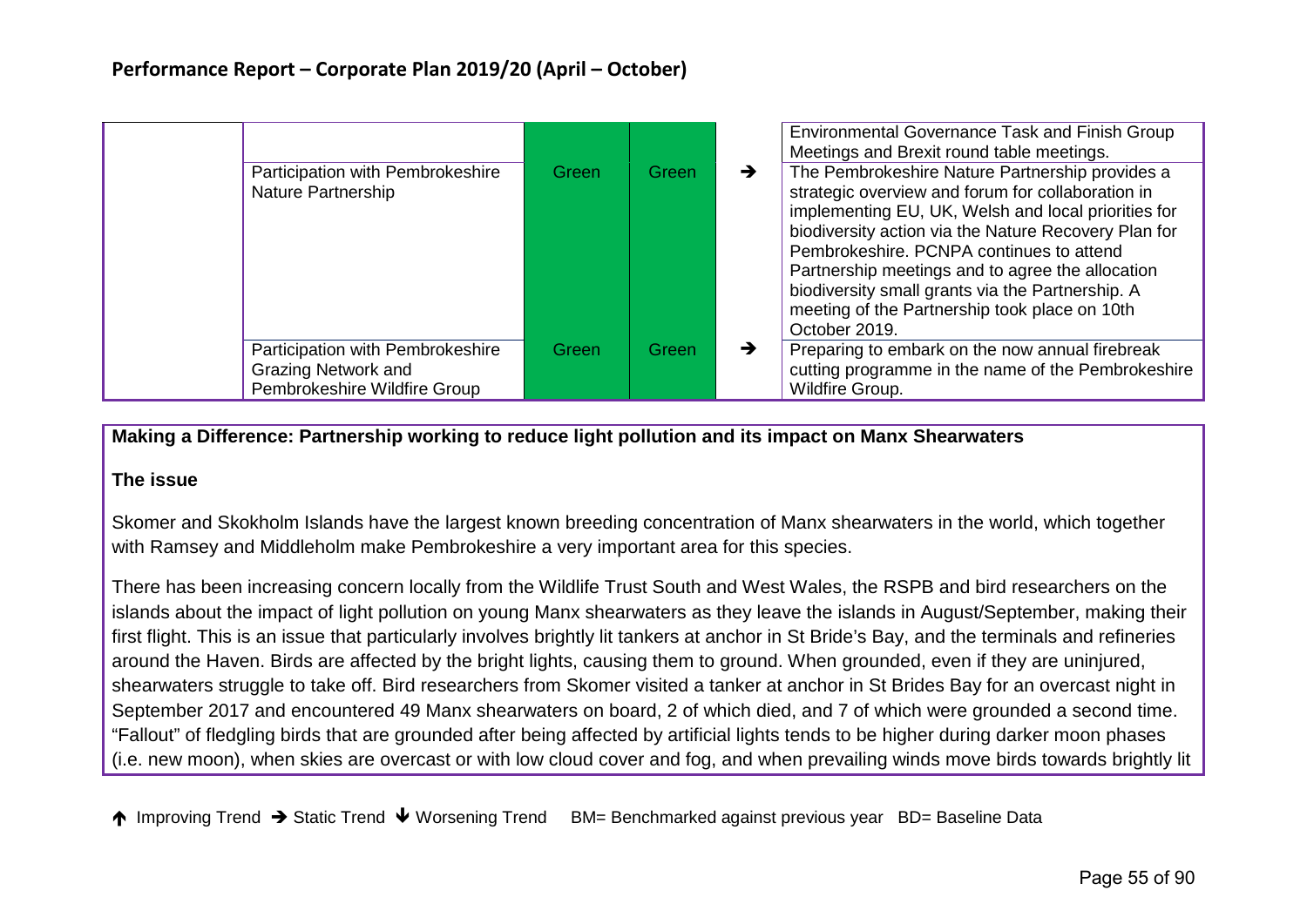obstacles.

While the Manx shearwater population is currently favourable, it was felt that raising awareness of the potential impacts of light pollution on the species would be beneficial (also to dark skies generally and other species).

## **Response**

An infographic and accompanying fact sheet about Manx shearwaters and light pollution in Pembrokeshire was produced. The project was prompted by the Wildlife Trust of South and West Wales, managed by the Pembrokeshire Marine SAC Officer and funded by PCNPA. It has been done through liaison with island wardens and bird researchers.

The documents are available in English, Welsh and Filipino. The infographic has been targeted at tankers but is relevant to, and has been shared with, terminals. The infographic has been shared with shipping agents and members of the Milford Haven Waterway Environmental Surveillance Group.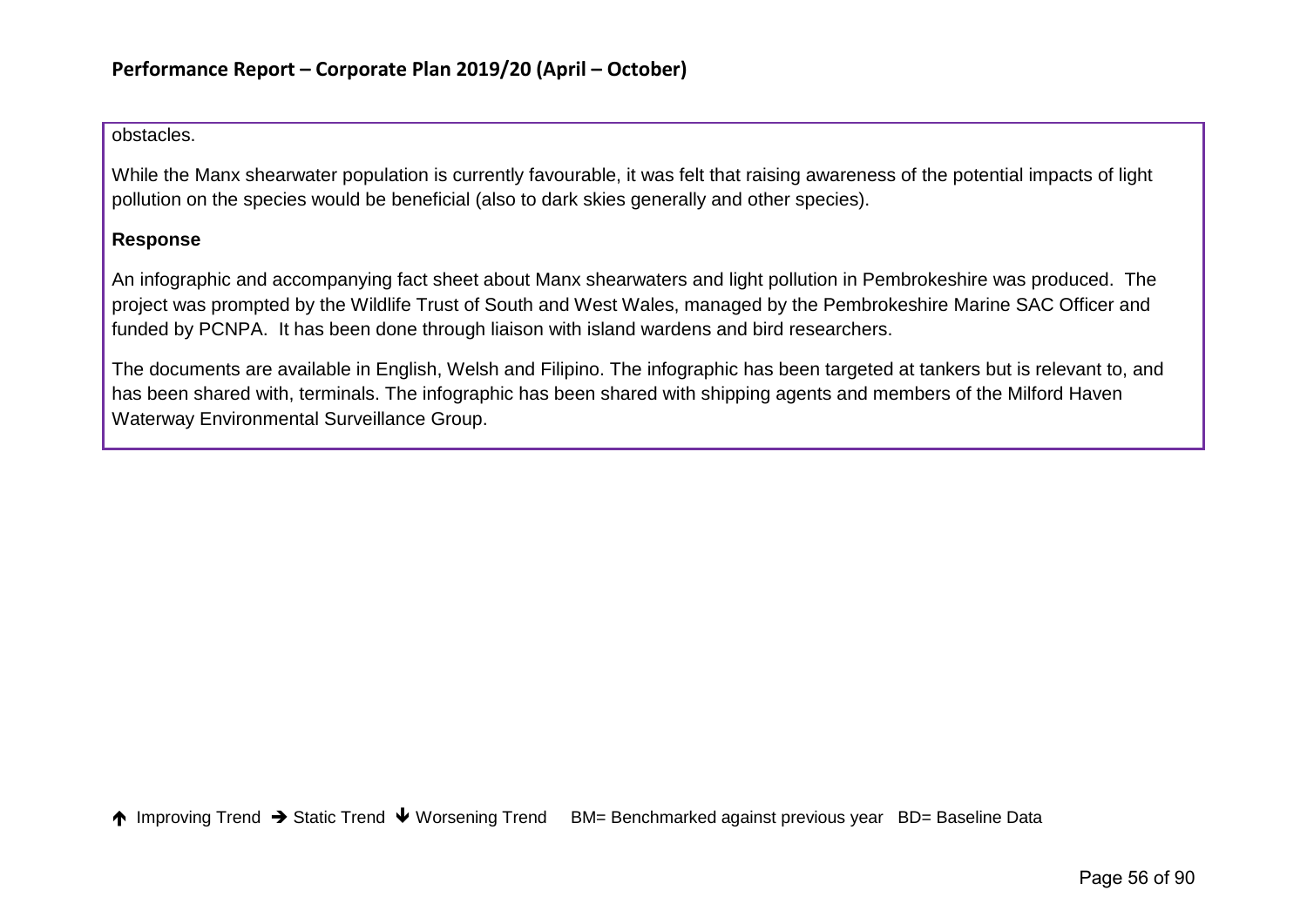|                                                                                                                                                                            | Well-being Objective - Health & Well-being |               |               |               |               |            |              |                                                                                                                                                                 |  |  |  |
|----------------------------------------------------------------------------------------------------------------------------------------------------------------------------|--------------------------------------------|---------------|---------------|---------------|---------------|------------|--------------|-----------------------------------------------------------------------------------------------------------------------------------------------------------------|--|--|--|
| <b>Data Available Monthly</b>                                                                                                                                              |                                            |               |               |               |               |            |              |                                                                                                                                                                 |  |  |  |
| <b>Work Stream</b><br>2018/19<br><b>Measure</b><br>2019/20<br>2019/20 Current Period - October<br><b>October</b><br><b>Previous</b><br><b>Period -</b><br><b>September</b> |                                            |               |               |               |               |            |              |                                                                                                                                                                 |  |  |  |
|                                                                                                                                                                            |                                            | <b>Actual</b> | <b>Actual</b> | <b>Actual</b> | <b>Target</b> | <b>RAG</b> | <b>Trend</b> | <b>Comments</b>                                                                                                                                                 |  |  |  |
| Promotion of<br>Health<br>Benefits of the<br>Park                                                                                                                          | # web walks<br>downloaded ytd              | 31,630        | 30,766        | 33,073        | Trend         |            |              | 4.6% increase on last year ytd.<br>Most popular downloads ytd<br>Stackpole Head (Half Day) 691,<br>Bosherston St Govan (Half Day)<br>588, Angle (Half Day) 517. |  |  |  |

| <b>Data Available Quarterly</b>       |                                                             |                                           |                                    |                                                     |               |            |              |                                                                                                                                                                                                                                                                                                                     |  |  |  |
|---------------------------------------|-------------------------------------------------------------|-------------------------------------------|------------------------------------|-----------------------------------------------------|---------------|------------|--------------|---------------------------------------------------------------------------------------------------------------------------------------------------------------------------------------------------------------------------------------------------------------------------------------------------------------------|--|--|--|
| <b>Work Stream</b>                    | <b>Measure</b>                                              | 2018/19<br>$Q1 - Q2$<br>(April –<br>Sept) | 2019/20<br>Q1<br>(April -<br>June) | 2019/20 Current Period: Q1 - Q2 (April - September) |               |            |              |                                                                                                                                                                                                                                                                                                                     |  |  |  |
|                                       |                                                             | <b>Actual</b>                             | <b>Actual</b>                      | <b>Actual</b>                                       | <b>Target</b> | <b>RAG</b> | <b>Trend</b> | <b>Comments</b>                                                                                                                                                                                                                                                                                                     |  |  |  |
| Supported<br>Walking<br>Opportunities | # Participants<br><b>Walkability Scheme</b><br>sessions ytd | 991                                       | 342                                | 662                                                 | 1000          | Amber      | ₩            | Yearly target 2000. Q2 Participants<br>from: Exercise Referral Central<br>Exercise Referral North, Open<br><b>Walkability Groups (inc</b><br>Haverfordwest, Pembroke Dock,<br>Mobility Group), Mobility Walk -<br>Wiseman's Bridge to Saundersfoot,<br>Get out Get Active, MIND, The<br><b>Flying Start Centre.</b> |  |  |  |
|                                       | # participants in walks<br>led by rangers, centre           | 1,902                                     | 979                                | 2,057                                               | <b>BM</b>     |            |              | 8% increase ytd on last year.                                                                                                                                                                                                                                                                                       |  |  |  |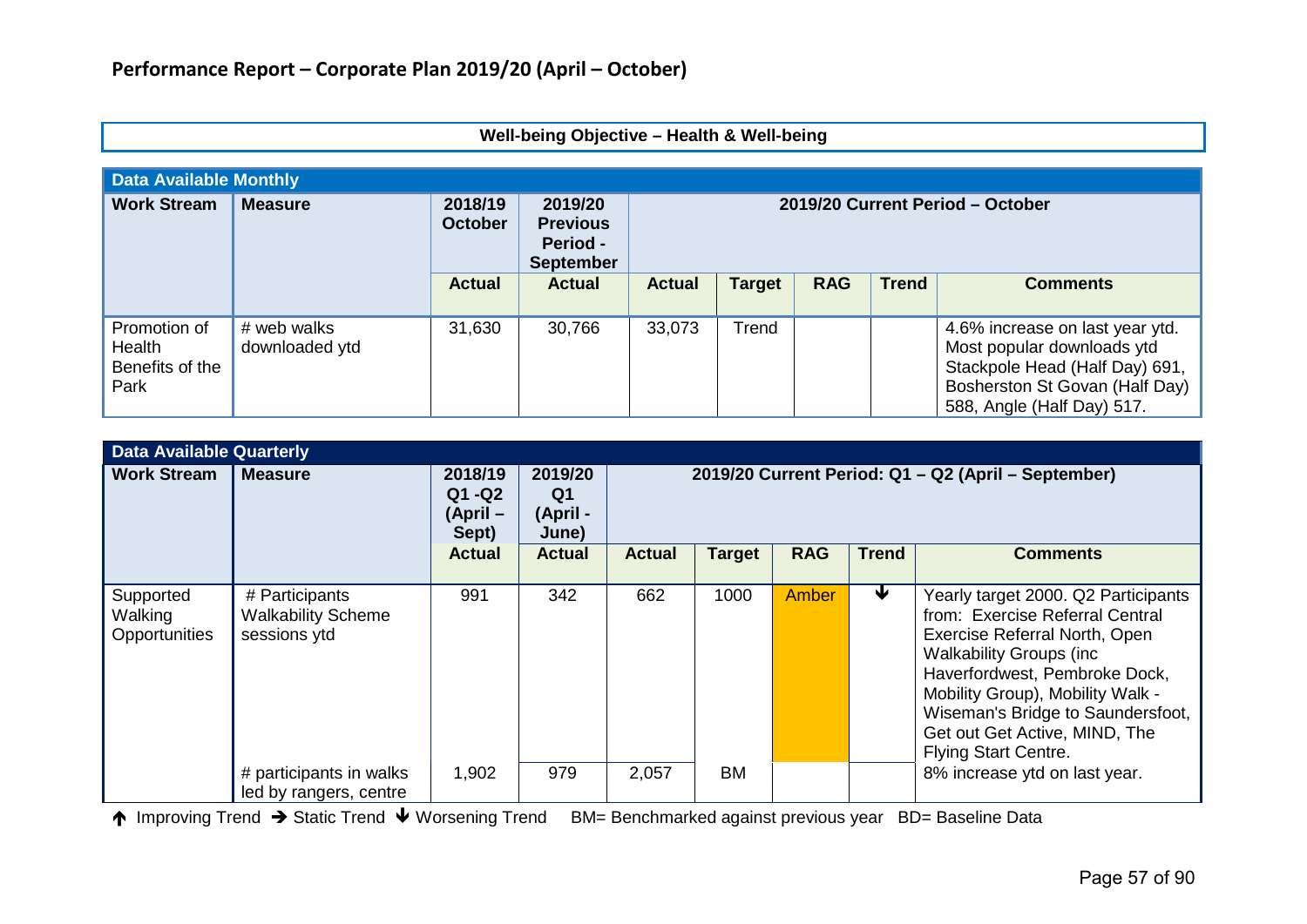|                                                          | staff and volunteers ytd                                                                              |         |                |             |                |            |               |                                                                                                                                    |
|----------------------------------------------------------|-------------------------------------------------------------------------------------------------------|---------|----------------|-------------|----------------|------------|---------------|------------------------------------------------------------------------------------------------------------------------------------|
|                                                          | # group leaders trained<br>through Walk leader<br>training sessions ytd                               | 18      | 12             | 12          | $\overline{7}$ | Green      | $\rightarrow$ | Yearly Target 14. No Walk Leader<br>Training Sessions in Q2.                                                                       |
| Promotion of<br><b>Health</b><br>Benefits of the<br>Park | # of people using<br>footpath (from fixed<br>counters) ytd                                            | 127,426 | 70,714         |             | Trend          |            |               | Q2 data expected January from<br>external company. Q1 figures for<br>2018/19 - 56,012. 7 Coast Path<br>Counters, 4 IPROW Counters. |
| Health and                                               | # Volunteer Days ytd                                                                                  | 1,274   | 745            | 1,630       | <b>BM</b>      |            |               | 27.9% increase ytd on last year.                                                                                                   |
| Well-being<br>Initiatives &<br>Projects                  | # participants in<br>volunteering and social<br>action sessions<br>involving physical<br>activity ytd | N/A     | 950            | 2,072       | <b>BD</b>      |            |               |                                                                                                                                    |
| Outdoor<br>Schools and<br>Play                           | # Participants in<br>outdoor learning<br>sessions ytd                                                 | 5,234   | 2,625          | 4,969       | <b>BM</b>      |            |               |                                                                                                                                    |
|                                                          | % schools in National<br>Park engaged with<br>outdoor learning<br>activities ytd                      | 53.33   | 46.15          | 53.85       | <b>BM</b>      |            |               |                                                                                                                                    |
|                                                          | % Schools in<br>Pembrokeshire<br>engaged with outdoor<br>learning activities                          | 53.13   | 38.10          | 53.97       | <b>BM</b>      |            |               |                                                                                                                                    |
|                                                          | # Outdoor training<br>sessions for teachers<br>ytd                                                    | 3       | $\overline{0}$ | $\mathbf 0$ | 5              | <b>Red</b> | $\rightarrow$ | Yearly Target 10. Pembrokeshire<br>Outdoor Schools (Phase 2) project<br>has not started yet, recruitment<br>underway.              |
|                                                          | # Teachers trained in<br>outdoor learning ytd                                                         | 23      | $\overline{0}$ | $\mathbf 0$ | 25             | <b>Red</b> | $\rightarrow$ | Yearly Target 50. Pembrokeshire<br>Outdoor Schools (Phase 2) project<br>has not started yet, recruitment<br>underway.              |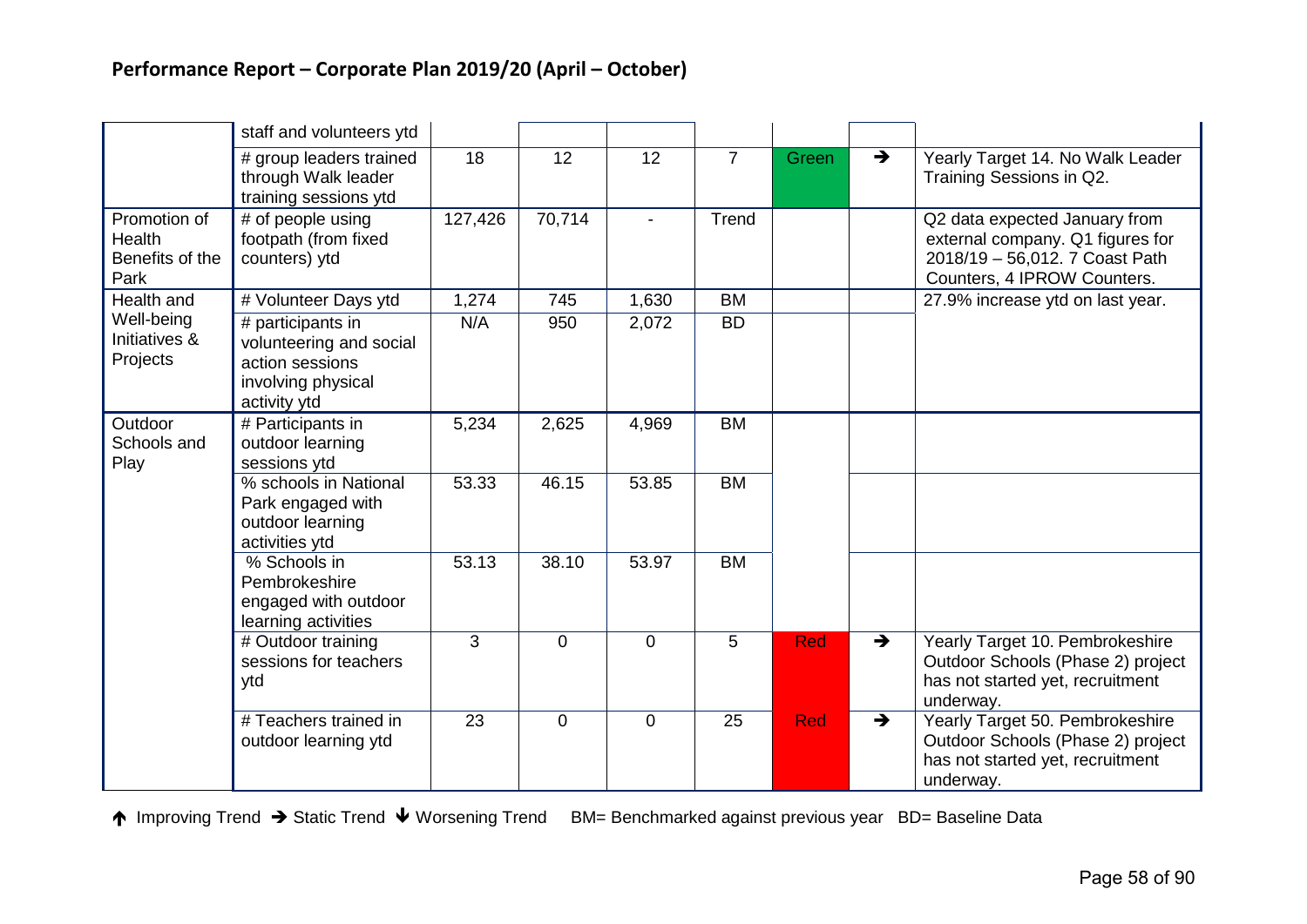# **Performance Report – Corporate Plan 2019/20 (April – October)**

| Planning:<br>Affordable<br>Housing | % of Housing Units<br>approved that are<br>Affordable ytd | 19.35 | 28.13 | 25.88 | N/A |  |  |
|------------------------------------|-----------------------------------------------------------|-------|-------|-------|-----|--|--|
|                                    | # Affordable Housing<br>Units Approved ytd                |       | 18    | 22    | N/A |  |  |

| <b>Action</b>                                             |                                                                                                                                              |                                                            |                                  |               |                                                                                                                                                                                                                                                                                                                                                                                                      |  |
|-----------------------------------------------------------|----------------------------------------------------------------------------------------------------------------------------------------------|------------------------------------------------------------|----------------------------------|---------------|------------------------------------------------------------------------------------------------------------------------------------------------------------------------------------------------------------------------------------------------------------------------------------------------------------------------------------------------------------------------------------------------------|--|
| <b>Work Stream</b>                                        | <b>Action</b>                                                                                                                                | 2019/20<br><b>Previous</b><br>Period -<br><b>September</b> | 2019/20 Current Period - October |               |                                                                                                                                                                                                                                                                                                                                                                                                      |  |
|                                                           |                                                                                                                                              | <b>RAG</b>                                                 | <b>RAG</b>                       | <b>Trend</b>  | <b>Comments</b>                                                                                                                                                                                                                                                                                                                                                                                      |  |
| Strategic and<br>Partnerships:<br>Health & Well-<br>being | Work with WWNBHN and Public<br>Health Wales. Development of<br>evidence base to support health<br>and well-being policy and project<br>work. | Green                                                      | Green                            | $\rightarrow$ | Event planned for November. Feedback from last<br>event very positive.                                                                                                                                                                                                                                                                                                                               |  |
| Supported<br>Walking<br>Opportunities                     | Let's Walk Pembrokeshire -<br><b>Walking Festival</b>                                                                                        | Green                                                      | Green                            | $\rightarrow$ | Action Complete. Walking Festival event happened on<br>12 May. Event coordinated and promoted by the<br>Wales Coast Path Ramblers Cymru team. Feedback<br>will be used for developing next event.                                                                                                                                                                                                    |  |
|                                                           | Walkability (Phase 2) - GP<br>referral focused project: The<br><b>Healthy and Active Project</b>                                             | Green                                                      | Green                            | $\rightarrow$ | The Healthy and Active (Welsh Government funded)<br>project started in October, with each of the county co-<br>ordinators now in place work has started to engage<br>with health professionals and the wider community. In<br>Pembrokeshire we have secured an agreement with<br>the Saundersfoot practice. We are developing<br>supporting materials and resources to enable the<br>delivery phase. |  |
| Health and Well-<br>being Initiatives &<br>Projects       | Delivery of Pathways Project                                                                                                                 | Green                                                      | Green                            | $\rightarrow$ | The project is on track. A steering group meeting held<br>in October saw the team planning a new training<br>programme and an end of year evaluative session                                                                                                                                                                                                                                         |  |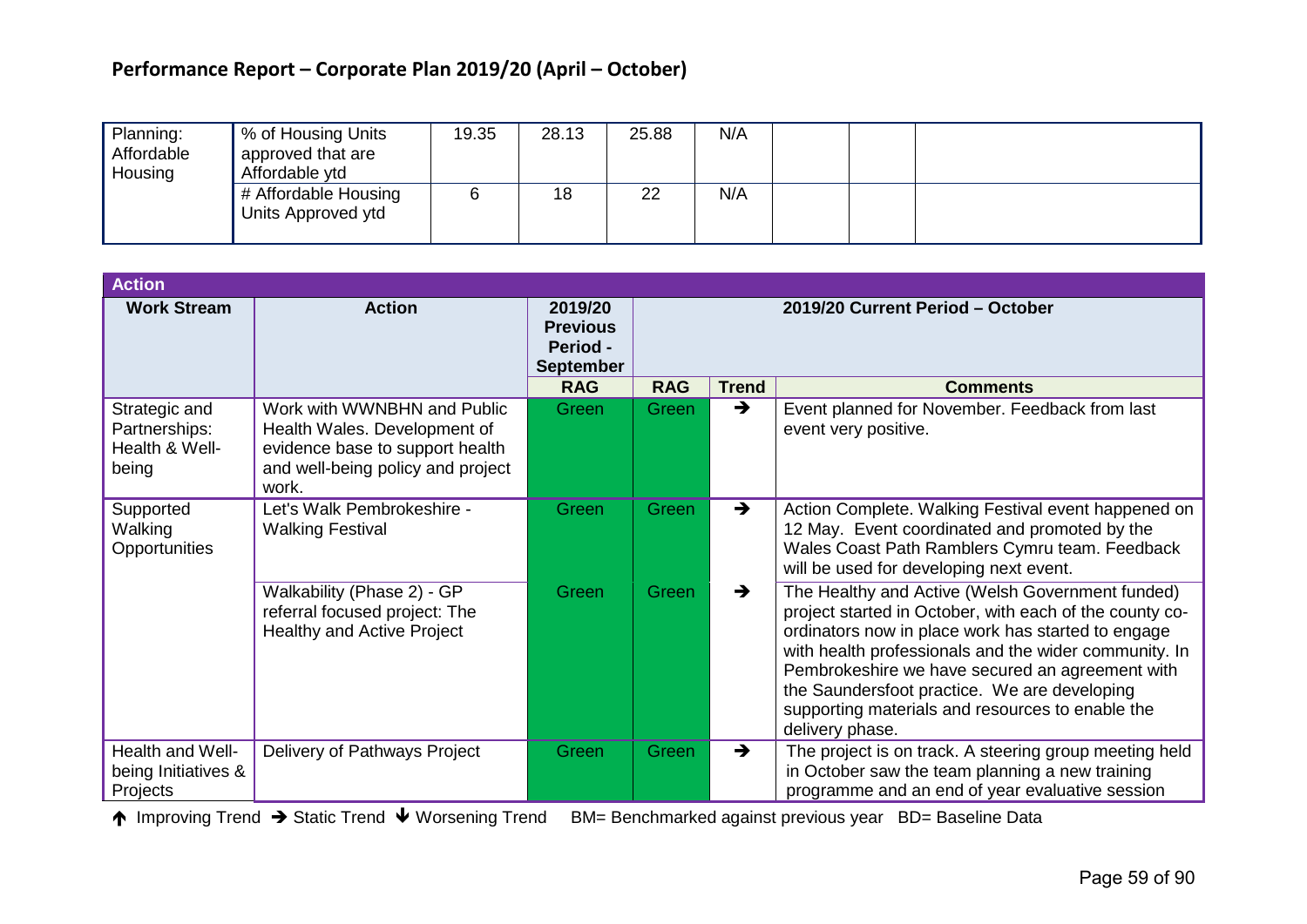|                                            |                                                                     |       |              |   | delivered as a 'community of enquiry' and supported<br>by a team from Swansea University.                                                                                                                                                                            |
|--------------------------------------------|---------------------------------------------------------------------|-------|--------------|---|----------------------------------------------------------------------------------------------------------------------------------------------------------------------------------------------------------------------------------------------------------------------|
| Engagement<br>Action Plan:<br>Volunteering | Development of volunteer forum,<br>volunteer policy and action plan | Green | <b>Amber</b> | ₩ | Date for next forum meeting agreed. Volunteer Action<br>plan updated and ready to be discussed at line<br>managers meeting and team leaders meeting                                                                                                                  |
| <b>Outdoor Schools</b><br>and Play         | Pembrokeshire Outdoor Schools<br>(Phase 2)                          | Green | Green        | → | A new Co-ordinator for Pembrokeshire Outdoor<br>Schools was recruited in October and will take up the<br>post in November and the first PODS meeting of the<br>academic year will also take place then with the aim of<br>developing an Action Plan for future work. |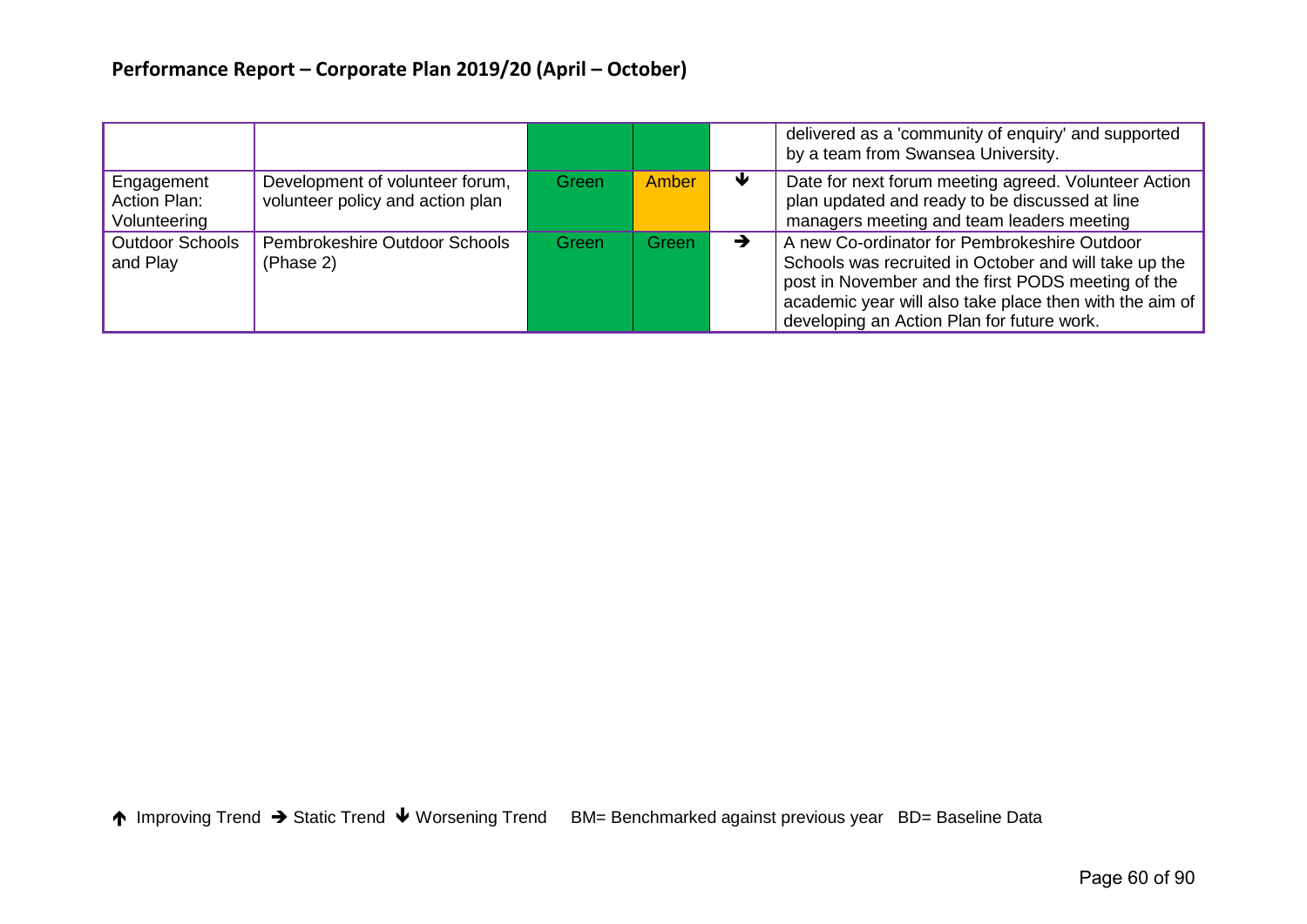|  | <b>Well-being Objective - Equality</b> |  |
|--|----------------------------------------|--|
|--|----------------------------------------|--|

| <b>Data Available Monthly</b>                      |                                             |                           |                                                            |                                  |               |            |              |                                                                                                                                                                                 |  |  |
|----------------------------------------------------|---------------------------------------------|---------------------------|------------------------------------------------------------|----------------------------------|---------------|------------|--------------|---------------------------------------------------------------------------------------------------------------------------------------------------------------------------------|--|--|
| <b>Work Stream</b>                                 | <b>Measure</b>                              | 2018/19<br><b>October</b> | 2019/20<br><b>Previous</b><br>Period -<br><b>September</b> | 2019/20 Current Period - October |               |            |              |                                                                                                                                                                                 |  |  |
|                                                    |                                             | <b>Actual</b>             | <b>Actual</b>                                              | <b>Actual</b>                    | <b>Target</b> | <b>RAG</b> | <b>Trend</b> | <b>Comments</b>                                                                                                                                                                 |  |  |
| Landscapes<br>for All:<br>Inclusive<br>Experiences | # of Web Wheelchair<br>walks downloaded ytd | 3,166                     | 3,203                                                      | 3,416                            | Trend         |            |              | 7.9% increase ytd on last year.<br>Most popular downloads ytd:<br>Abereiddi Blue Lagoon - 451,<br>Stack Rocks to St Govan's -<br>285, Saundersfoot to Wiseman's<br>Bridge -216. |  |  |

| <b>Data Available Quarterly</b> |                                                                                   |                                        |                                                |                                                     |               |            |              |                                          |  |  |
|---------------------------------|-----------------------------------------------------------------------------------|----------------------------------------|------------------------------------------------|-----------------------------------------------------|---------------|------------|--------------|------------------------------------------|--|--|
| <b>Work Stream</b>              | <b>Measure</b>                                                                    | 2018/19<br>Q1 - Q2<br>(April-<br>Sept) | 2019/20<br>Q <sub>1</sub><br>(April -<br>June) | 2019/20 Current Period: Q1 - Q2 (April - September) |               |            |              |                                          |  |  |
|                                 |                                                                                   | <b>Actual</b>                          | <b>Actual</b>                                  | <b>Actual</b>                                       | <b>Target</b> | <b>RAG</b> | <b>Trend</b> | <b>Comments</b>                          |  |  |
| Strategic<br><b>Equality</b>    | # Equality Impact<br><b>Assessments</b><br><b>Screenings Completed</b><br>ytd     | $\Omega$                               | $\mathbf 0$                                    | $\Omega$                                            | Trend         |            |              |                                          |  |  |
|                                 | # Equality Impact<br>Assessments<br>Completed ytd                                 | $\overline{0}$                         |                                                |                                                     | Trend         |            |              | EIA on revised NPMP for<br>consultation. |  |  |
|                                 | % Workforce Equality<br>Monitoring Information<br>Completed in Pobl y<br>Parc ytd | 78.4                                   | 78.5                                           | 78.1                                                | 70            | Green      | ₩            |                                          |  |  |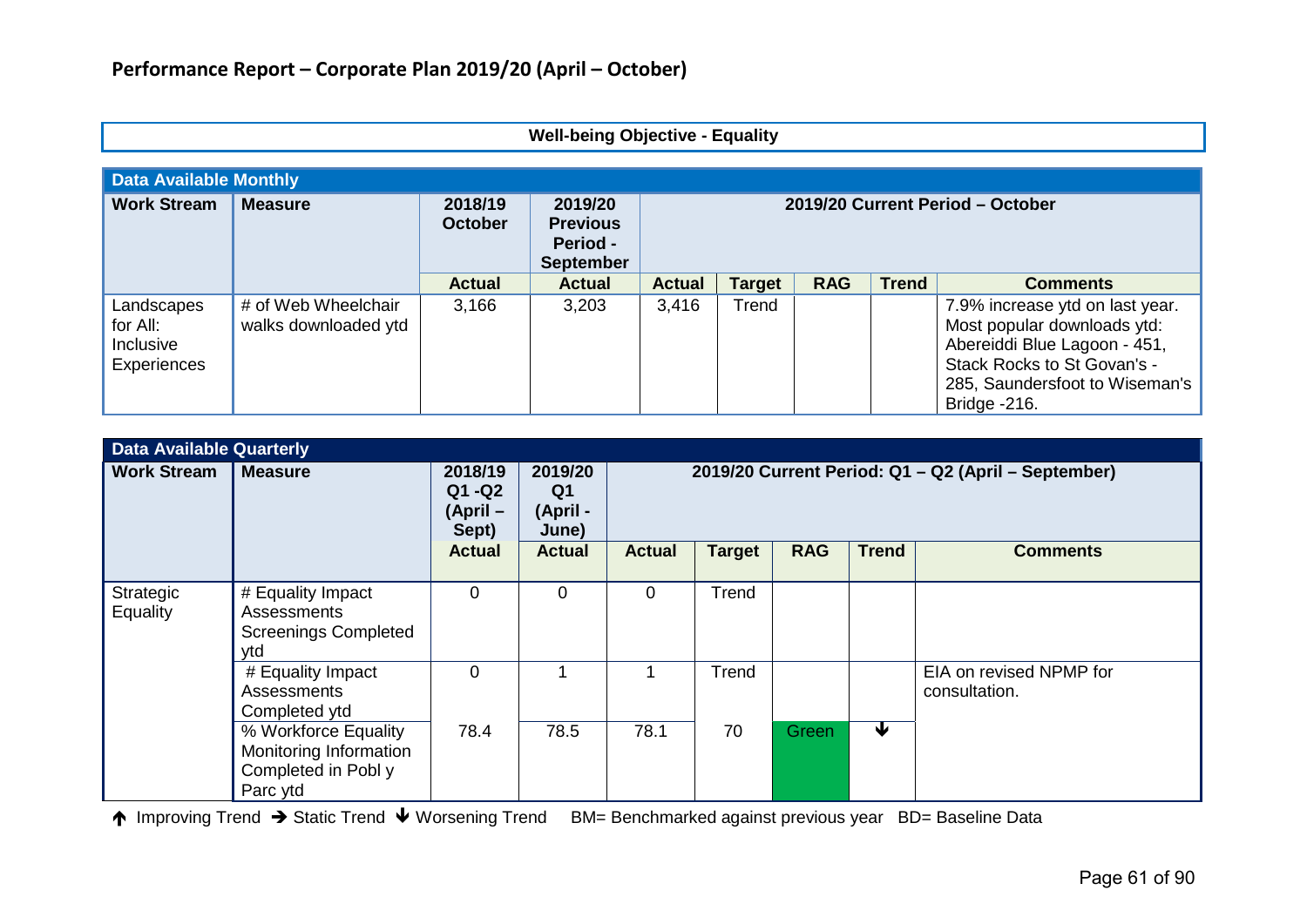# **Performance Report – Corporate Plan 2019/20 (April – October)**

| Landscapes      | # People engaged with       | 2,895 | 1,165 | ,993 | BM    |       |    | 31% decrease ytd compared to last |
|-----------------|-----------------------------|-------|-------|------|-------|-------|----|-----------------------------------|
| for All: Social | <sup>1</sup> through Social |       |       |      |       |       |    | vear.                             |
| Inclusion       | Inclusion Work ytd          |       |       |      |       |       |    |                                   |
|                 | # of participants           | 568   | 381   | 527  | Trend |       |    |                                   |
|                 | engaged with through        |       |       |      |       |       |    |                                   |
|                 | social inclusion work       |       |       |      |       |       |    |                                   |
|                 | with young people ytd       |       |       |      |       |       |    |                                   |
|                 | # of active Youth           |       | 10    | 11   | 10    | Green | ́∩ |                                   |
|                 | Rangers this quarter        | (Q2)  | (Q1)  | (Q2) |       |       |    |                                   |

| <b>Action</b>         |                                                                                                           |                                                            |                                  |               |                                                                                                                                                                                                                                                                                                                                                                                                                                                                                                                                                                         |  |  |  |
|-----------------------|-----------------------------------------------------------------------------------------------------------|------------------------------------------------------------|----------------------------------|---------------|-------------------------------------------------------------------------------------------------------------------------------------------------------------------------------------------------------------------------------------------------------------------------------------------------------------------------------------------------------------------------------------------------------------------------------------------------------------------------------------------------------------------------------------------------------------------------|--|--|--|
| <b>Work Stream</b>    | <b>Action</b>                                                                                             | 2019/20<br><b>Previous</b><br>Period -<br><b>September</b> | 2019/20 Current Period - October |               |                                                                                                                                                                                                                                                                                                                                                                                                                                                                                                                                                                         |  |  |  |
|                       |                                                                                                           | <b>RAG</b>                                                 | <b>RAG</b>                       | <b>Trend</b>  | <b>Comments</b>                                                                                                                                                                                                                                                                                                                                                                                                                                                                                                                                                         |  |  |  |
| Strategic<br>Equality | Revision of Equality Plan and<br>Objectives and participation in<br>multi-agency regional<br>consultation | Green                                                      | Green                            | $\rightarrow$ | Results from regional survey and focus groups<br>delivered with other public bodies received from<br>Carmarthenshire County Council. PCNPA assisted<br>with Pembrokeshire engagement sessions including<br>delivering session for Youth Rangers, MIND and VC<br>Gallery. Met with other public bodies in September<br>meeting held to discuss outcomes of consultation with<br>other public bodies and to discuss potential Welsh<br>Government objectives. Gender Pay gap analysis<br>carried out. Questionnaire circulated to staff<br>developed to help inform Plan. |  |  |  |
|                       | Gender pay gap analysis and<br>analysis of wider recruitment and<br>employment data carried out           | Green                                                      | Green                            | $\rightarrow$ | Equality Monitoring Data collated by HR for 2018/19<br>and 2017/18 has been formatted to align with Welsh<br>Government in relation to open data spreadsheet<br>format request and available for analysis. Data<br>received from Carmarthenshire Council Pay Roll and<br>combined with additional PCNPA held data to enable                                                                                                                                                                                                                                             |  |  |  |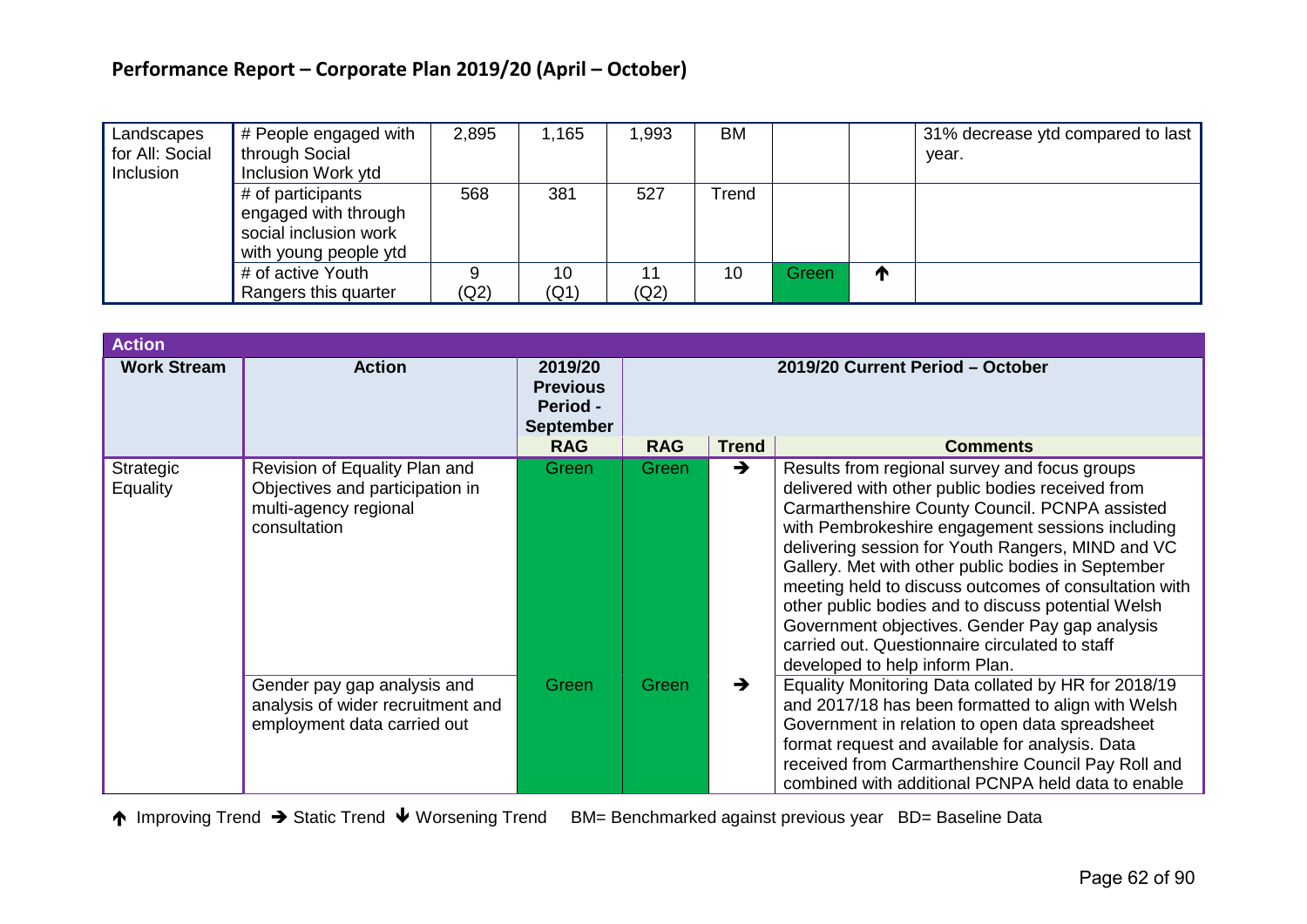|                                                   |                                                                                                                                               |       |              |               | standard gender pay gap calculation to be carried out.<br>Calculations reveal a gap, and discussed at<br>leadership team. Data being used to inform priorities<br>and objectives in draft revised equality plan.                                                                                                                                                                                                                                                                                     |
|---------------------------------------------------|-----------------------------------------------------------------------------------------------------------------------------------------------|-------|--------------|---------------|------------------------------------------------------------------------------------------------------------------------------------------------------------------------------------------------------------------------------------------------------------------------------------------------------------------------------------------------------------------------------------------------------------------------------------------------------------------------------------------------------|
|                                                   | <b>Equality Impact Assessment of</b><br>National Park Management Plan                                                                         | Green | Green        | $\rightarrow$ | A consultation draft Equality Impact Assessment<br>(EqIA) was published for consultation online between<br>1st August and 31st October. A notification about the<br>consultation was sent to identified groups. A meeting<br>of the Reference Group (external organisations) with a<br>specific purpose of looking at issues raised in the<br>EqIA was held on 24th October 2019. Follow up work<br>on actions and implementation (further engagement)<br>identified by the EqIA is being completed. |
| Landscapes for<br>All: Social<br>Inclusion        | Involve education/ social<br>inclusion groups in wattling and<br>daubing opportunities for the<br>round house at Castell Henllys<br>(Project) | Green | Green        | $\rightarrow$ | Daubing of smithy completed. Plas dwbl continues<br>with celtic art project on the meeting house walls will<br>probably complete in early November.                                                                                                                                                                                                                                                                                                                                                  |
| Landscapes for<br>All: Inclusive<br>Experiences   | <b>Experiences for All (Includes</b><br>Walks for All) Project and Access<br>and Inclusion Audit and Review                                   | Amber | <b>Amber</b> | $\rightarrow$ | Tender awaiting bids.                                                                                                                                                                                                                                                                                                                                                                                                                                                                                |
| Engagement<br><b>Action Plan:</b><br>Young People | <b>Future Governance Project for</b><br>Young People                                                                                          | Amber | Amber        | $\rightarrow$ | Planning for a residential workshop to kickstart the<br>establishment of a Young People's board had been<br>postponed but has commenced with a view to an<br>event early in the new year.                                                                                                                                                                                                                                                                                                            |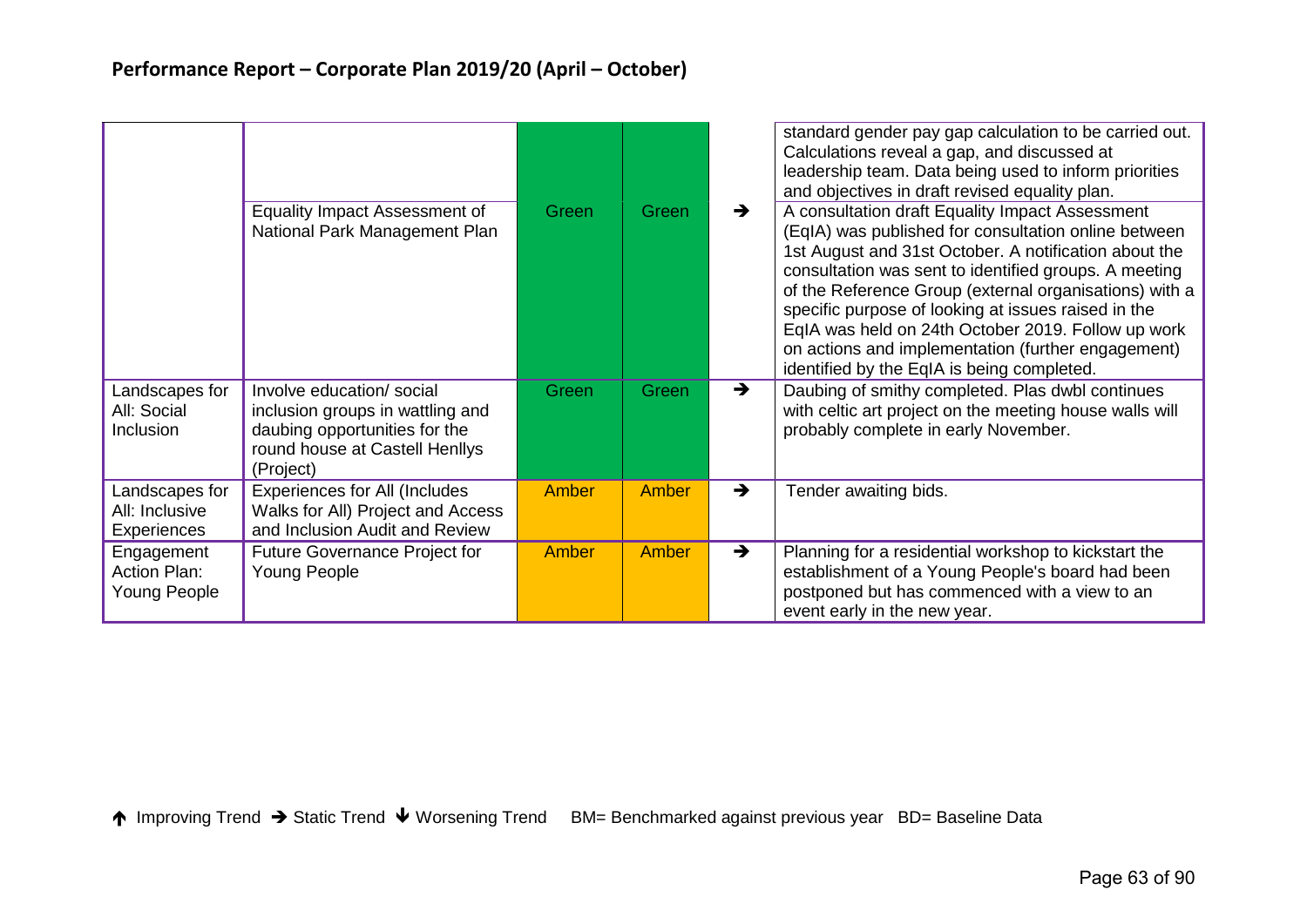# **Well-being Objective - Communities**

| <b>Data Available Monthly</b>                |                                    |                           |                                                                   |                                  |               |            |              |                          |  |  |
|----------------------------------------------|------------------------------------|---------------------------|-------------------------------------------------------------------|----------------------------------|---------------|------------|--------------|--------------------------|--|--|
| <b>Work Stream</b>                           | <b>Measure</b>                     | 2018/19<br><b>October</b> | 2019/20<br><b>Previous</b><br><b>Period -</b><br><b>September</b> | 2019/20 Current Period - October |               |            |              |                          |  |  |
|                                              |                                    | <b>Actual</b>             | <b>Actual</b>                                                     | <b>Actual</b>                    | <b>Target</b> | <b>RAG</b> | <b>Trend</b> | <b>Comments</b>          |  |  |
| Engagement<br>Action Plan:<br><b>Methods</b> | # Social Media<br><b>Followers</b> | 40,994                    | 44,257                                                            | 44,505                           | 40,000        | Green      | ₩            | Yearly target of 45,000. |  |  |

|                                         | <b>Data Available Quarterly</b>                                   |                                          |                                                |                                                     |               |            |              |                                                                                                    |  |  |  |
|-----------------------------------------|-------------------------------------------------------------------|------------------------------------------|------------------------------------------------|-----------------------------------------------------|---------------|------------|--------------|----------------------------------------------------------------------------------------------------|--|--|--|
| <b>Work Stream</b>                      | <b>Measure</b>                                                    | 2018/19<br>$Q1 - Q2$<br>(April-<br>Sept) | 2019/20<br>Q <sub>1</sub><br>(April -<br>June) | 2019/20 Current Period: Q1 - Q2 (April - September) |               |            |              |                                                                                                    |  |  |  |
|                                         |                                                                   | <b>Actual</b>                            | <b>Actual</b>                                  | <b>Actual</b>                                       | <b>Target</b> | <b>RAG</b> | <b>Trend</b> | <b>Comments</b>                                                                                    |  |  |  |
| Community<br>Engagement<br>and Projects | # Community projects/<br><b>Engagement Activities</b><br>ytd      | 418                                      | 220                                            | 462                                                 | <b>BM</b>     |            |              |                                                                                                    |  |  |  |
|                                         | # social action<br>participant days ytd                           | 483                                      | 119.5                                          | 318                                                 | <b>BM</b>     |            |              | Less Stitch in Time work with<br>Pembrokeshire College ytd<br>compared with 2018/19.               |  |  |  |
|                                         | # Active Voluntary<br>Wardens this quarter                        | 50                                       | 59                                             | 60                                                  | 55            | Green      | ↑            |                                                                                                    |  |  |  |
|                                         | # Community events<br>and fairs held at<br>Centres ytd            | $\overline{7}$                           | 2                                              | 8                                                   | <b>BM</b>     |            |              |                                                                                                    |  |  |  |
|                                         | # Community Groups<br>involved with Invasive<br>Species work this | 13<br>(Q2)                               | 5<br>(Q1)                                      | 4<br>(Q2)                                           | <b>BM</b>     |            |              | Newport Paths Group, Friends of<br>the Pembrokeshire Coast National<br>Park, South PCNPA Volunteer |  |  |  |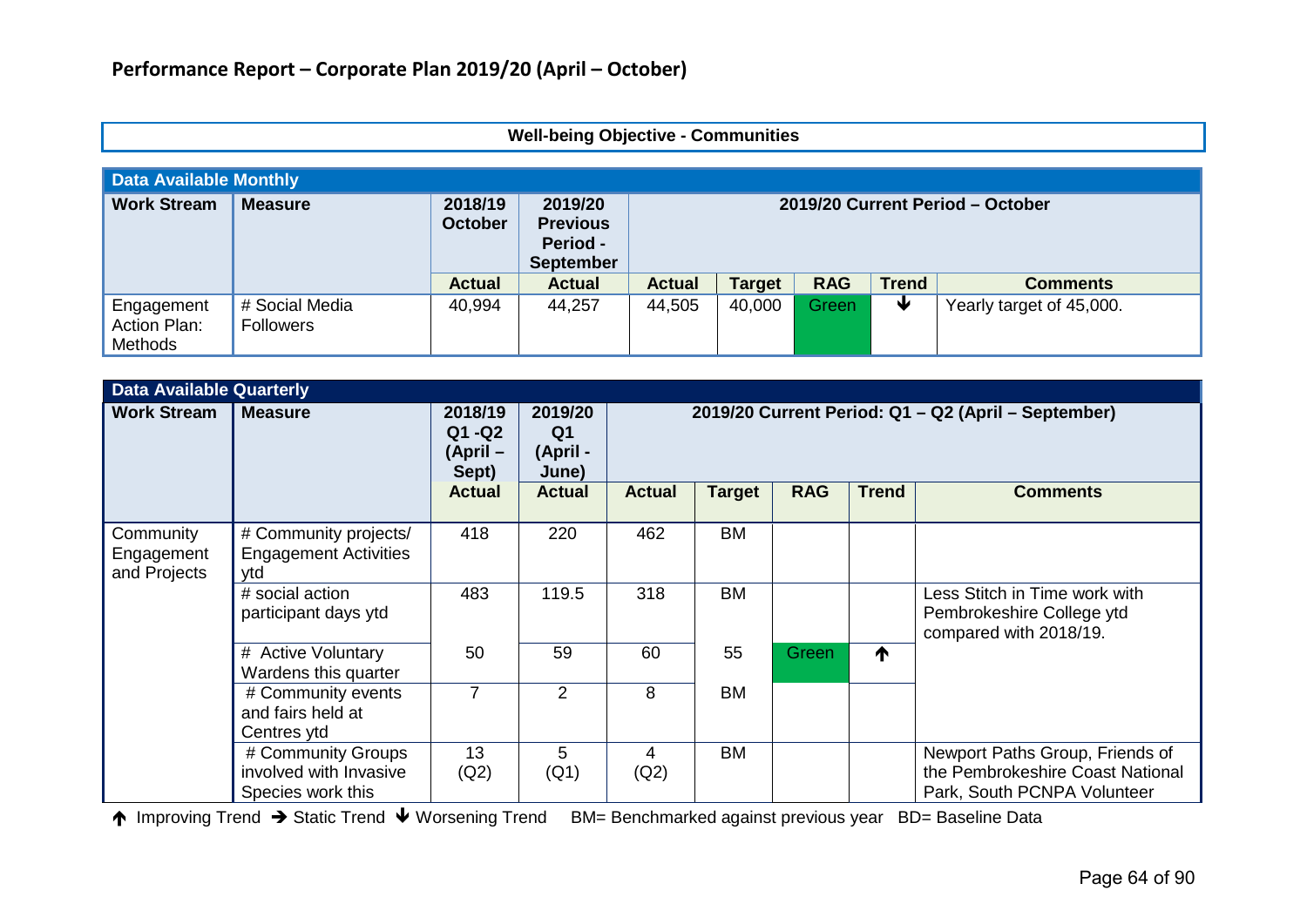|                                    | quarter                                                  |           |                        |           |           |       | Wardens. This list will go up next<br>season, lots planned. PCNPA<br>annually receive complaints on the<br>Himalayan balsam infestation at<br>Ceibwr Bay. A community group in<br>Molygrove have been controlling<br>balsam in a non-strategic manner.<br>The INNS coordinator gave a talk<br>to the group in August introducing<br>the project and our catchment<br>approach. The talk was followed<br>by a catchment survey activity,<br>splitting areas between groups of<br>volunteers to identify the<br>distribution of balsam across the<br>whole catchment, an essential first<br>step in undertaking strategic<br>catchment control. |
|------------------------------------|----------------------------------------------------------|-----------|------------------------|-----------|-----------|-------|-----------------------------------------------------------------------------------------------------------------------------------------------------------------------------------------------------------------------------------------------------------------------------------------------------------------------------------------------------------------------------------------------------------------------------------------------------------------------------------------------------------------------------------------------------------------------------------------------------------------------------------------------|
|                                    | # Community groups<br>using Oriel y Parc this<br>quarter | 3<br>(Q2) | $\overline{7}$<br>(Q1) | 8<br>(Q2) | <b>BM</b> |       | Names of Groups: Memory Café,<br>Friends of OYP, Art Group,<br>Vacation Club, Brushstrokes<br>Community Art Group, Plantos<br>Penfro, Stitchy Witches. OYP also<br>hosted the Waldo Williams<br>Conference.                                                                                                                                                                                                                                                                                                                                                                                                                                   |
| Sustainable<br>Development<br>Fund | % SDF allocated ytd                                      | 24.1      | 23.5                   | 92.04     | 50        | Green | 100 - Yearly Target. SDF<br>↑<br>Committee 10 April: SDF/2019/2<br>Family Explorers £19,0003. 3 July<br>SDF Committee: SDF/2019/3<br>Sustainable Printing £20,428,<br>SDF/2019/4 St David's Old<br>Farmhouse Brewery £24,613.09.<br>£4.5 k allocated via Little Green<br>Grants.                                                                                                                                                                                                                                                                                                                                                              |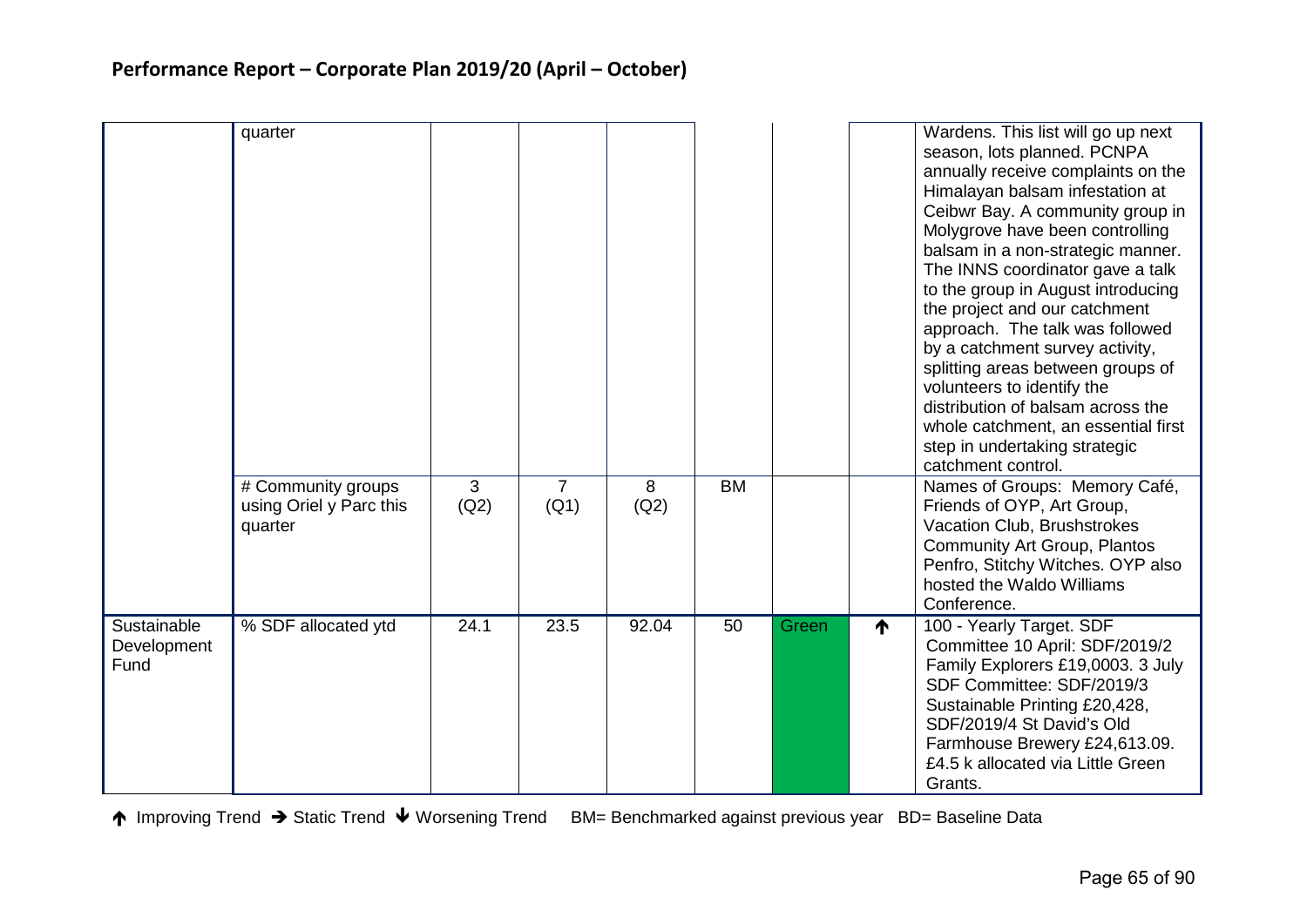| Planning<br>Service:<br>Enforcement | % of enforcement<br>cases investigated<br>(within 84 days) ytd           | 79.31 | 100 | 100 | <b>BM</b> |                                                                   |
|-------------------------------------|--------------------------------------------------------------------------|-------|-----|-----|-----------|-------------------------------------------------------------------|
|                                     | Average time taken to<br>investigate<br>enforcement cases in<br>days ytd | 192   | 22  | 24  | <b>BM</b> | Continued improvement in<br>performance compared to last<br>year. |
|                                     | Average time taken to<br>take enforcement<br>action in days ytd          | 379.5 | 107 | 84  | <b>BM</b> | Continued improvement in<br>performance compared to last<br>vear. |
|                                     | # retrospective<br>planning applications<br>registered ytd               | 19    | 5   |     | Trend     |                                                                   |

|                                                               | <b>Action</b>                                                              |                                                                   |                                  |               |                                                                                                                                                                                                                                                                                  |  |  |
|---------------------------------------------------------------|----------------------------------------------------------------------------|-------------------------------------------------------------------|----------------------------------|---------------|----------------------------------------------------------------------------------------------------------------------------------------------------------------------------------------------------------------------------------------------------------------------------------|--|--|
| <b>Work Stream</b>                                            | <b>Action</b>                                                              | 2019/20<br><b>Previous</b><br><b>Period -</b><br><b>September</b> | 2019/20 Current Period - October |               |                                                                                                                                                                                                                                                                                  |  |  |
|                                                               |                                                                            | <b>RAG</b>                                                        | <b>RAG</b>                       | <b>Trend</b>  | <b>Comments</b>                                                                                                                                                                                                                                                                  |  |  |
| Strategic:<br><b>National Park</b><br>Management<br>Plan (S6) | <b>Revision of National Park</b><br>Management Plan                        | Green                                                             | Green                            | $\rightarrow$ | The report of consultations on the draft Management<br>Plan is being updated to take account of comments<br>received during the consultation period (1st August -<br>31st October 2019). A meeting of the Management<br>Plan Reference group was held on 24th October<br>2019.   |  |  |
| Engagement<br>Action Plan:<br><b>Methods</b>                  | Pilot of new engagement methods<br>identified in engagement action<br>plan | <b>Green</b>                                                      | Green                            | $\rightarrow$ | Engagement Action Plan meeting arranged for end of<br>November. NPMP consultation ended at end of<br>October. First meeting of volunteer forum held,<br>where members looked at developing terms of<br>reference for the forum, with follow up meeting<br>arranged for November. |  |  |
|                                                               | Review of how we monitor social                                            | Green                                                             | Green                            | →             | Initial research started, further work will align with                                                                                                                                                                                                                           |  |  |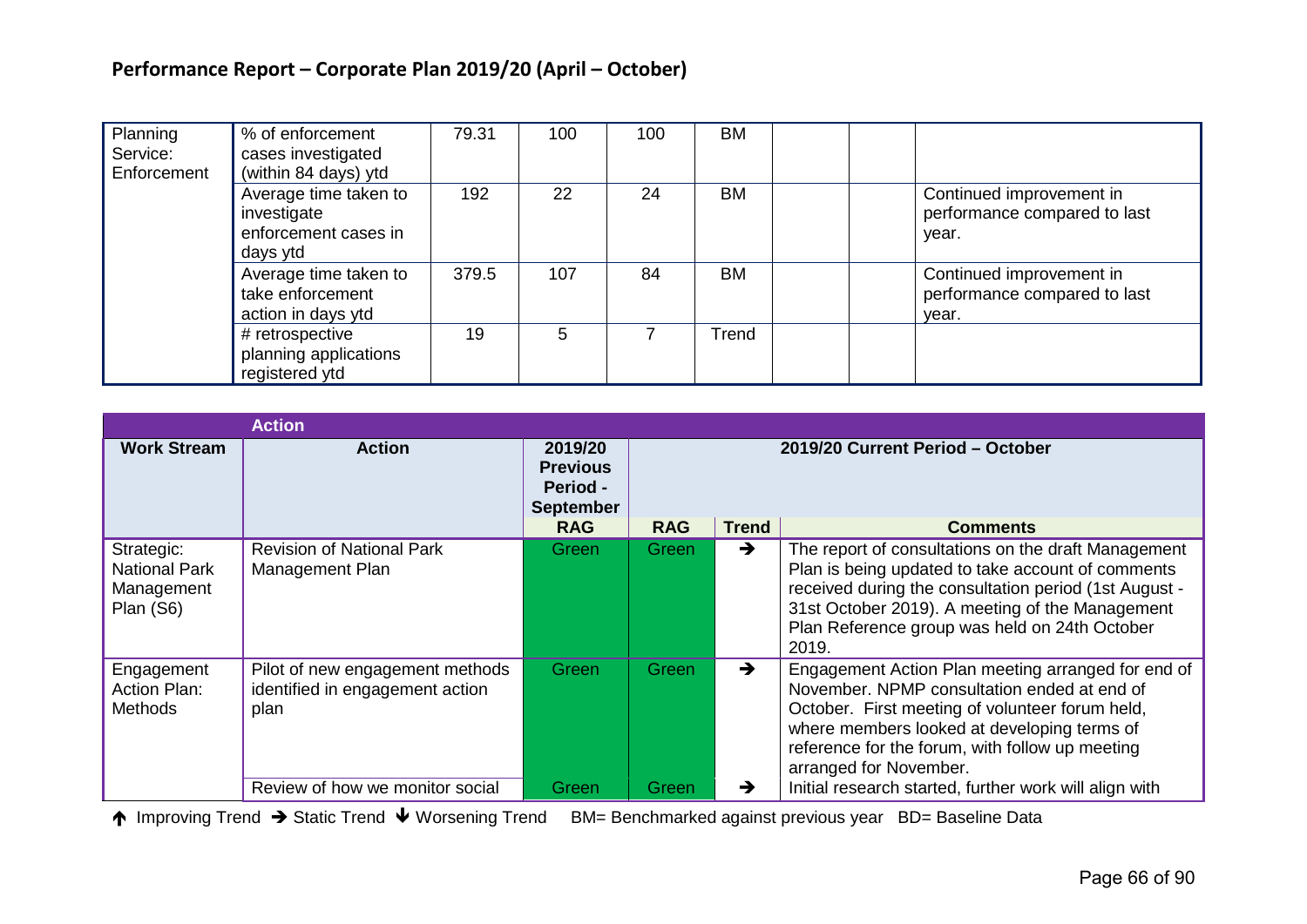|                                         | media engagement.                                                                          |            |       |               | review of performance measures etc as part of<br>engagement and development of Corporate Plan<br>2019/20.                                                                                                                                                                                                                                                                                                                                                                                                                |
|-----------------------------------------|--------------------------------------------------------------------------------------------|------------|-------|---------------|--------------------------------------------------------------------------------------------------------------------------------------------------------------------------------------------------------------------------------------------------------------------------------------------------------------------------------------------------------------------------------------------------------------------------------------------------------------------------------------------------------------------------|
| Community<br>Engagement<br>and Projects | Farming the Past project with<br>Young Farmers and other<br>community archaeology projects | Green      | Green | $\rightarrow$ | The Community Archaeologist was involved in two<br>key engagement/community projects during October<br>- a range of Heritage Guardians sessions took place<br>with two schools - Maenclochog and Brynconin (incl.<br>intro to heritage, handling objects, aerial archaeology<br>and site visit). In addition, two Beneath our Feet drop<br>in sessions took place which provided an opportunity<br>for people to bring in objects they had identified or to<br>learn more about archaeology and heritage more<br>widely. |
|                                         | <b>Carew Castle Walled Garden</b><br><b>Volunteering Project.</b>                          | Green      | Green | $\rightarrow$ | Some of the volunteers are going to continue over the<br>winter as and when weather permits.                                                                                                                                                                                                                                                                                                                                                                                                                             |
| Planning<br>Service:<br>Enforcement     | Planning enforcement project -<br>agricultural dwellings and holiday<br>lets.              | <b>Red</b> | Red   | $\rightarrow$ | Due to two job vacancies within the department there<br>is insufficient staff resources to undertake this project<br>currently. Staff vacancies will be filled as of January<br>2020 when the project can re-start.                                                                                                                                                                                                                                                                                                      |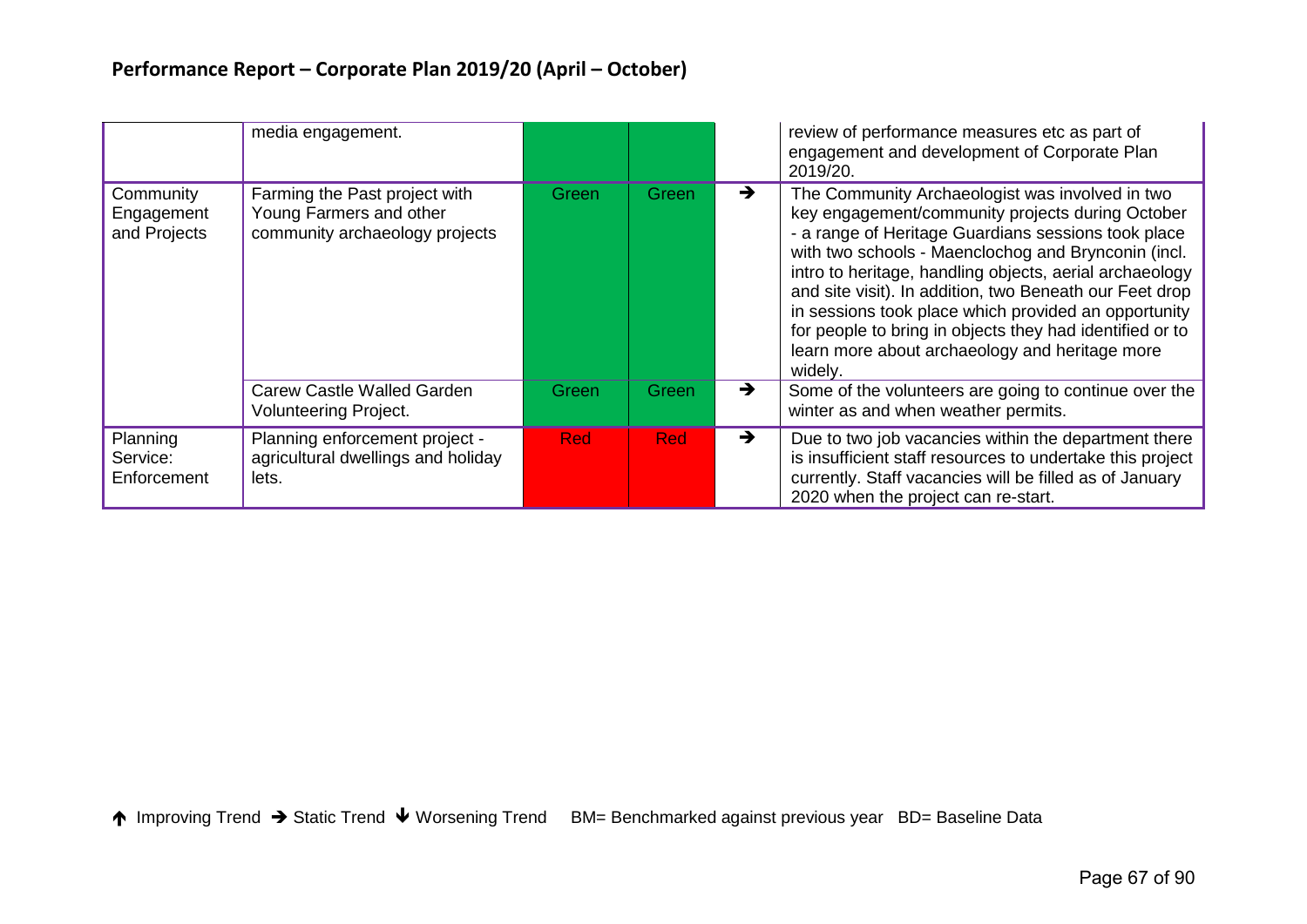|                                                                                           | <b>Snapshot of Authority Engagement Work with Communities (July - September)</b>                                                                                                                          |                                                                                                                                                         |                                                                                                                                              |
|-------------------------------------------------------------------------------------------|-----------------------------------------------------------------------------------------------------------------------------------------------------------------------------------------------------------|---------------------------------------------------------------------------------------------------------------------------------------------------------|----------------------------------------------------------------------------------------------------------------------------------------------|
| <b>North and</b><br>boundary<br>areas of the<br><b>Park</b>                               | Rangers: Rangers attended Newport<br>& Nevern moorings committee<br>meeting and the Nevern Agricultural<br>Show.                                                                                          | <b>Stitch in Time Project: Talk to</b><br>Moylegrove volunteers on balsam and<br>survey methods. Balsalm pulling with<br>Newport Paths group.           | <b>Summer Rangers: Engaging with people</b><br>on Newport beach through beach day<br>activities, beach cleans/litter picks and<br>beach art. |
| <b>West and</b><br>boundary<br>areas of the<br><b>Park</b>                                | <b>Events:</b> 1,253 people attended Oriel y<br>Parc's summer fayre.                                                                                                                                      | Pollinator Project: St Davids Airfield<br>Bumblebee survey with Voluntary<br><b>Wardens South West.</b>                                                 | Rangers: Ranger delivered river and bat<br>walks for Edge Festival, Solva                                                                    |
| <b>South and</b><br>boundary<br>areas of the<br><b>Park</b>                               | Rangers - Castlemartin: 80th<br>Anniversary Event at Castlemartin<br>Range, including presentation. Range<br>West Briefing facilitated by<br>Castlemartin Ranger, for climbers,<br>fishermen and surfers. | <b>Community Archaeology: 15 people</b><br>attended Beneath Our Feet - Drop in<br>session at Tenby Museum.                                              | Rangers: Ranger facilitated Beach clean<br>and litter picks with volunteers from Angle<br>community and Friends of National Park.            |
| <b>Communities</b><br><b>Outside of</b><br>the Park or<br><b>Park Wide</b><br><b>Area</b> | <b>Rangers: 2 Arts in the Landscape</b><br>walks delivered to Menter laith and<br>one ranger led walk for Menter laith -<br>Welsh learners delivered at various<br>locations.                             | Events: 17 people attended PCNPA<br>Volunteer celebration event at St Brides<br>Orchard.                                                                | <b>Events: Stand with activities at</b><br>Pembrokeshire County Show and<br>attending Cardigan Agricultural Show.                            |
| <b>Social</b><br>Inclusion/<br><b>Health and</b><br><b>Well-being</b>                     | <b>Walkability: 2 Mobility Walk's</b><br>delivered in Saundersfoot in<br>partnership with Community<br>Connector.                                                                                         | Pathways Project: Volunteers involved<br>in a range of activities including assisting<br>with fencing at Strumble and<br>maintenance of steps as Solva. | <b>Engagement: Strategic Equality Plan</b><br>consultation events with MIND and VC<br>Gallery.                                               |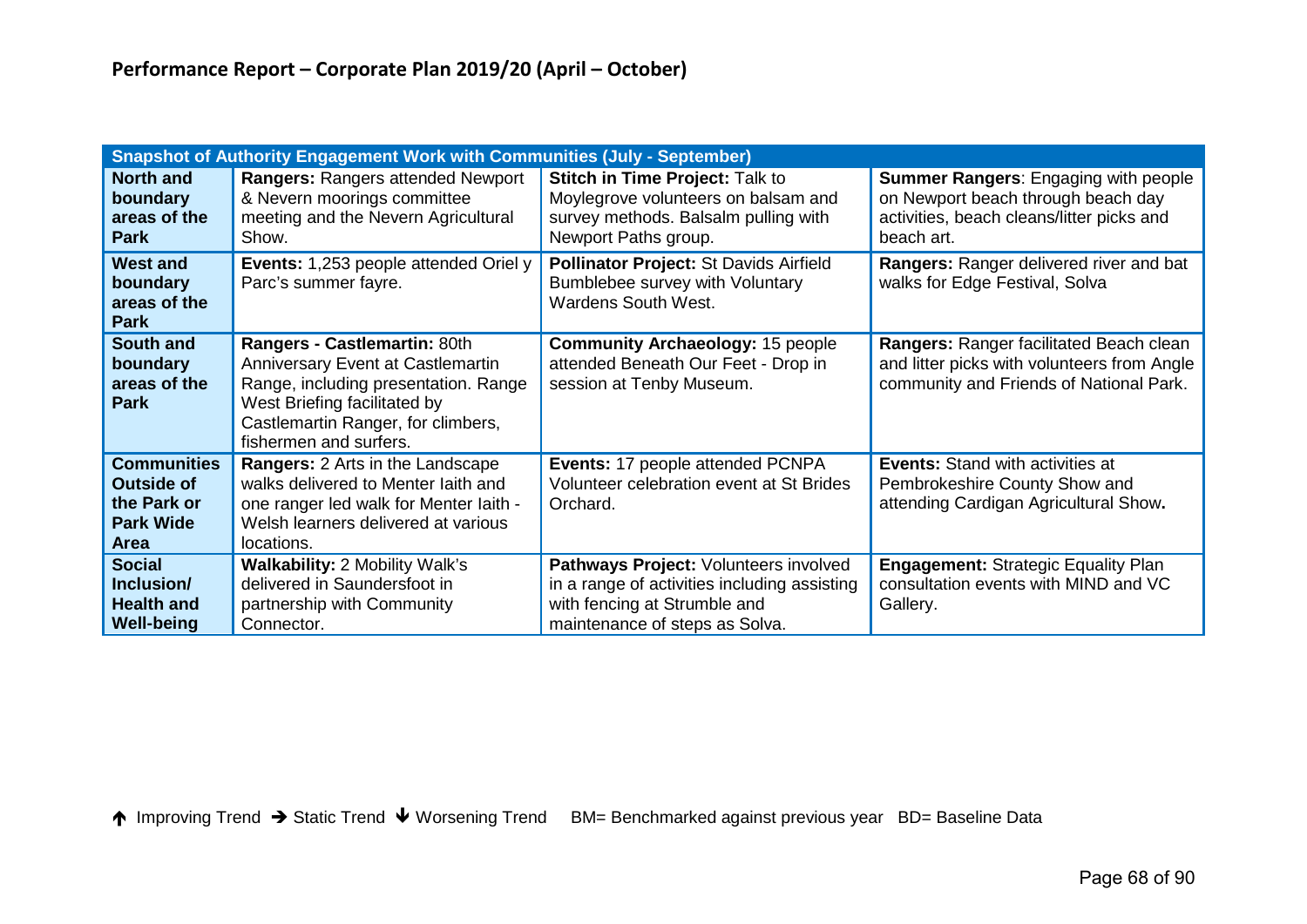|                                  | <b>Data Available Monthly</b>                                       |                           |                                                            |                                  |               |            |               |                                                                                                                                                                                                                                                                                                                                                     |  |
|----------------------------------|---------------------------------------------------------------------|---------------------------|------------------------------------------------------------|----------------------------------|---------------|------------|---------------|-----------------------------------------------------------------------------------------------------------------------------------------------------------------------------------------------------------------------------------------------------------------------------------------------------------------------------------------------------|--|
| <b>Work Stream</b>               | <b>Measure</b>                                                      | 2018/19<br><b>October</b> | 2019/20<br><b>Previous</b><br>Period -<br><b>September</b> | 2019/20 Current Period - October |               |            |               |                                                                                                                                                                                                                                                                                                                                                     |  |
|                                  |                                                                     | <b>Actual</b>             | <b>Actual</b>                                              | <b>Actual</b>                    | <b>Target</b> | <b>RAG</b> | <b>Trend</b>  | <b>Comments</b>                                                                                                                                                                                                                                                                                                                                     |  |
| <b>Historic</b><br>Inspiration & | Carew Trip Advisor<br>Rating 1-5                                    | 4.5                       | 4.5                                                        | 4.5                              | 4.5           | Green      | $\rightarrow$ |                                                                                                                                                                                                                                                                                                                                                     |  |
| <b>Experiences</b>               | Castell Henllys Trip<br><b>Advisor Rating 1-5</b>                   | 4.5                       | 4.5                                                        | 4.5                              | 4.5           | Green      | $\rightarrow$ |                                                                                                                                                                                                                                                                                                                                                     |  |
|                                  | # Visitors to Carew ytd                                             | 41,851                    | 37,850                                                     | 40,335                           | <b>BM</b>     |            |               | 3.6% decrease ytd compared to<br>last year.                                                                                                                                                                                                                                                                                                         |  |
|                                  | # Visitors to Castell<br>Henllys ytd                                | 17,807                    | 15,423                                                     | 16,552                           | <b>BM</b>     |            |               | 7% decrease ytd compared to<br>last year.                                                                                                                                                                                                                                                                                                           |  |
| Art: Inspiration<br>&            | # Gallery visitors ytd                                              | 17,352                    | 20,292                                                     | 22,026                           | <b>BM</b>     |            |               | 26.9% increase ytd compared to<br>last year.                                                                                                                                                                                                                                                                                                        |  |
| Engagement                       | # Visitors to OYP ytd                                               | 106,635                   | 85,617                                                     | 92,913                           | <b>BM</b>     |            |               | 12.9% decrease ytd compared<br>to last year.                                                                                                                                                                                                                                                                                                        |  |
|                                  | Oriel y Parc Trip<br><b>Advisor Rating 1-5</b>                      | 4.5                       | 4.5                                                        | 4.5                              | 4.5           | Green      | $\rightarrow$ |                                                                                                                                                                                                                                                                                                                                                     |  |
| Community<br>Archaeology         | # of sites of historic<br>interest communities<br>involved with ytd | 99                        | 9                                                          | 18                               | <b>BM</b>     |            |               | As part of heritage guardians,<br>40 pupils (approx.) visited the<br>Iron Age Settlement of Foel<br>Drygarn. In additional, recorded<br>standing stone features with a<br>landowner near Fishguard. Also,<br>visited sites in the St David's<br>and St Bride's areas to discuss<br>work (Whitesands, St Justinian's<br>and St Non's, Nab's Head and |  |

**Well-being Objective - Culture**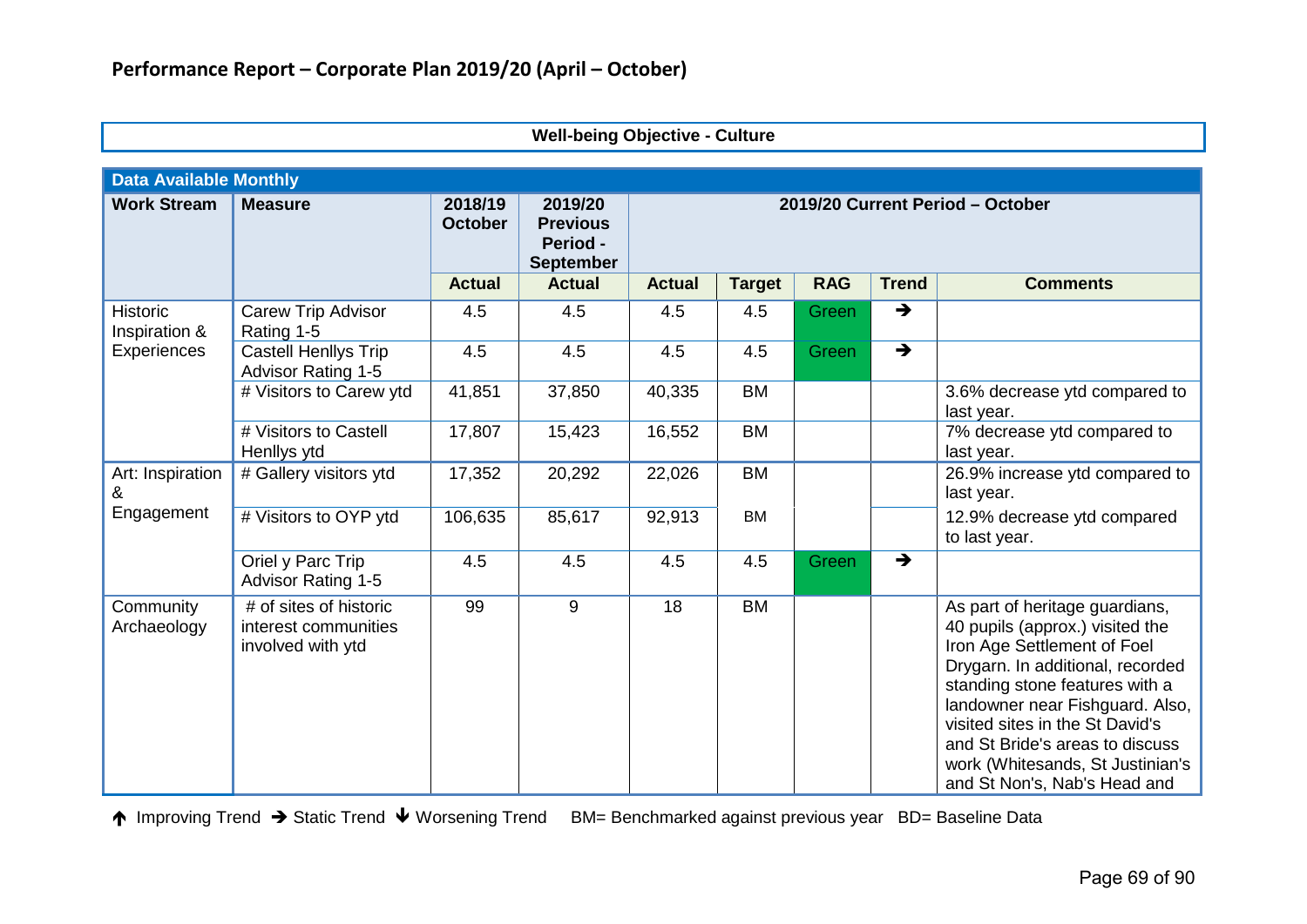## **Performance Report – Corporate Plan 2019/20 (April – October)**

|  |  | adjacent sites). Measure to be<br>reviewed with new L<br>Community<br>าaeoloɑist<br>mι |
|--|--|----------------------------------------------------------------------------------------|
|--|--|----------------------------------------------------------------------------------------|



| <b>Data Available Quarterly</b>          |                                                              |                                          |                                    |                                                     |               |            |              |                 |
|------------------------------------------|--------------------------------------------------------------|------------------------------------------|------------------------------------|-----------------------------------------------------|---------------|------------|--------------|-----------------|
| <b>Work Stream</b>                       | <b>Measure</b>                                               | 2018/19<br>$Q1 - Q2$<br>(April-<br>Sept) | 2019/20<br>Q1<br>(April -<br>June) | 2019/20 Current Period: Q1 - Q2 (April - September) |               |            |              |                 |
|                                          |                                                              | <b>Actual</b>                            | <b>Actual</b>                      | <b>Actual</b>                                       | <b>Target</b> | <b>RAG</b> | <b>Trend</b> | <b>Comments</b> |
| Historic<br>Inspiration &<br>Experiences | # participants in<br>historical activities and<br>events ytd | 13,056                                   | 4,008                              | 13,505                                              | <b>BM</b>     |            |              |                 |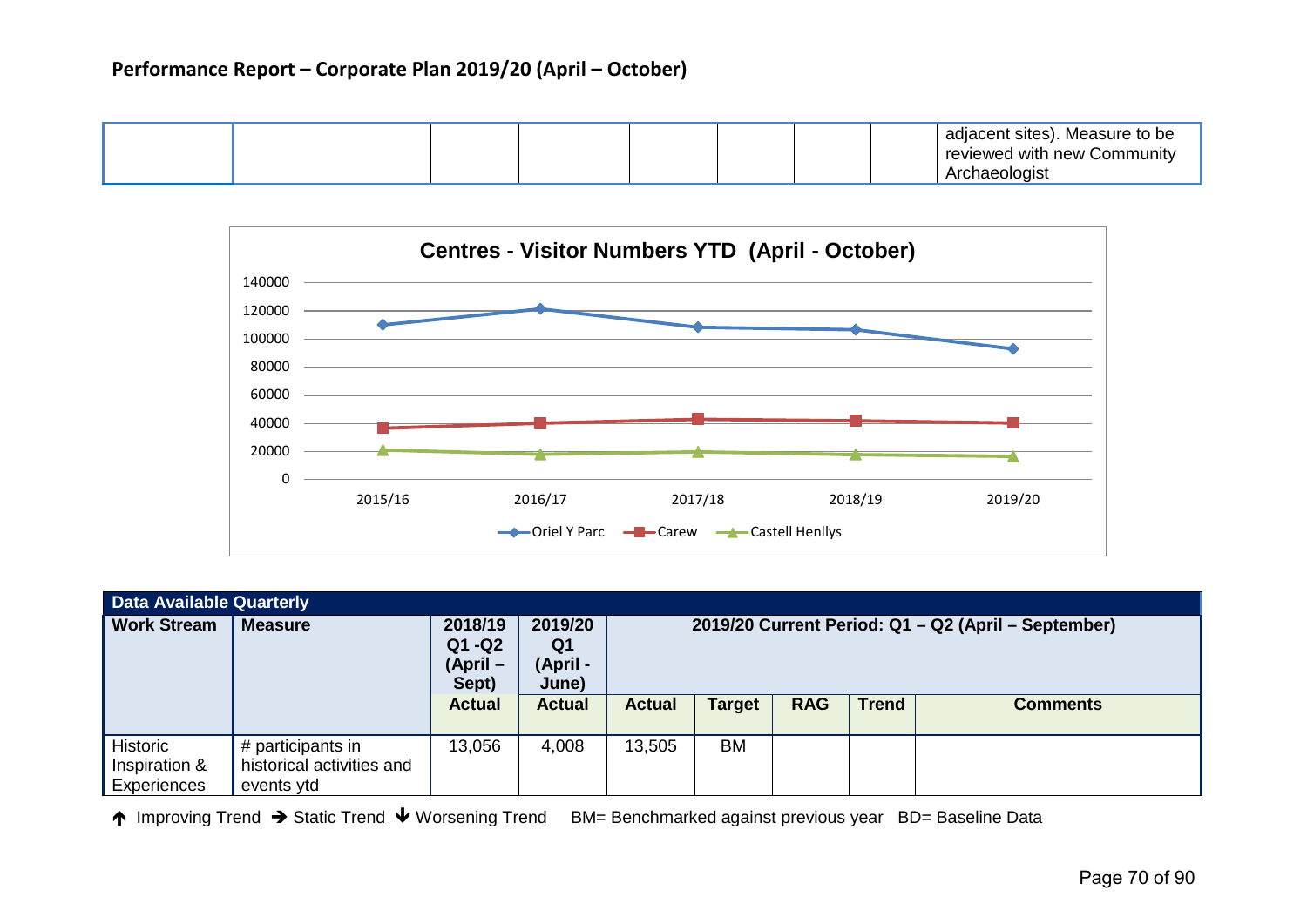|                                     | Castell Henllys - #<br>participants engaged<br>with through education<br>programme ytd<br>Carew - # participants<br>engaged with through<br>education programme | 1,935<br>974 | 1,035<br>549   | 2,075<br>1,032 | <b>BM</b><br><b>BM</b> |       |               |                                                                                                                                                                                                                                                                                                                                                                                                                                                                                                                                                                                                                                                                             |
|-------------------------------------|-----------------------------------------------------------------------------------------------------------------------------------------------------------------|--------------|----------------|----------------|------------------------|-------|---------------|-----------------------------------------------------------------------------------------------------------------------------------------------------------------------------------------------------------------------------------------------------------------------------------------------------------------------------------------------------------------------------------------------------------------------------------------------------------------------------------------------------------------------------------------------------------------------------------------------------------------------------------------------------------------------------|
| Planning:                           | ytd<br>% Buildings at Risk                                                                                                                                      | 4.8          | 4.8            | 4.8            | <6                     | Green | $\rightarrow$ |                                                                                                                                                                                                                                                                                                                                                                                                                                                                                                                                                                                                                                                                             |
| <b>Historic</b><br><b>Buildings</b> |                                                                                                                                                                 |              |                |                |                        |       |               |                                                                                                                                                                                                                                                                                                                                                                                                                                                                                                                                                                                                                                                                             |
| Community<br>Archaeology            | # of historic sites where<br>conditions have<br>improved through<br>community involvement                                                                       | N/A          | $\overline{0}$ | $\overline{4}$ | <b>BD</b>              |       |               | The Community Archaeologist<br>visited a scheduled monument in<br>the St David's area to assess its<br>condition. This was done with the<br>help of two volunteers. In addition,<br>the Community Archaeologist met<br>with partner organisations to<br>discuss the condition of three<br>coastal forts and how these could<br>be improved including through<br>community engagement. A<br>changing coast post was installed<br>to monitor the condition of a<br>coastal fort near Solva. This allows<br>the community and wider public to<br>help monitor the impact of coastal<br>erosion on the monument.<br>Measure to be reviewed with new<br>Community Archaeologist. |
| Welsh                               | # Staff who have                                                                                                                                                | N/A          | $\overline{0}$ | 0              | Trend                  |       |               |                                                                                                                                                                                                                                                                                                                                                                                                                                                                                                                                                                                                                                                                             |
| Language<br>Strategy                | completed Welsh work<br>online course ytd                                                                                                                       |              |                |                |                        |       |               |                                                                                                                                                                                                                                                                                                                                                                                                                                                                                                                                                                                                                                                                             |
|                                     | % of Welsh language                                                                                                                                             | N/A          | 49.6           | 49.3           | <b>BD</b>              |       |               |                                                                                                                                                                                                                                                                                                                                                                                                                                                                                                                                                                                                                                                                             |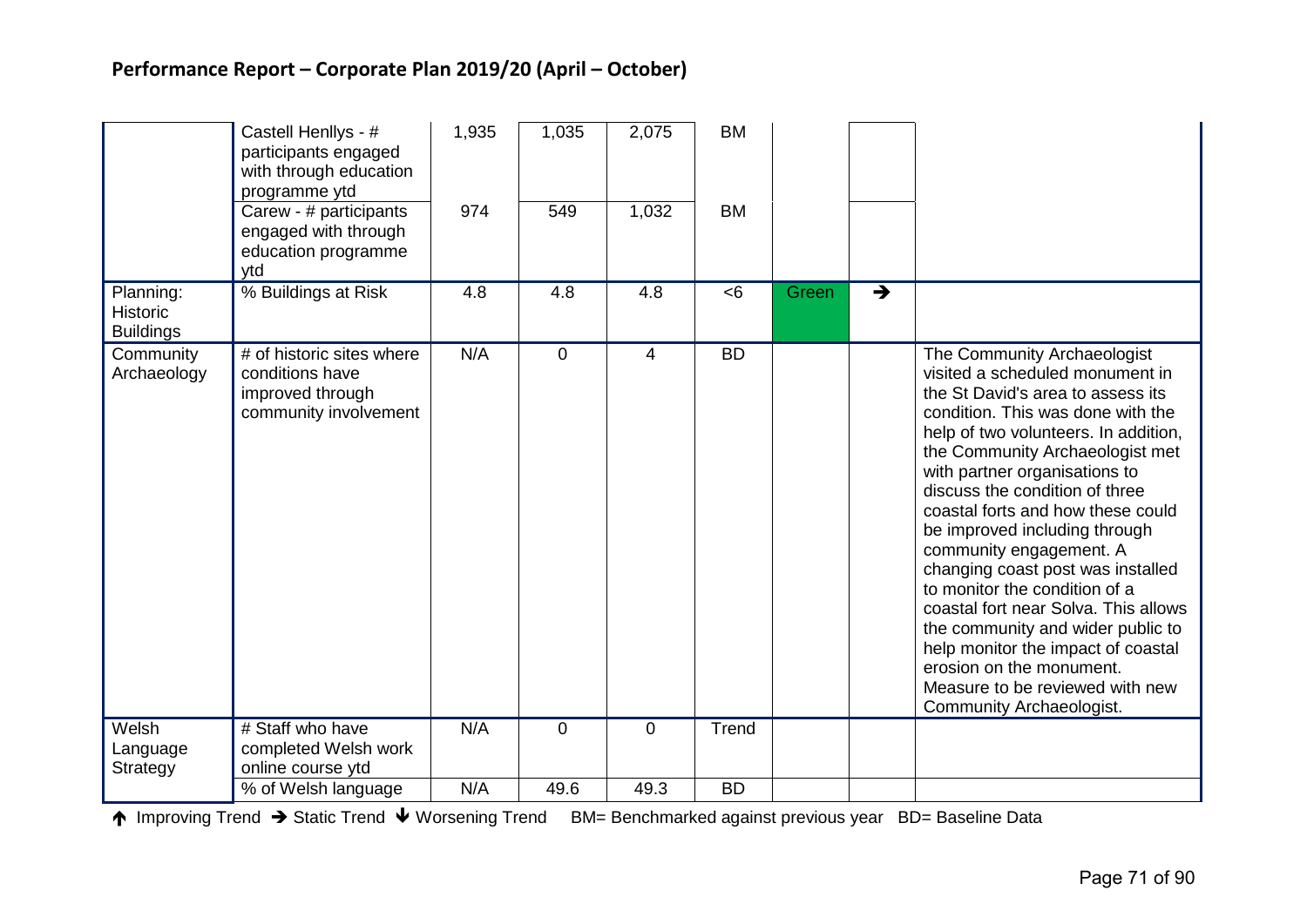| level information<br>completed on Pobl y<br>Parc ytd                                  |       |     |     |           |                                                                                                                                                                                                                                                                                                         |
|---------------------------------------------------------------------------------------|-------|-----|-----|-----------|---------------------------------------------------------------------------------------------------------------------------------------------------------------------------------------------------------------------------------------------------------------------------------------------------------|
| # Activities and events<br>delivered in Welsh ytd                                     | 34    | 18  | 23  | <b>BM</b> | Q2 activities included Walk with<br>Menter laith for Welsh Learners,<br>guided walk for Cymdeithas Waldo<br>Williams, activities with voluntary<br>wardens north and summer ranger<br>activities with Si-Lwli<br>Nursery/holiday club. In addition<br>OYP also hosted the Waldo<br>Williams Conference. |
| # participants in events<br>and activities delivered<br>in Welsh ytd                  | 437   | 123 | 192 | <b>BM</b> |                                                                                                                                                                                                                                                                                                         |
| # Education<br>programme sessions<br>delivered in Welsh ytd                           | 50    | 26  | 42  | <b>BM</b> |                                                                                                                                                                                                                                                                                                         |
| # participants attending<br>education programme<br>sessions delivered in<br>Welsh ytd | 1,283 | 524 | 973 | <b>BM</b> |                                                                                                                                                                                                                                                                                                         |

|                           | <b>Action</b>                                         |                                                            |                                  |               |                                                                                                        |  |
|---------------------------|-------------------------------------------------------|------------------------------------------------------------|----------------------------------|---------------|--------------------------------------------------------------------------------------------------------|--|
| <b>Work Stream</b>        | <b>Action</b>                                         | 2019/20<br><b>Previous</b><br>Period -<br><b>September</b> | 2019/20 Current Period - October |               |                                                                                                        |  |
|                           |                                                       | <b>RAG</b>                                                 | <b>RAG</b>                       | <b>Trend</b>  | <b>Comments</b>                                                                                        |  |
| Historic<br>Inspiration & | Carew Castle Walled Garden<br><b>Development</b>      | Green                                                      | Green                            | $\rightarrow$ | Snagging is currently on going. They'll hopefully<br>complete all jobs before the end of the month.    |  |
| Experiences               | Castell Henllys second round<br>house build and wider | Green                                                      | Green                            | →             | Daubing completed and north warden team have built<br>benches for smithy. Contractor has completed the |  |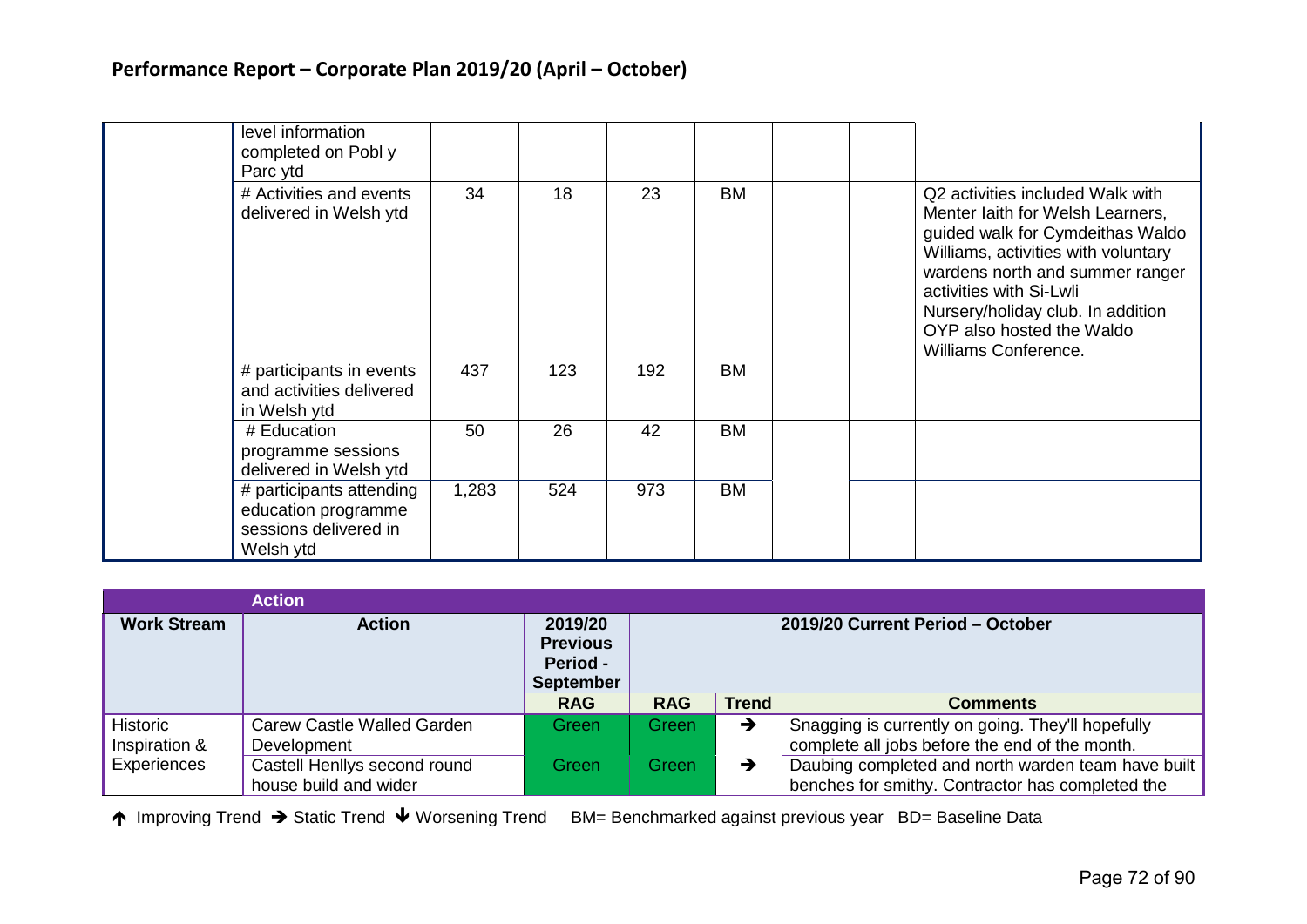|                                            | infrastructure work                                                                                                                 |              |       |                                 | doors of meeting, chief and cook house and will be<br>delivering the door of the smithy soon.                                                                                                                                                                                                                                                                                                                                                |
|--------------------------------------------|-------------------------------------------------------------------------------------------------------------------------------------|--------------|-------|---------------------------------|----------------------------------------------------------------------------------------------------------------------------------------------------------------------------------------------------------------------------------------------------------------------------------------------------------------------------------------------------------------------------------------------------------------------------------------------|
|                                            | Sanford education award<br>application - Castell Henllys                                                                            | Green        | Green | $\rightarrow$                   | The application for the Sandford award does not<br>open until the 3rd of December.                                                                                                                                                                                                                                                                                                                                                           |
| Art: Inspiration<br>& Engagement           | Delivery of Criw Celf project,<br>increasing access to the arts for<br>school children at Oriel y Parc                              | Green        | Green | $\rightarrow$                   | We completed 2 masterclass sessions as part of the<br>Criw Celf Project led by local artists Kate Freemand<br>and Elly Morgan. Both were successful with 10<br>children attending. More sessions to complete in<br>November ending with a class trip to Cardiff ACNMW<br>and local galleries.                                                                                                                                                |
| Community<br>Archaeology                   | Delivery of Heritage Guardians/<br><b>Arwyr Amser Project</b>                                                                       | Green        | Green | $\rightarrow$<br>site visit).   | Sessions with two schools (Maenclochog and<br>Brynconin) started and took place over October. Four<br>sessions at each school in total (incl. aerial<br>archaeology, artefact handling, intro to archaeology<br>and heritage more widely, aerial archaeology and a                                                                                                                                                                           |
| Strategic and<br>Partnerships:<br>Heritage | <b>Castell Henllys Commence</b><br>process of developing long term<br>plans for each of the Authority's<br>visitor sites.           | Green        | Green | $\rightarrow$<br>final product. | Final business plan draft now complete- awaiting                                                                                                                                                                                                                                                                                                                                                                                             |
|                                            | Carew Commence process of<br>developing long term plans for<br>each of the Authority's visitor sites                                | Green        | Green | $\rightarrow$                   | The final plan has now been received. We'll now start<br>working to meet the objectives                                                                                                                                                                                                                                                                                                                                                      |
|                                            | OYP - Commence process of<br>developing long term plans for<br>each of the Authority's visitor sites                                | Green        | Green | $\rightarrow$                   | Draft business plan has been sent to director and<br>manager to review                                                                                                                                                                                                                                                                                                                                                                       |
|                                            | Further develop partnerships and<br>joint promotion opportunities with<br>other heritage providers, sites,<br>galleries and museums | <b>Amber</b> | Amber | $\rightarrow$                   | PCNPA continues to contribute to the<br>'Pembrokeshire Inspired' initiative, led by PCC, which<br>aims to create a new cultural partnership and<br>strategy for Pembrokeshire by 2020. This work is<br>important in supporting and enhancing local cultural<br>heritage and in creating a springboard for both future<br>funding applications and wider political support for a<br>range of arts and cultural activities and bodies locally. |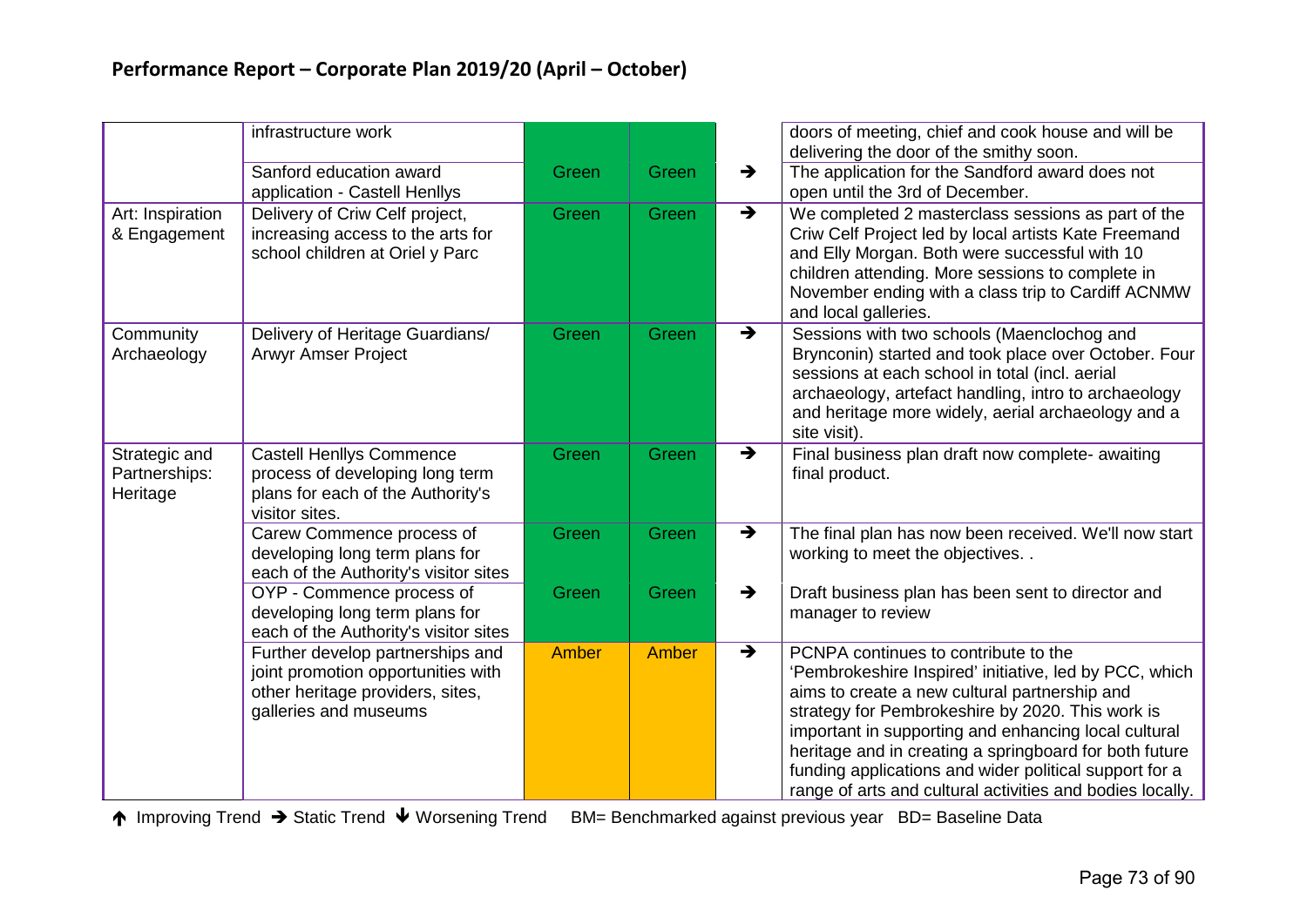|                               | Delivery of Heritage Watch<br>Scheme                                         | Green        | Green | $\rightarrow$ | A meeting with Dyfed-Powys Police (inclu. the<br>community team and heritage lead), Cadw and key<br>staff within PCNPA was arranged for November to<br>discuss how to move forward with the scheme.                                |  |  |
|-------------------------------|------------------------------------------------------------------------------|--------------|-------|---------------|------------------------------------------------------------------------------------------------------------------------------------------------------------------------------------------------------------------------------------|--|--|
|                               | Participation in Rediscovering<br><b>Ancient Connections Project</b>         | <b>Amber</b> | Amber | $\rightarrow$ | The RAC project remains on target and within<br>budget. A joint Ireland-Wales Board meeting is due to<br>take place on the 18th November. Any actions<br>emanating from the meeting will be shared via the<br>next monthly update. |  |  |
| Welsh<br>Language<br>Strategy | Development of framework for<br>Welsh Language Mentoring<br>Scheme for Staff | <b>Amber</b> | Amber | $\rightarrow$ | Draft mentoring scheme to be presented to Staff<br>Representatives Group for comment in early 2020.                                                                                                                                |  |  |

# **Making a Difference: Castlemartin Range 80th anniversary event and film**

September 2019 marked the 80<sup>th</sup> Anniversary of the creation of Castlemartin Range and the Authority's Castlemartin MOD Range Ranger offered to organise a gathering to mark the event. People were invited who had lived on the Range and their descendants. It was attended by 78 people, 7 of whom had been evicted with their families when the Military moved in. The day included a service in St Govan's Chapel followed by a tour of Flimston Farm (one of the participants was born in Flimston Farm in 1928 and returned there on this day). Six minibuses then took people to different parts of the Range – this was very emotional for some who had never seen what was left of their ancestral home – sometimes it was just a stone or a wall, sometimes nothing at all. They then returned to the Officer's Mess where the Ranger had set out photographs of the old houses and families as well as photographs of the wildlife and military training. Other people had also brought family portraits, pictures and maps to display.

Our Ranger realised we were losing the generation of people that could remember what the Castlemartin Range was like prior to the Military moving in. So, using funding from DIO (Defence Infrastructure Organisation), the Ranger and Animality Productions met, recorded and filmed people sharing their stories and memories about the time prior to their eviction from the area. The film '1939 – Reflections from Castlemartin' will preserve these memories for future generations. It was played during the celebration event and received a huge round of applause.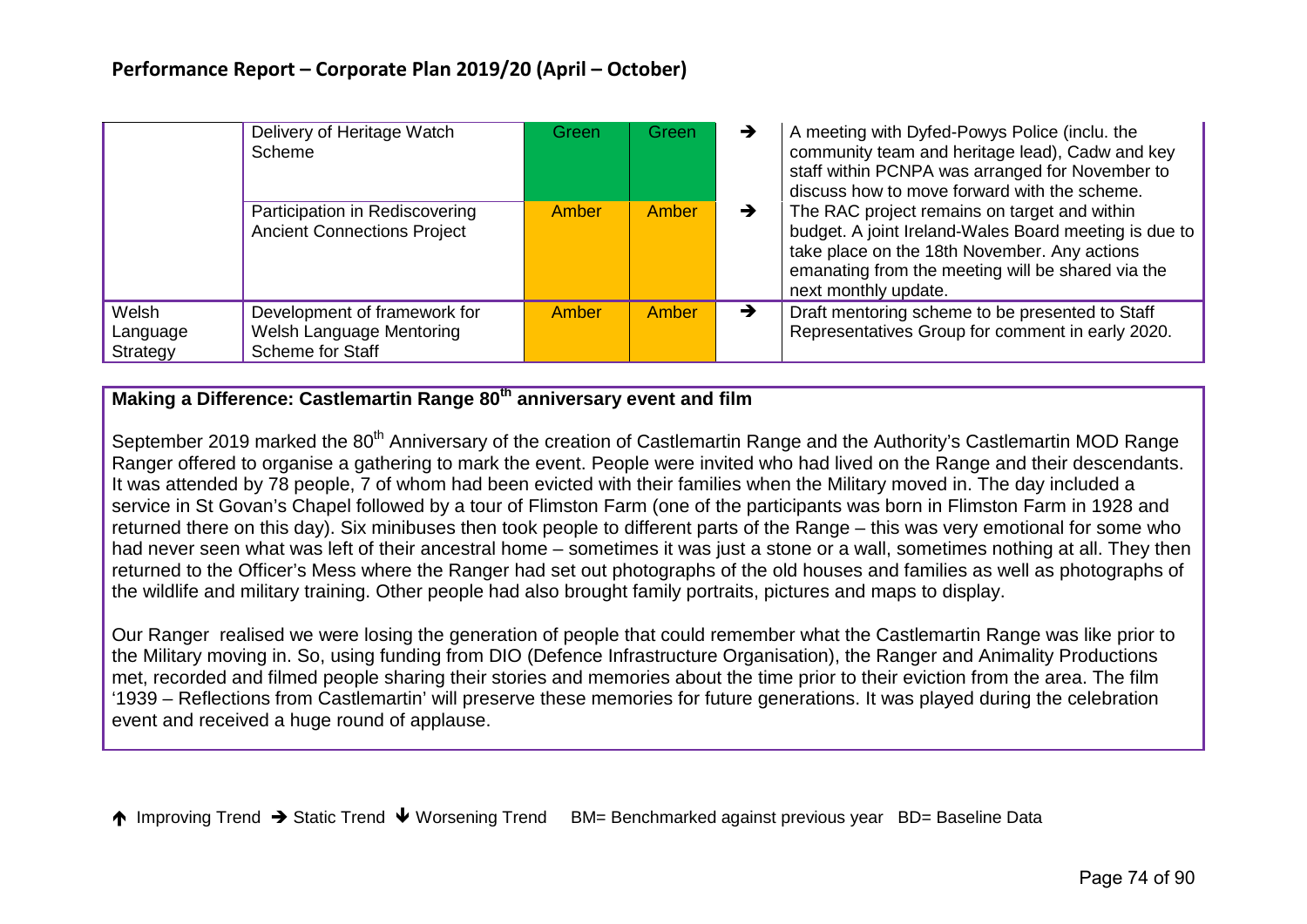|  | Well-being Objective - Global |  |
|--|-------------------------------|--|
|--|-------------------------------|--|

| <b>Data Available Monthly</b>                           |                                           |                           |                                                            |               |                                  |            |              |                                                                                                                                                                                             |  |  |
|---------------------------------------------------------|-------------------------------------------|---------------------------|------------------------------------------------------------|---------------|----------------------------------|------------|--------------|---------------------------------------------------------------------------------------------------------------------------------------------------------------------------------------------|--|--|
| <b>Work Stream</b>                                      | <b>Measure</b>                            | 2018/19<br><b>October</b> | 2019/20<br><b>Previous</b><br>Period -<br><b>September</b> |               | 2019/20 Current Period - October |            |              |                                                                                                                                                                                             |  |  |
|                                                         |                                           | <b>Actual</b>             | <b>Actual</b>                                              | <b>Actual</b> | <b>Target</b>                    | <b>RAG</b> | <b>Trend</b> | <b>Comments</b>                                                                                                                                                                             |  |  |
| Inspiration &<br>Learning:<br>Special<br>Qualities (S6) | # Changing Coast<br>Photo Submissions ytd | 560                       | 612                                                        | 668           | BM                               |            |              | 19% increase in submissions<br>ytd compared to last year.<br>September promotion of the<br>post that has been fixed above<br>the prehistoric site at Porth y<br>Rhaw, a scheduled monument. |  |  |

| <b>Data Available Quarterly</b>                           |                                                                                      |                                         |                                                |                                                     |               |            |               |                                                                                                               |  |  |
|-----------------------------------------------------------|--------------------------------------------------------------------------------------|-----------------------------------------|------------------------------------------------|-----------------------------------------------------|---------------|------------|---------------|---------------------------------------------------------------------------------------------------------------|--|--|
| <b>Work Stream</b>                                        | <b>Measure</b>                                                                       | 2018/19<br>Q1 - Q2<br>(April –<br>Sept) | 2019/20<br>Q <sub>1</sub><br>(April -<br>June) | 2019/20 Current Period: Q1 - Q2 (April - September) |               |            |               |                                                                                                               |  |  |
|                                                           |                                                                                      | <b>Actual</b>                           | <b>Actual</b>                                  | <b>Actual</b>                                       | <b>Target</b> | <b>RAG</b> | <b>Trend</b>  | <b>Comments</b>                                                                                               |  |  |
| Inspiration &<br>Learning:<br>Special<br><b>Qualities</b> | # new school sessions<br>developed (linked to<br>new curriculum for<br>Wales)        | N/A                                     |                                                |                                                     | <b>BD</b>     |            |               | Q1: KS3 Humanities Session.<br>Pilot sessions delivered to<br>Haverfordwest High School Year<br>Seven Pupils. |  |  |
|                                                           | # participating in new<br>school sessions (linked<br>to new curriculum for<br>Wales) | N/A                                     | 295                                            | 295                                                 | <b>BD</b>     |            |               | 6 pilot sessions delivered to<br>Haverfordwest High School Year<br>Seven Pupils.                              |  |  |
|                                                           | Schools average<br>feedback rating (1-11)<br>ytd                                     | 9.9                                     | 10.2                                           | 10.2                                                | 10            | Green      | $\rightarrow$ |                                                                                                               |  |  |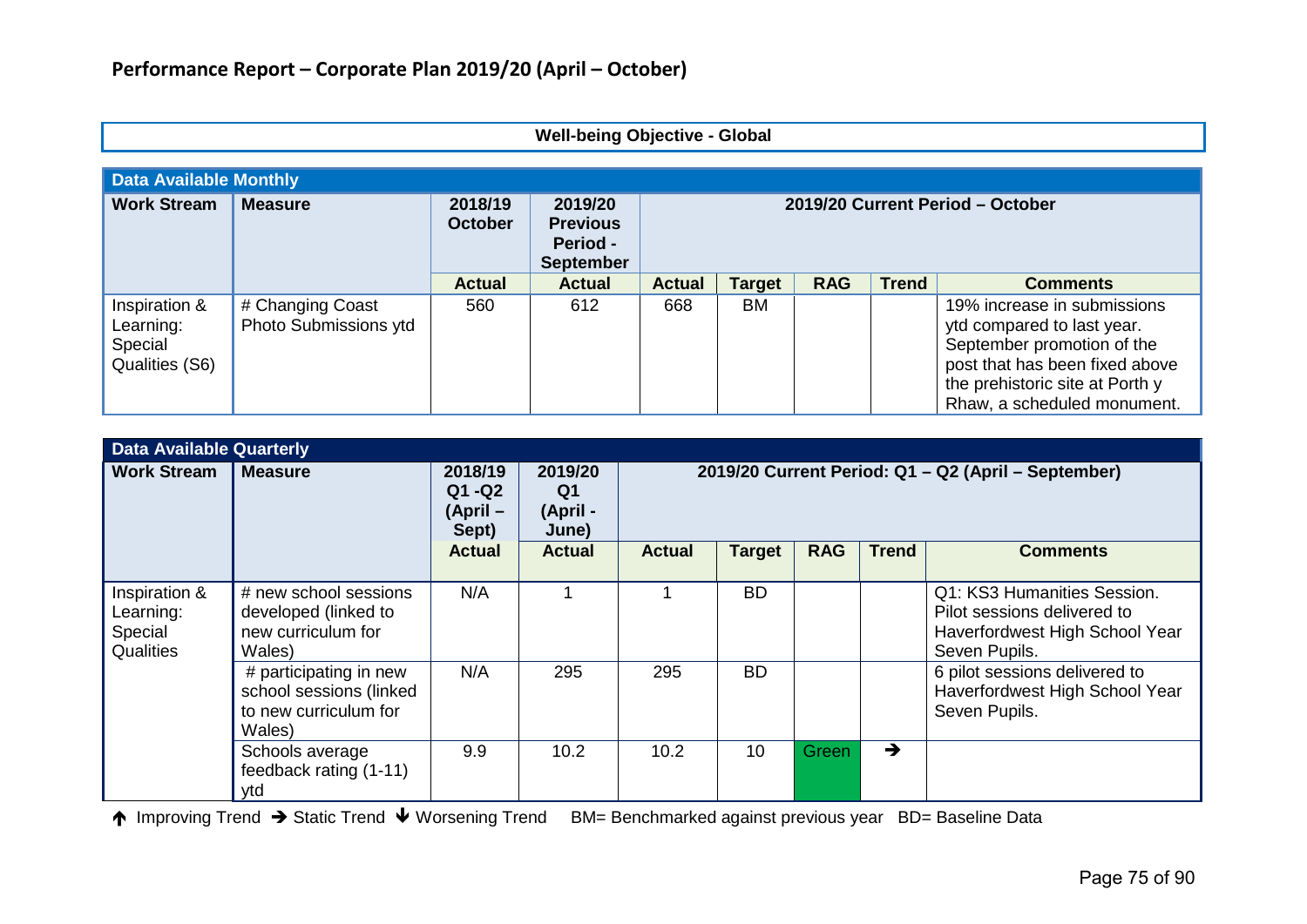|                                              | # participants in our<br>education programme<br>ytd                                          | 5,481          | 3,218             | 5,629               | <b>BM</b> |       |                         |                                                                                                                                                                                                                                 |
|----------------------------------------------|----------------------------------------------------------------------------------------------|----------------|-------------------|---------------------|-----------|-------|-------------------------|---------------------------------------------------------------------------------------------------------------------------------------------------------------------------------------------------------------------------------|
|                                              | Public Average<br>feedback rating (1-11)<br>ytd                                              | 10.4           | 10.5              | 10.4                | 10        | Green | $\overline{\textbf{v}}$ |                                                                                                                                                                                                                                 |
|                                              | # participants events<br>and activities<br>programme (public) ytd                            | 26,879         | 7,559             | 29,775              | <b>BM</b> |       |                         |                                                                                                                                                                                                                                 |
|                                              | # Participants at Dark<br>Sky events held by the<br>Authority ytd (S6)                       | 319            | 86                | 247                 | <b>BM</b> |       |                         | Across 14 events ytd. Including<br><b>Brilliant Bats at the Bishop's</b><br>Palace and Carew, Twilight at<br>Colby, Twilight Coastal Path Walk<br>from Treginnis, Twilight Tour<br>Carew, Bat Walk for Edge<br>Festival, Solva. |
|                                              | # Visit Wales - Year of<br>Participants                                                      | 6,965<br>(Sea) | 685<br>(Discover) | 4,614<br>(Discover) | <b>BM</b> |       |                         |                                                                                                                                                                                                                                 |
|                                              | # volunteer days -<br><b>Conservation Wildlife</b><br>Survey and Monitoring<br>ytd $(S6)$    | 49             | 76.5              | 220.5               | <b>BM</b> |       |                         | Q2 activities have included St<br>David's Airfield Bumble Bee<br>Survey, Shrill Carder Bee Survey,<br>Wildlife Survey of Reed Bed,<br>Butterfly transect, Shelduck<br>Survey.                                                   |
|                                              | # volunteer days -<br>heritage site monitoring<br>(S6)                                       | N/A            | $\overline{0}$    | 2.5                 | <b>BD</b> |       |                         |                                                                                                                                                                                                                                 |
| Marine &<br>Foreshore<br>Environment<br>(S6) | # volunteer and social<br>action days - beach,<br>foreshore and river<br>cleaning activities | 447.5          | 93.5              | 205.5               | Trend     |       |                         | Including Big River Clean 2019<br>Activities. 2018/19 figures<br>positively impacted by Year of the<br>Sea Activities.                                                                                                          |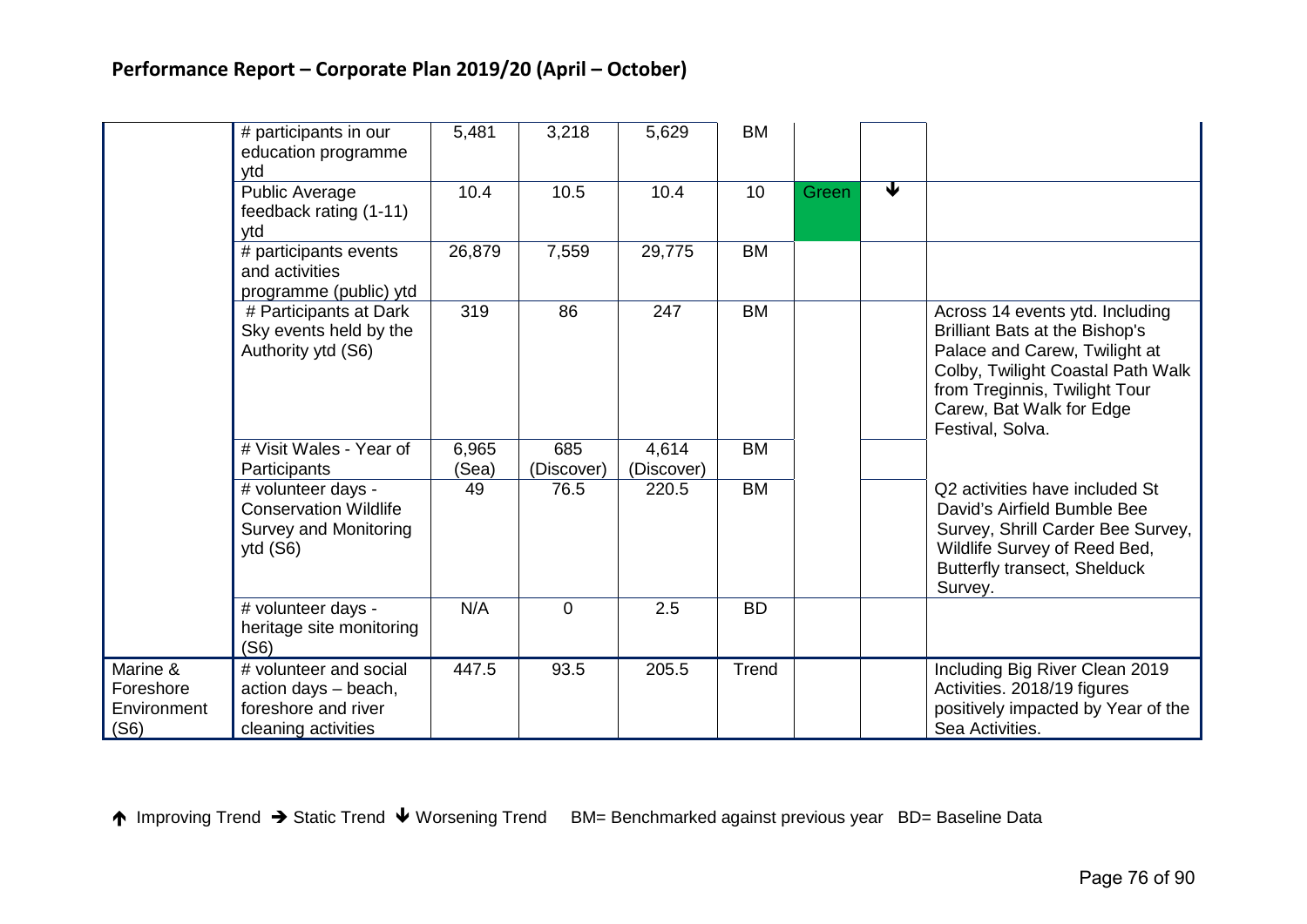|                                                    | <b>Action</b>                                                                                    |                                                         |            |                                    |                                                                                                                                                                                                                                                                                                      |  |  |  |  |  |  |  |
|----------------------------------------------------|--------------------------------------------------------------------------------------------------|---------------------------------------------------------|------------|------------------------------------|------------------------------------------------------------------------------------------------------------------------------------------------------------------------------------------------------------------------------------------------------------------------------------------------------|--|--|--|--|--|--|--|
| <b>Work Stream</b>                                 | <b>Action</b>                                                                                    | 2019/20<br><b>Previous</b><br>Period -<br><b>August</b> |            | 2019/20 Current Period - September |                                                                                                                                                                                                                                                                                                      |  |  |  |  |  |  |  |
|                                                    |                                                                                                  | <b>RAG</b>                                              | <b>RAG</b> | <b>Trend</b>                       | <b>Comments</b>                                                                                                                                                                                                                                                                                      |  |  |  |  |  |  |  |
| <b>Carbon Neutral</b><br>Authority (S6)            | Revision of Authority's<br><b>Environmental Policy and</b><br>Implementation action plan created | Green                                                   | Green      | $\rightarrow$                      | The policy approved by the Authority on the 16th<br>October and published on the Authority's external<br>website and internally. Work on the subsequent action<br>plan is underway with a kick off at the Staff Meeting in<br>November planned.                                                      |  |  |  |  |  |  |  |
|                                                    | Centres achieve Green Key Award                                                                  | Green                                                   | Green      | $\rightarrow$                      | 3 Centres have Green Key Award. OYP have<br>submitted the application this year and it's due for<br>renewal on the 26th January. Carew renewed in July<br>and Castell Henllys was assessed in August.                                                                                                |  |  |  |  |  |  |  |
|                                                    | Exploring installation of<br>Photovaltaic (PVs) Generation at<br><b>Suitable Authority sites</b> | Green                                                   | Green      | $\rightarrow$                      | 2 potential projects - one at Cilrhedyn Woodland<br>Centre the other in the top field at Castell Henllys.<br>Projects not currently funded. Feasibility work<br>underway with report to go to Leadership Team                                                                                        |  |  |  |  |  |  |  |
| Sustainable<br>Transport (S6)                      | Confirmation of continued support<br>for coastal bus service<br>(Greenways)                      | Green                                                   | Green      | $\rightarrow$                      | Funding confirmed for 2019/20 - Sustainable<br>Transport. Members budget workshop 4th December.                                                                                                                                                                                                      |  |  |  |  |  |  |  |
|                                                    | Development of network of electric<br>vehicle charging points                                    | Green                                                   | Green      | $\rightarrow$                      | Additional funding of £30,000 from WG has been<br>approved increasing funding to £60,000. The tender<br>process is currently live in association with PCC which<br>includes 4 PCNPA sites. A contractor will be<br>appointed early December 2019 with an approx.<br>installation date of March 2020. |  |  |  |  |  |  |  |
| Inspiration &<br>Learning:<br>Special<br>Qualities | Review and development of<br>education offer that takes account<br>of "Successful Futures"       | Green                                                   | Green      | $\rightarrow$                      | Progress has been made on various fronts including<br>meetings between the education officer and centre<br>based teams/area rangers. Work will continue<br>culminating in an 'authority wide' workshop for our<br>education work early in the new year.                                              |  |  |  |  |  |  |  |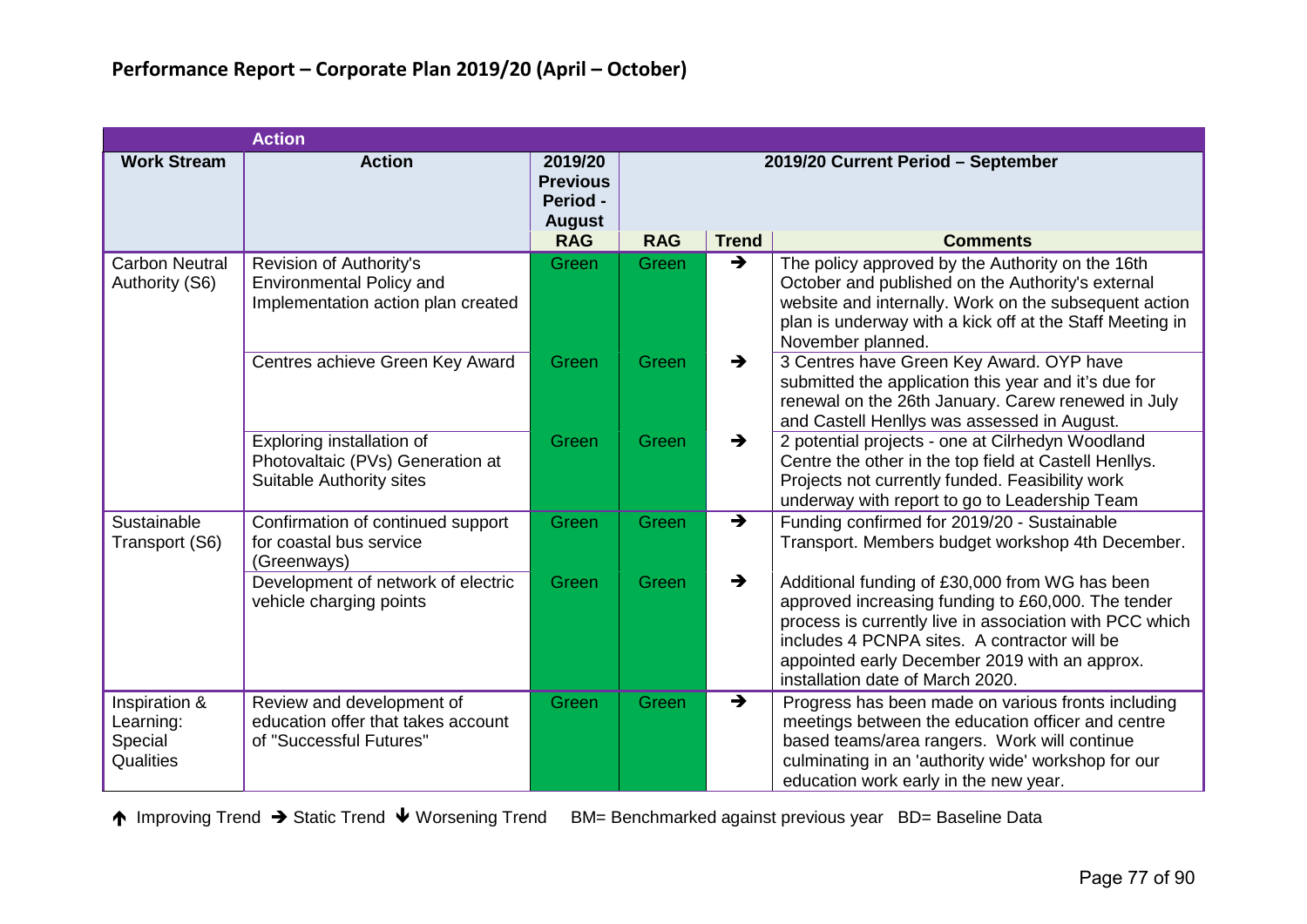|                                               | Development of interpretation<br>action plan aligning with<br>recommendations of interpretation<br>audit                                                                      | Amber | Amber | →             | Interpretation Officers have met with Communications<br>Manager to discuss.                                                                                                                                                                                                                                                                                                                                                                                                                                                                                                                                                                                                            |
|-----------------------------------------------|-------------------------------------------------------------------------------------------------------------------------------------------------------------------------------|-------|-------|---------------|----------------------------------------------------------------------------------------------------------------------------------------------------------------------------------------------------------------------------------------------------------------------------------------------------------------------------------------------------------------------------------------------------------------------------------------------------------------------------------------------------------------------------------------------------------------------------------------------------------------------------------------------------------------------------------------|
| Marine &<br>Foreshore                         | <b>Water Refill Stations</b>                                                                                                                                                  | Green | Green | $\rightarrow$ | Installation of the first water refill station at Nolton<br>Haven planned for November / December.                                                                                                                                                                                                                                                                                                                                                                                                                                                                                                                                                                                     |
| Environment<br>(S6)                           | Involvement with Foreshore<br>Management Plan development<br>and implementation                                                                                               | Green | Green | $\rightarrow$ | The next WAM steering group will be in January.                                                                                                                                                                                                                                                                                                                                                                                                                                                                                                                                                                                                                                        |
|                                               | Continued Engagement with<br>Relevant Authority groups and<br><b>Welsh Government Marine</b><br>associated Groups                                                             | Green | Green | $\rightarrow$ | The Authority continues to be represented on and<br>contribute to funding Relevant Authority Groups for<br>Pembrokeshire Marine SAC, Cardigan Bay SAC and<br>Carmarthen Bay and Estuaries European Marine<br>Sites. The Authority continues to represent<br>Pembrokeshire Coast and Snowdonia National Parks<br>on the Welsh Government Marine Protected Area<br>Management Steering Group.                                                                                                                                                                                                                                                                                            |
| <b>Climate Change</b><br>Risk &<br>Adaptation | Work with the PSB on development<br>of Environmental and Climate<br>Change Risk Assessment for<br>Pembrokeshire and raise<br>awareness of future impacts to<br><b>Members</b> | Amber | Green | ₳             | A joint report for Pembrokeshire, Carmarthenshire and<br>Ceredigion has been commissioned to assess past<br>severe weather events, and to consider community<br>vulnerabilities. This has helped to identify which<br>communities might be at the greatest risk during future<br>climatic events and a final report will be published<br>shortly. Aligned to the production of this report, the<br>consultants were also commissioned to develop a<br>questionnaire on severe weather in conjunction with a<br>pilot group in Pembrokeshire. This will be used to<br>engage with different communities and to design<br>facilitation scripts for use in workshops with<br>communities. |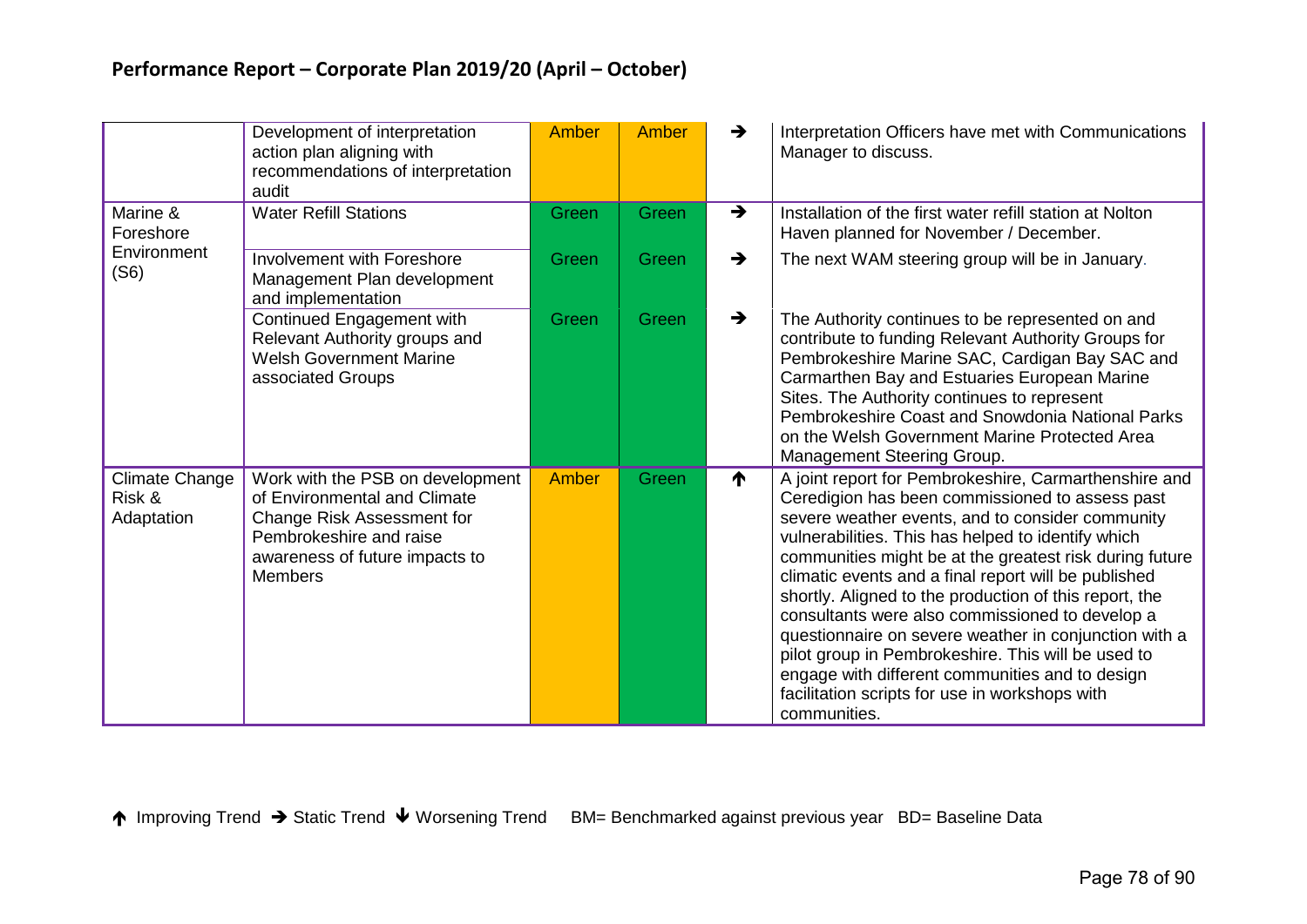#### **Making a Difference: Big River Clean 2019**

Between May and October 2019 PCNPA worked with Keep Wales Tidy and Milford Haven Port Authority on the Big River Clean 2019. This was the first large-scale clean- up of the entire Daugleddau river system focussing on identifying and cleaning litter collection points. The National Park South West ranger organised 10 separate litter picks covering 8 different sites. This entire area is a SSSI and some of the litter dates back to 50 years ago – it has never been cleaned and was in real need of it. With the involvement of 6 organisations and 91 volunteers, 256 bags of litter recycling and over 1800 plastic bottles were removed in the process, along with cans, glass bottles, tires and cones.

Through the Big River Clean the community has been galvanised around the issue of litter pollution on the river and been heavily involved throughout all of the litter picks. Organising and securing support and access permission from landowners was critical to the projects to success. Numerous landowners were engaged with and all expressed willingness to assist and help out where needed, including helping to remove the litter by tractor and trailer.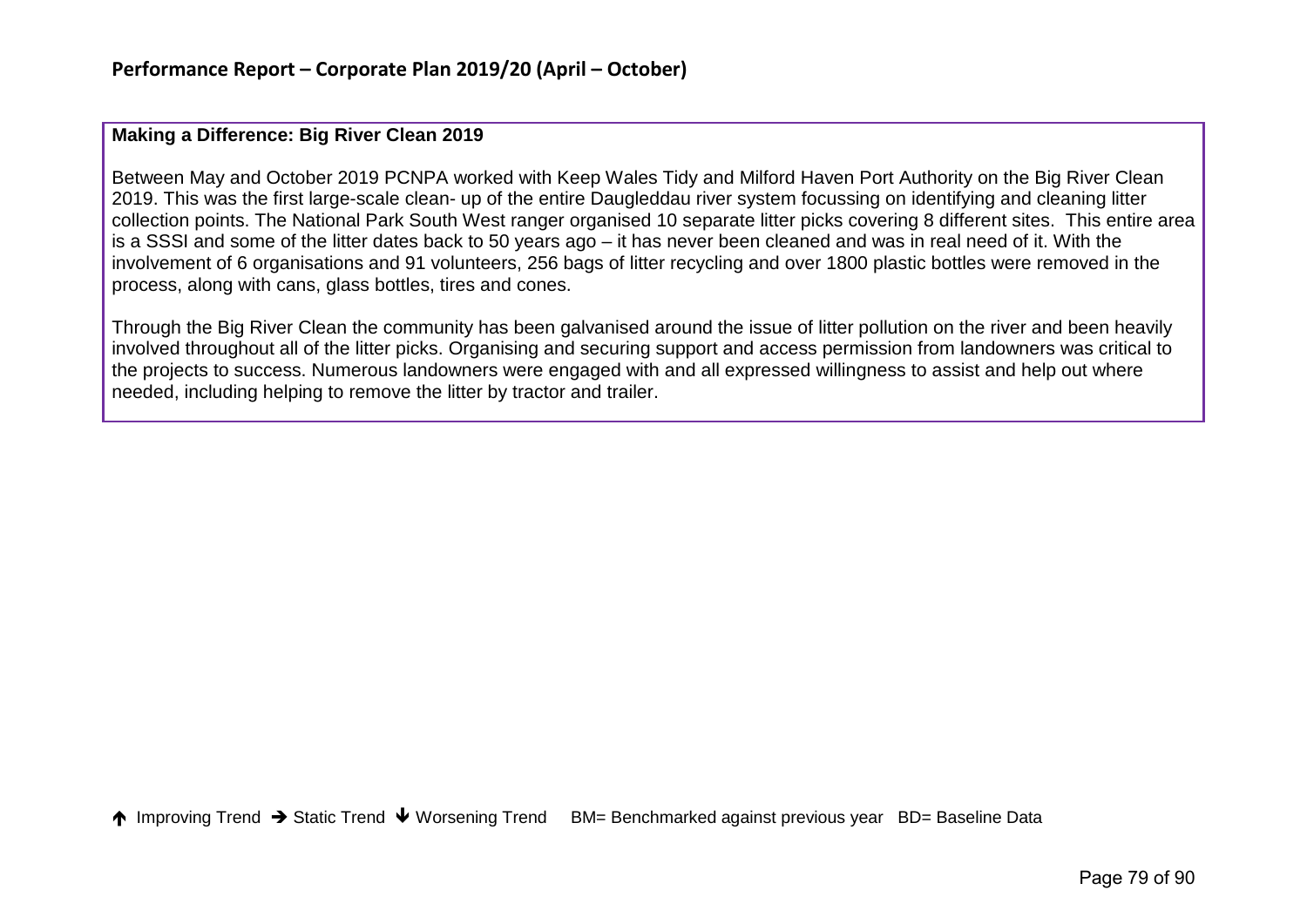| <b>Data Available Monthly</b> |                                             |                           |                                                            |                                  |               |              |                      |                                                                |
|-------------------------------|---------------------------------------------|---------------------------|------------------------------------------------------------|----------------------------------|---------------|--------------|----------------------|----------------------------------------------------------------|
| <b>Work</b><br><b>Stream</b>  | <b>Measure</b>                              | 2018/19<br><b>October</b> | 2019/20<br><b>Previous</b><br>Period -<br><b>September</b> | 2019/20 Current Period - October |               |              |                      |                                                                |
|                               |                                             | <b>Actual</b>             | <b>Actual</b>                                              | <b>Actual</b>                    | <b>Target</b> | <b>RAG</b>   | <b>Trend</b>         | <b>Comments</b>                                                |
| Fundraising<br>& Income       | £ Centres Merchandise<br>ytd                | 206,316.03                | 181,504.11                                                 | 199,513.98                       | <b>BM</b>     |              |                      | 3.2% decrease ytd<br>compared to last year.                    |
| Generation                    | £ Admissions Carew &<br>Castell Henllys ytd | 194,215.20                | 191,504.58                                                 | 205,330.44                       | <b>BM</b>     |              |                      | 5.7% increase ytd<br>compared to last year.                    |
|                               | £ Centres Other<br>Income ytd               | 57,999.00                 | 54,582.60                                                  | 62,222.26                        | <b>BM</b>     |              |                      | 7.2% increase ytd<br>compared to last year.                    |
|                               | £ Cafe Rental Income -<br>CH and OYP ytd    | 21,000                    | 1,000                                                      | 1,000                            | <b>BM</b>     |              |                      |                                                                |
|                               | £ Carew Cafe Sales<br>Income ytd            | 46,001.02                 | 62,097.74                                                  | 67,602.30                        |               |              |                      | Nest Café operated by the<br>Authority opened in July<br>2018. |
|                               | £ from sponser a gate<br>scheme ytd         | N/A                       | 6,000                                                      | 6,600                            | 4,000         | Green        | $\rightarrow$        | £6000 yearly target. From<br>11 gate sponsorships ytd.         |
| <b>Members</b><br>Development | % Member attendance<br>ytd                  | 81.62                     | 82.26                                                      | 81.95                            | 75            | Green        | $\blacktriangledown$ |                                                                |
|                               | % Member attendance<br>at Training ytd      | 67.59                     | 55.56                                                      | 55.56                            | 65            | <b>Amber</b> | $\rightarrow$        |                                                                |
|                               | % Positive/ neutral<br>media coverage ytd   | 99.52                     | 99.79                                                      | 99.81                            | 80            | Green        | $\rightarrow$        |                                                                |

# **Governance and Financial Sustainability**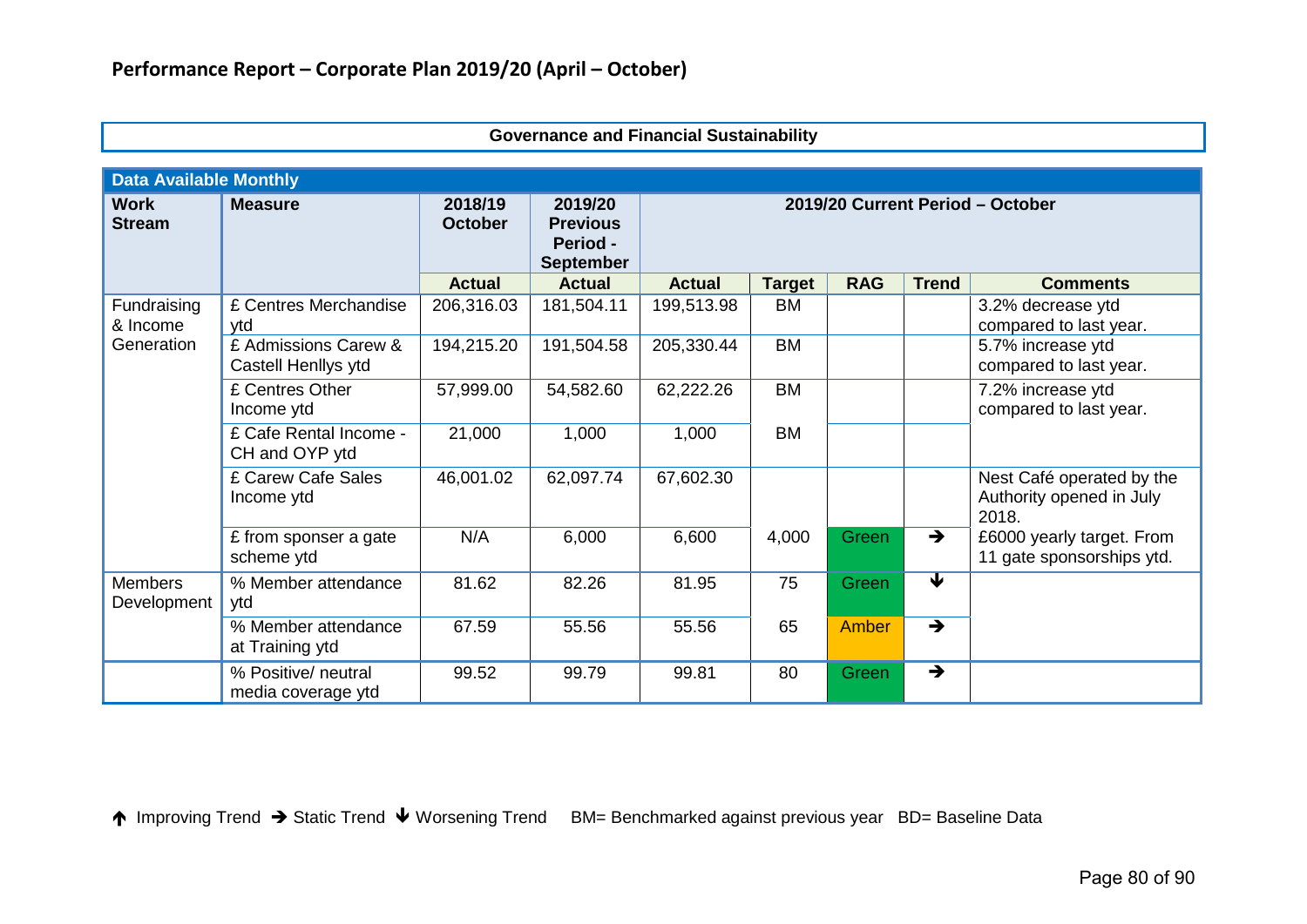

|                                         | <b>Data Available Quarterly</b>                                   |                                          |                                    |                                                     |               |            |              |                                                                                                                                                                                                                                                                                                         |  |  |  |
|-----------------------------------------|-------------------------------------------------------------------|------------------------------------------|------------------------------------|-----------------------------------------------------|---------------|------------|--------------|---------------------------------------------------------------------------------------------------------------------------------------------------------------------------------------------------------------------------------------------------------------------------------------------------------|--|--|--|
| <b>Work Stream</b>                      | <b>Measure</b>                                                    | 2018/19<br>$Q1 - Q2$<br>(April-<br>Sept) | 2019/20<br>Q1<br>(April -<br>June) | 2019/20 Current Period: Q1 - Q2 (April - September) |               |            |              |                                                                                                                                                                                                                                                                                                         |  |  |  |
|                                         |                                                                   | <b>Actual</b>                            | <b>Actual</b>                      | <b>Actual</b>                                       | <b>Target</b> | <b>RAG</b> | <b>Trend</b> | <b>Comments</b>                                                                                                                                                                                                                                                                                         |  |  |  |
| Fundraising<br>and Income<br>Generation | % of prioritised projects<br>banded A with funding<br>secured ytd | N/A                                      | 25                                 | 25                                                  | <b>BD</b>     |            |              | Funded Outdoor Schools (WG and<br>Trust), Stitch in Time (EnRaw and<br>Trust), Walkability / Walking for<br>Wellbeing (HAF). 2 are part funded<br>Plants, Paths and Pollinators (WG)<br>and Conserving the Park (WG).<br>Additional funding received for the<br>P3 project £5,000 from Stena for<br>EV. |  |  |  |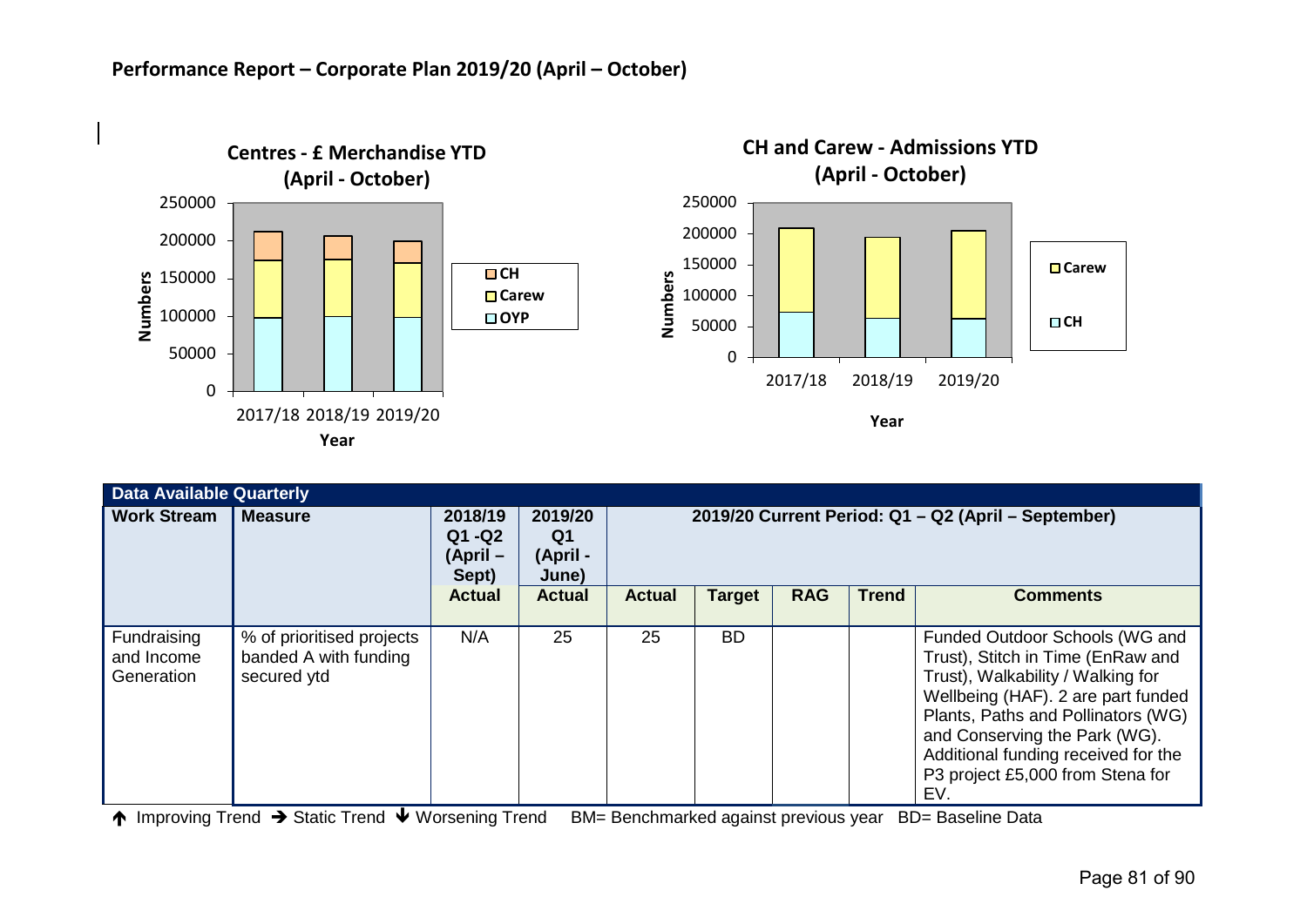| Workforce                                     | # Days lost/fte this                                                                                                                         | 2.06         | 2.36           | 2.12           | < 1.5          | <b>Amber</b> | ↑                    |                                                                                         |
|-----------------------------------------------|----------------------------------------------------------------------------------------------------------------------------------------------|--------------|----------------|----------------|----------------|--------------|----------------------|-----------------------------------------------------------------------------------------|
| Resilience                                    | quarter                                                                                                                                      |              |                |                |                |              | $\blacktriangledown$ |                                                                                         |
|                                               | # RIDDOR ytd                                                                                                                                 | $\mathbf 0$  | 1              | 3              | $\mathbf 0$    | Red          |                      | Follow up actions identified for Q2<br>incidents. Both incidents related to<br>Centres. |
|                                               | # Accidents (Injury)<br>over 3 days/ up to 7<br>days absence ytd                                                                             | $\mathbf{1}$ | $\overline{0}$ | $\mathbf 0$    | $\mathbf 0$    | Green        | $\rightarrow$        |                                                                                         |
|                                               | # Accidents (injury)<br>Minor ytd                                                                                                            | 11           | $\overline{2}$ | 11             | Trend          |              |                      |                                                                                         |
|                                               | # Vehicle damage ytd                                                                                                                         | 12           | $\overline{2}$ | $\overline{7}$ | Trend          |              |                      |                                                                                         |
|                                               | # Conflict incidents ytd                                                                                                                     | $\mathbf 0$  | $\mathbf 0$    | $\mathbf 0$    | Trend          |              |                      |                                                                                         |
|                                               | # Safeguarding<br>incidents ytd                                                                                                              | $\pmb{0}$    | $\mathbf 0$    | $\mathbf 0$    | Trend          |              |                      |                                                                                         |
| Corporate<br>Compliance &<br><b>Standards</b> | # Complaints<br>concerning the Welsh<br>Language made to the<br>Authority ytd                                                                | $\mathbf 0$  | $\overline{0}$ | $\mathbf 0$    | <b>BM</b>      |              |                      |                                                                                         |
|                                               | # Complaints made to<br>the Welsh Language<br>Commissioner<br>regarding alleged<br>failure to comply with<br>Welsh Language<br>Standards ytd | $\mathbf 0$  | $\overline{0}$ | $\mathbf 0$    | $\overline{0}$ | Green        | $\rightarrow$        |                                                                                         |
|                                               | % of new and vacant<br>posts advertised Welsh<br>language essential ytd                                                                      | 46.15        | 44.4           | 41.18          | <b>BM</b>      |              |                      |                                                                                         |
|                                               | # Data Protection<br>Breaches reported to<br><b>ICO</b>                                                                                      | N/A          | $\overline{0}$ | $\mathbf 0$    | <b>BD</b>      |              |                      | New measure following Members<br>request                                                |
|                                               | # Data Protection<br><b>Impact Assessments</b>                                                                                               | N/A          | $\mathbf 0$    | $\mathbf 0$    | <b>BD</b>      |              |                      | No DPIAs carried out this quarter<br>however a risk analysis was carried                |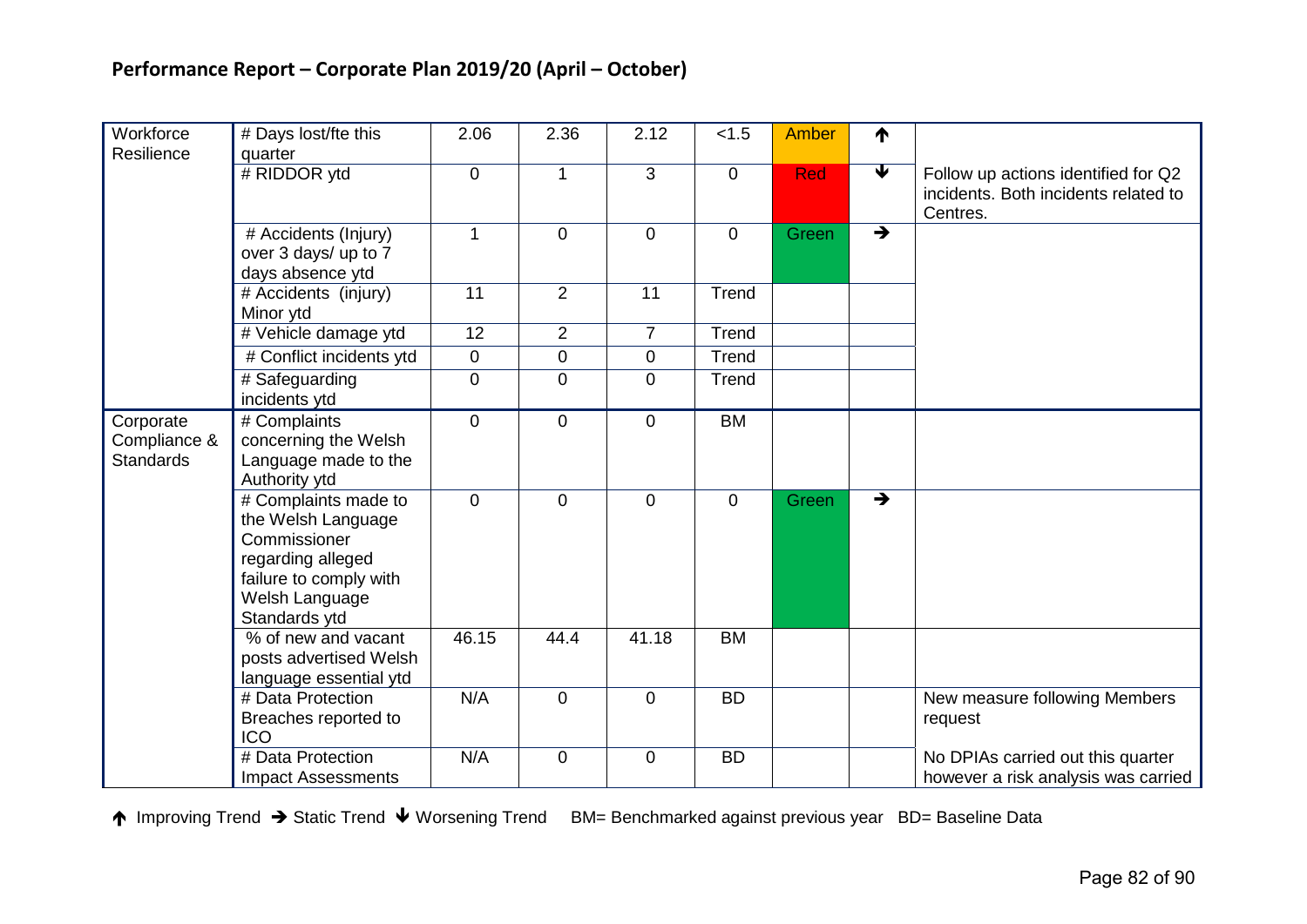| Complete ytd                                                    | 3                  |                    |                    |       |              |               | out on Bring Your Own Device in<br>relation to review of ICT user policy<br>and Information and Data Security<br>Policy. |
|-----------------------------------------------------------------|--------------------|--------------------|--------------------|-------|--------------|---------------|--------------------------------------------------------------------------------------------------------------------------|
| # of EIR Requests ytd                                           |                    | $\overline{2}$     | 6                  | Trend |              |               | Q2 - Related to Planning and Car<br>Parks.                                                                               |
| # FOI Requests ytd                                              | 7                  | 5                  | 7                  | Trend |              |               | Q2 - related to Car Parking<br>Revenue and Legal Cost Revenue                                                            |
| % of EIR Requests<br>responses within<br>required timeframe ytd | 100                | 100                | 100                | 100   | <b>Green</b> | $\rightarrow$ |                                                                                                                          |
| % of FOI Requests<br>responses within<br>required timeframe ytd | 100                | 100                | 100                | 100   | Green        | $\rightarrow$ |                                                                                                                          |
| # SAR ytd                                                       | 0                  | $\mathbf 0$        | $\overline{0}$     | Trend |              |               |                                                                                                                          |
| % of SAR responses<br>within required<br>timeframe ytd          | No SAR<br>Received | No SAR<br>Received | No SAR<br>Received | 100   |              |               |                                                                                                                          |

|                    | <b>Action</b>                         |                                                                   |                                  |               |                                                    |  |  |  |  |
|--------------------|---------------------------------------|-------------------------------------------------------------------|----------------------------------|---------------|----------------------------------------------------|--|--|--|--|
| <b>Work Stream</b> | <b>Action</b>                         | 2019/20<br><b>Previous</b><br><b>Period -</b><br><b>September</b> | 2019/20 Current Period - October |               |                                                    |  |  |  |  |
|                    |                                       | <b>RAG</b>                                                        | <b>RAG</b>                       | <b>Trend</b>  | <b>Comments</b>                                    |  |  |  |  |
| Corporate:         | Carry out activities to support Mid/  | Amber                                                             | Amber                            | $\rightarrow$ | Budget workshop being held in December for         |  |  |  |  |
| Long Term          | Long Term Financial Planning          |                                                                   |                                  |               | Members. Still waiting for budget information from |  |  |  |  |
| Planning           | <b>Activities</b>                     |                                                                   |                                  |               | Welsh Government.                                  |  |  |  |  |
|                    | Facilitate Members workshop           | Amber                                                             | Amber                            | $\rightarrow$ | Budget workshop for Members due to be held in      |  |  |  |  |
|                    | looking at mid/ long terms priorities |                                                                   |                                  |               | December.                                          |  |  |  |  |
|                    | for the Authority                     |                                                                   |                                  |               |                                                    |  |  |  |  |
|                    | Participate in engagement             | Amber                                                             | Amber                            | $\rightarrow$ | 3 Welsh National Parks submitted joint response to |  |  |  |  |
|                    | opportunities on withdrawal from the  |                                                                   |                                  |               | Welsh Government's consultation on "Sustainable"   |  |  |  |  |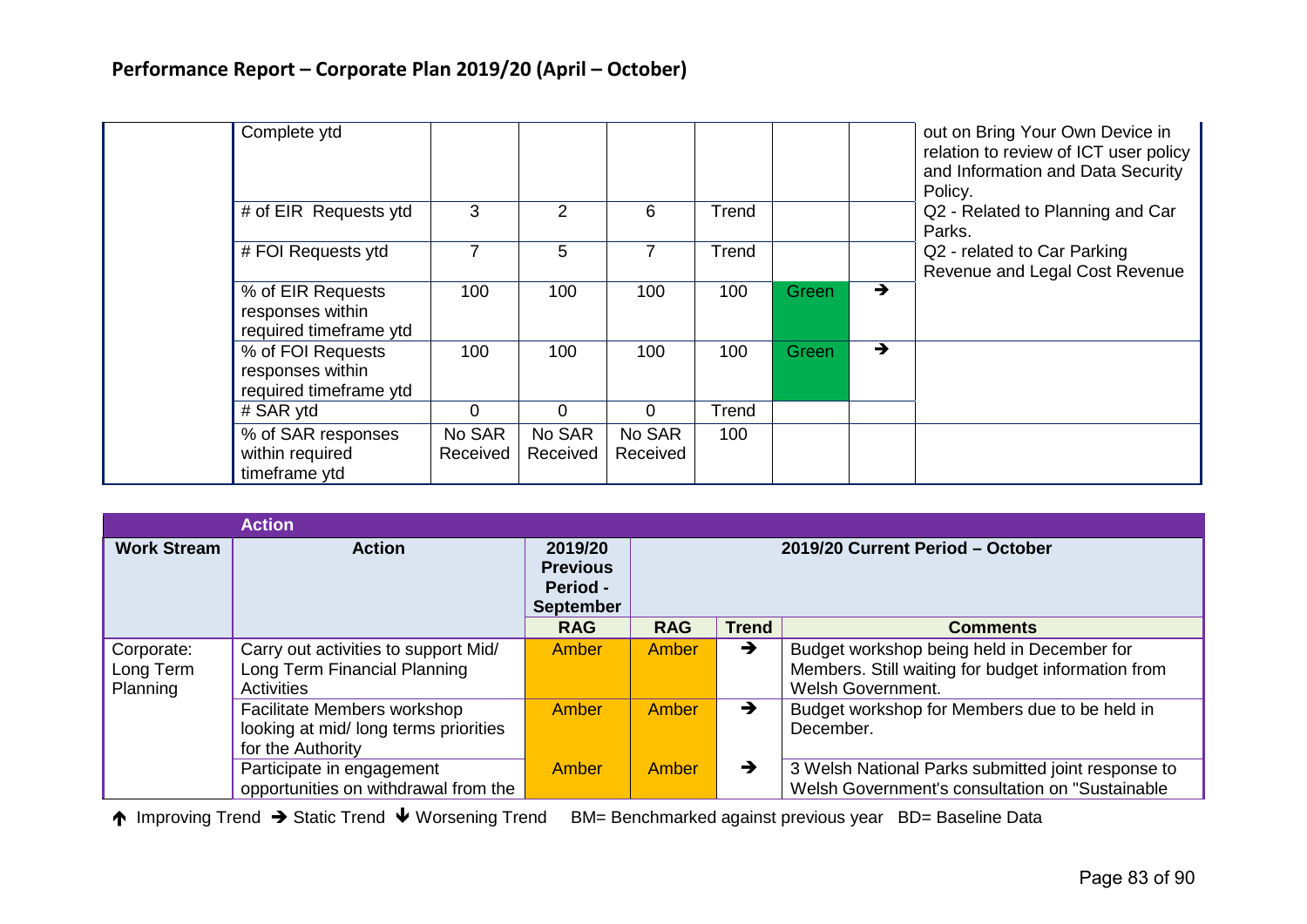|                                         | EU provided by the Welsh<br>Government                                                                                                                   |              |       | Farming and our Land - Revised proposals for<br>supporting Welsh farmers after Brexit." Chief<br><b>Executive attending Welsh Government</b><br><b>Environmental Governance Task and Finish Group</b><br>Meetings and Brexit round table meetings.                                                                                                                                                                                                            |
|-----------------------------------------|----------------------------------------------------------------------------------------------------------------------------------------------------------|--------------|-------|---------------------------------------------------------------------------------------------------------------------------------------------------------------------------------------------------------------------------------------------------------------------------------------------------------------------------------------------------------------------------------------------------------------------------------------------------------------|
|                                         | Carew Causeway 5 year plan                                                                                                                               | Green        | Green | In accordance with the Reservoir Engineers Annual<br>$\rightarrow$<br>Report Phase 1 works have been postponed until<br>Summer 2020. The remedial works planned are able<br>to be monitored as no significant changes have been<br>identified and due to the nature of the work this<br>cannot take place during the Winter / Spring.<br>Therefore the 5 year programme has been revised to<br>a 4 year programme accordingly. Budget remains as<br>approved. |
|                                         | Adopt and embed new methodology<br>for risk management                                                                                                   | Green        | Green | Members have discussed the merits of new risk<br>$\rightarrow$<br>register framework and agreed that it should be<br>continued to be used. New risk register framework is<br>being used across both Audit and Corporate Services<br>Committee and Operational Review Committee.<br>Action complete.                                                                                                                                                           |
| Fundraising<br>and Income<br>Generation | <b>Assist Pembrokeshire Coast</b><br>National Park Charitable Trust with<br>their activities to generate income<br>that support Authority priority areas | Green        | Green | $\rightarrow$<br>Induction of new NP rep trustee. Balance in Trust<br>account £36,579. Annual accounts uploaded on<br>Charity Commission site. CAF America authorised for<br>donations. Continue to promote the Trust via press,<br>social media. Apply to trusts and foundations and<br>initiate corporate partnerships.                                                                                                                                     |
| Strategic<br>Partnerships               | <b>Action Wales Audit Office</b><br>recommendations on partnership<br>working and review our current<br>partnerships                                     | <b>Amber</b> | Amber | $\rightarrow$<br>Meeting held in July to look at scope of partnership<br>review work following on from Wales Audit Office<br>presenting findings of their WFG examination and<br>Audit of Partnership and Collaboration at May NPA.<br>Paper developed to go to Leadership to agree scope<br>of review.                                                                                                                                                       |
| Workforce<br>Resilience                 | Review of how we work focused on<br>current digital systems and                                                                                          | Green        | Green | Phase 1: Countryside, Community and Visitor<br>$\rightarrow$<br>Services Review completed and report preparation                                                                                                                                                                                                                                                                                                                                              |